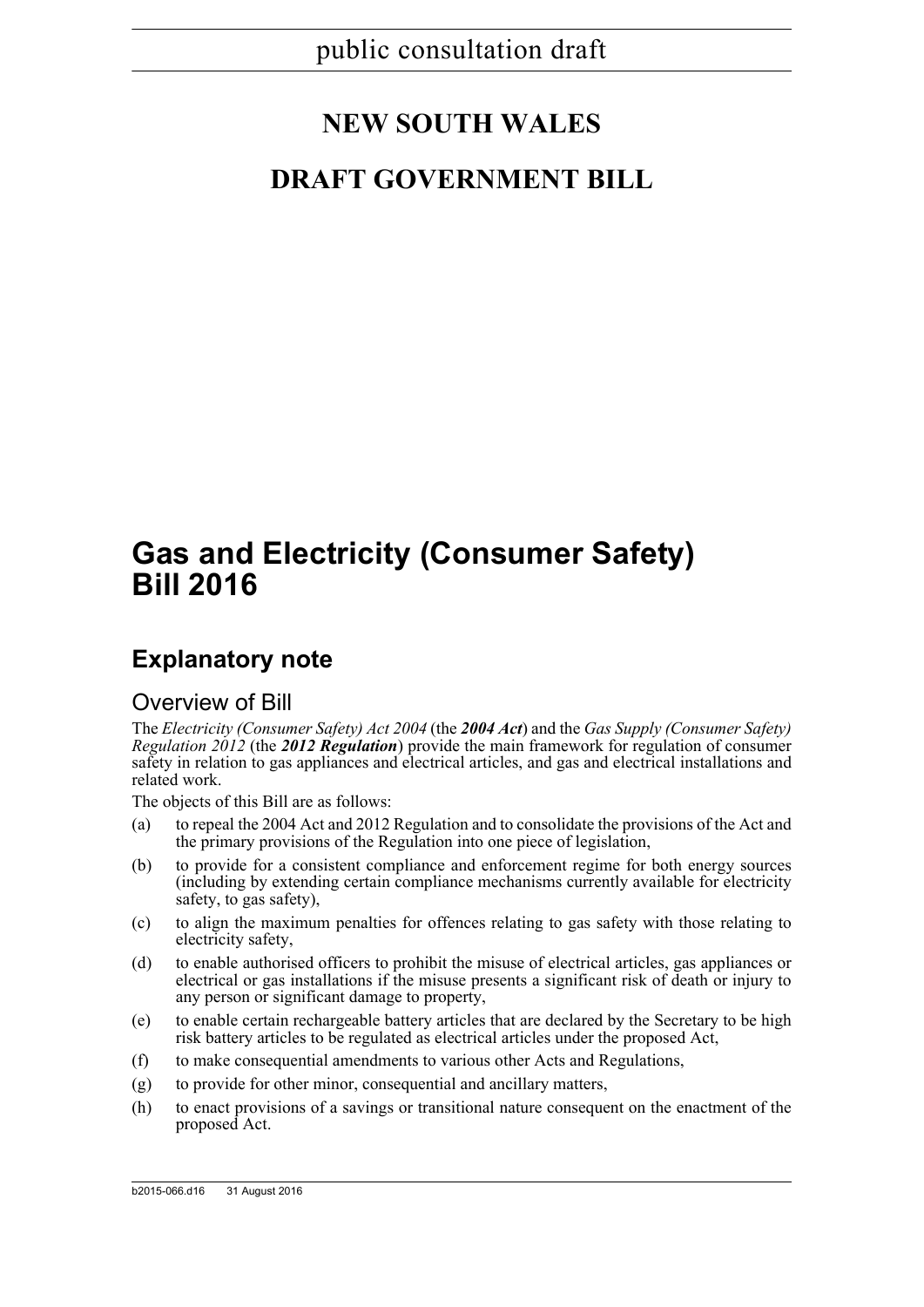Gas and Electricity (Consumer Safety) Bill 2016 [NSW] Explanatory note

### Outline of provisions

### **Part 1 Preliminary**

**Clause 1** sets out the name (also called the short title) of the proposed Act.

**Clause 2** provides for the commencement of the proposed Act on a day or days to be appointed by proclamation.

**Clause 3** defines certain words and expressions and interprets certain references in the proposed Act and contains other matters of interpretation. In particular, the extended definition of *sell* that applies to electrical articles under the 2004 Act is re-enacted to apply to both electrical articles and gas appliances under the proposed Act.

**Clause 4** provides that the proposed Act binds the Crown.

**Clause 5** re-enacts clause 4 of the 2012 Regulation to disapply the proposed Act in relation to certain gas and autogas installations and gas appliances regulated under other legislation.

**Clause 6** enables rechargeable batteries and associated items that are declared by the Secretary to be high risk battery articles, to be regulated under the proposed Act as electrical articles.

### **Part 2 Electrical articles**

#### **Division 1 Restrictions on sale of electrical articles**

**Clause 7** re-enacts section 16 of the 2004 Act to make it an offence for a person to sell an electrical article if (in the case of a declared electrical article) the article is not of a class, model or description that has relevant approval from the Secretary or another recognised authority or (in the case of any electrical article) the article does not comply with relevant specifications or requirements or is not marked in accordance with the regulations.

The maximum penalties for the offence are unchanged, being:

- (a) for an individual—500 penalty units (\$55,000) for a first offence or 750 penalty units (\$82,500) or imprisonment for 2 years, or both, for a second or subsequent offence, or
- (b) for a corporation—5,000 penalty units  $(\$550,000)$  for a first offence or 7,500 penalty units (\$825,000) or imprisonment for 2 years, or both, for a second or subsequent offence.

The Secretary may exempt persons or classes of persons from the operation of any or all of the provisions of the proposed section.

An offence against proposed section 7 committed by a corporation is an executive liability offence under proposed section 64.

**Clause 8** provides that an electrical article that is displayed for advertising or in connection with the sale of other electrical articles of the same model is to be treated as being displayed for sale. The proposed section re-enacts section 6 of the 2004 Act but extends to any electrical article (whether declared or not).

**Clauses 9–11** provide for acquisition guarantees and substantially re-enact sections 17–20 of the 2004 Act.

**Clause 9** defines an *acquisition guarantee* as, essentially, a written guarantee given by a person (an *acquisition guarantor*) in respect of an electrical article to the effect that, at the time it was given, the model of electrical article had relevant approval and the article complied with any relevant specifications or requirements and was marked as prescribed by the regulations.

Proposed section 9 provides for a defence to a prosecution for an offence against proposed section 7 if the defendant proves that the person from whom the defendant obtained the electrical article concerned gave the defendant an acquisition guarantee in respect of the article and the defendant had no reason to believe that, at the time of the alleged offence, the article did not comply with the requirements of proposed section 7.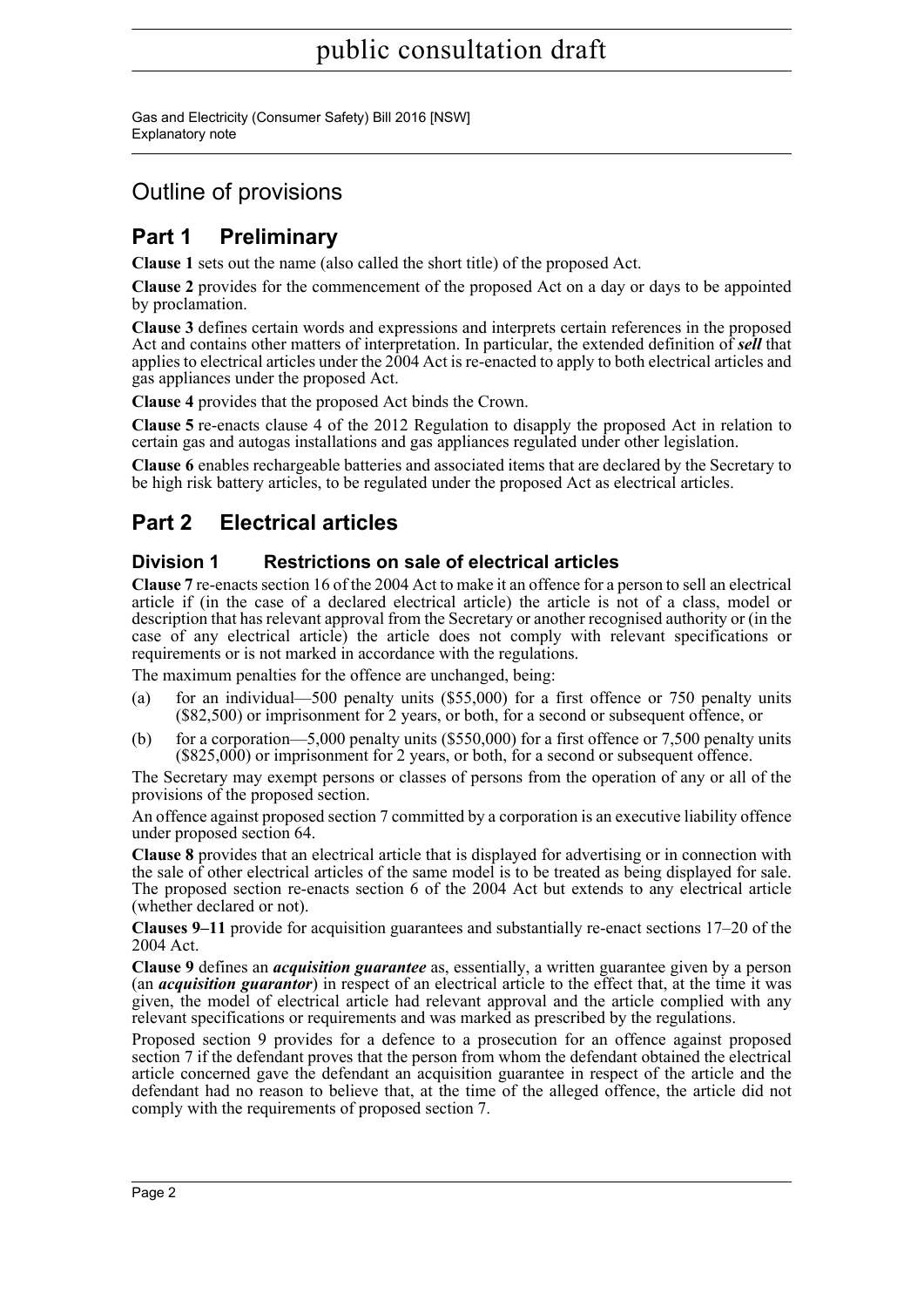Gas and Electricity (Consumer Safety) Bill 2016 [NSW] Explanatory note

The defendant must notify the prosecutor and acquisition guarantor in writing of the defendant's intention to rely on the guarantee, and provide the prosecutor with a copy of the guarantee, within 7 days after being served with the process commencing the criminal proceedings.

**Clause 10** provides that an acquisition guarantor may be convicted of an offence against proposed section 7 instead of a defendant who succeeds in establishing the defence under proposed section 9 unless the guarantor proves that the guarantor had reasonable grounds for believing the guarantee was correct.

**Clause 11** makes it an offence for a person to make a false statement or give a false description in relation to an electrical article or model of electrical article in any acquisition guarantee, or purported acquisition guarantee, given by the person.

The maximum penalty for the offence is unchanged, being 500 penalty units (\$55,000) in the case of a corporation and  $\overline{150}$  penalty units  $(\$16,500)$  for an individual.

An offence against proposed section 11 committed by a corporation is an executive liability offence under proposed section 64.

#### **Division 2 Declared electrical articles and specifications for electrical articles**

**Clause 12** re-enacts section 5 of the 2004 Act to enable the Secretary, by order published in the Gazette, to declare electrical articles of a specified class to be declared electrical articles for the purposes of the proposed Act and declare the specifications that are to apply to that class of electrical article. A *specification* is defined in proposed section 3 (1) to include a standard, code, rule, testing requirement or other specification that is approved, recommended, adopted or published by Standards Australia or that is prescribed by the regulations.

**Clause 13** re-enacts section 7 of the 2004 Act to define a *class specification* for a declared electrical article as being a specification declared by an order under proposed section 12 to apply to articles of the class to which the article belongs.

**Clause 14** re-enacts section 9 of the 2004 Act to provide that if a class specification or model specification requires an electrical article or part of an electrical article to be tested, then an article or part is to be treated as complying with that requirement even if it is not tested, if it would have so complied if it had actually been tested.

**Clause 15** re-enacts section 10 of the 2004 Act to require the Secretary to publish details of the current classes of declared electrical articles and the current class specifications for such articles on an internet website or by other appropriate means.

#### **Division 3 Model approvals for electrical articles**

**Clause 16** substantially re-enacts section 11 of the 2004 Act to enable the Secretary, on application, to approve a model of electrical article (a *model approval*). The proposed section includes provisions in relation to the notification of approvals and refusal of approvals.

**Clause 17** substantially re-enacts section 12 of the 2004 Act to provide for the duration of model approvals. The proposed section also makes it clear that a model approval is not invalidated only because any specification applicable to electrical articles of that model has changed since the approval was given.

**Clause 18** substantially re-enacts section 13 of the 2004 Act to provide for the suspension and cancellation of model approvals by the Secretary.

**Clause 19** re-enacts section 14 of the 2004 Act to enable a person whose application for a model approval has been refused, or whose model approval has been suspended or cancelled, to apply to the Civil and Administrative Tribunal for a review of the Secretary's decision.

#### **Division 4 Recognised external approval schemes**

**Clause 20** re-enacts section 15 of the 2004 Act to enable the Minister, by order published in the Gazette, to declare any scheme for the approval or certification of models of electrical articles to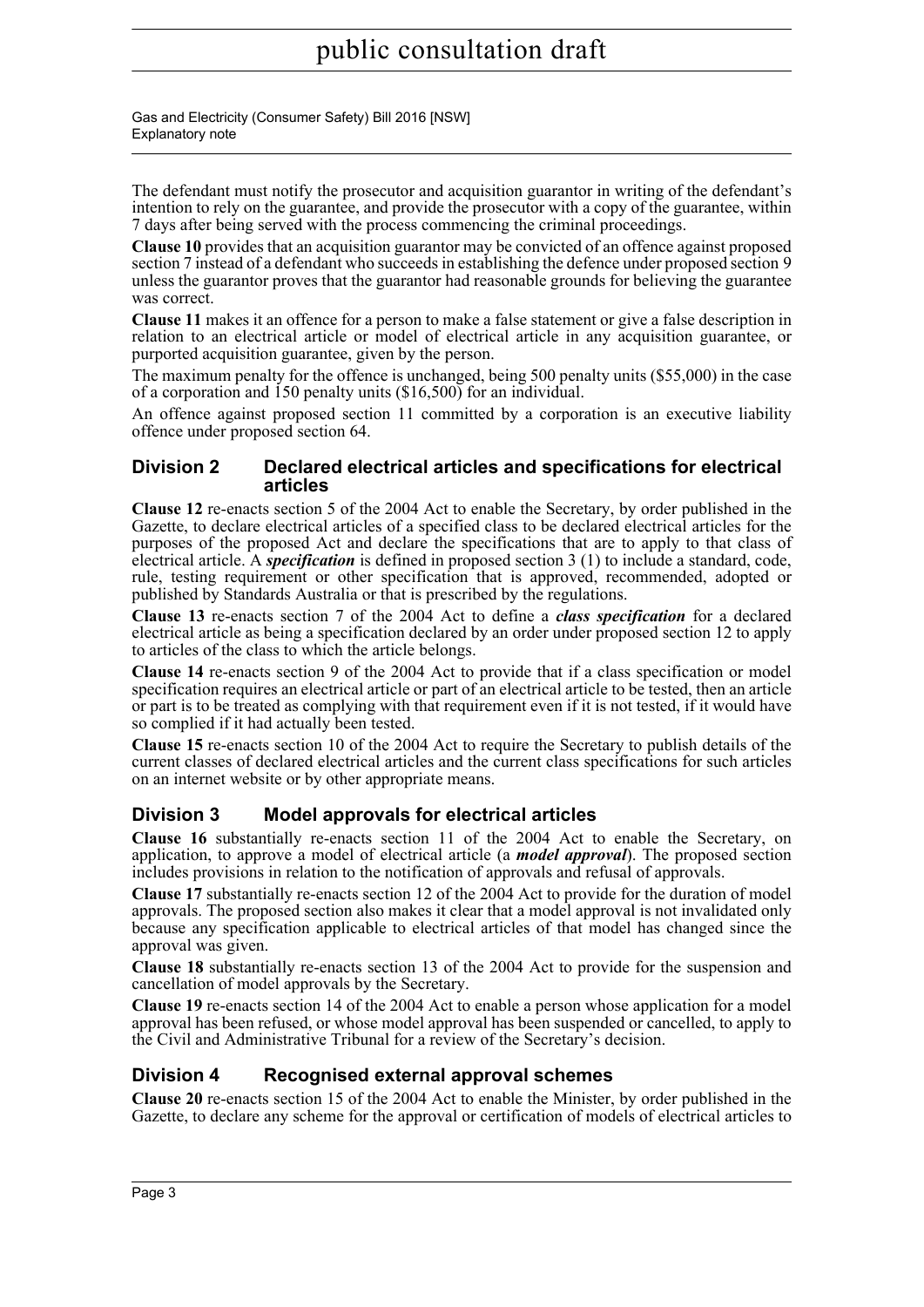Gas and Electricity (Consumer Safety) Bill 2016 [NSW] Explanatory note

be a recognised external approval scheme for the purposes of the proposed Act. The proposed section enables the regulations to make provision with respect to the declaration of schemes.

### **Part 3 Gas appliances**

#### **Division 1 Restrictions on sale of gas appliances**

**Clause 21** substantially re-enacts clause 5 of the 2012 Regulation (but with increased maximum penalties) to make it an offence to sell a gas appliance or type of gas appliance unless it is certified by the holder of a certification authority under the proposed Act and labelled in accordance with the regulations.

The maximum penalties for the offence are the same as those referred to above for proposed section 7. The maximum penalties under clause 5 of the 2012 Regulation for the corresponding offence are 100 penalty units  $(S11,000)$  for a corporation or 25 penalty units  $(S2,750)$  for an individual.

An offence against proposed section 21 committed by a corporation is an executive liability offence under proposed section 64.

**Clause 22** provides that a gas appliance that is displayed for advertising or in connection with the sale of other gas appliances of the same type is to be treated as being displayed for sale.

#### **Division 2 Certification of gas appliances**

**Clause 23** re-enacts clause 7 of the 2012 Regulation (but with increased maximum penalties) to make it an offence for a person to certify a gas appliance or type of gas appliance unless the person is the holder of a certification authority under the proposed Act or authorised to certify gas appliances on behalf of the holder.

The maximum penalties for the offence are 500 penalty units (\$55,000) for a corporation or 250 penalty units (\$27,500) for an individual. The maximum penalties under clause 7 of the 2012 Regulation for the corresponding offence are 100 penalty units (\$11,000) for a corporation or 25 penalty units (\$2,750) for an individual.

**Clause 24** substantially re-enacts clause 8 of the 2012 Regulation to enable the Secretary, on application, to grant an authority to certify a gas appliance or type of gas appliance (a *certification authority*) or to refuse to grant an authority. The proposed section also provides for the form of a certification authority.

**Clause 25** substantially re-enacts clause 9 of the 2012 Regulation (but with increased maximum penalties) to provide that a certification authority is subject to any conditions prescribed by the regulations or imposed by the Secretary in accordance with the regulations and to make it an offence not to comply with any condition to which a certification authority is subject.

The maximum penalties for the offence are 2,500 penalty units (\$275,000) for a corporation or 500 penalty units (\$55,000) for an individual. The maximum penalties under clause 9 of the 2012 Regulation for the corresponding offence are 100 penalty units (\$11,000) for a corporation or 25 penalty units (\$2,750) for an individual.

**Clause 26** re-enacts clause 10 of the 2012 Regulation to provide for the duration of a certification authority.

**Clause 27** substantially re-enacts clauses 11 and 12 of the 2012 Regulation to provide for the suspension and cancellation of certification authorities by the Secretary.

### **Part 4 Unsafe electrical articles and gas appliances**

This Part substantially re-enacts Division 8 of Part 2 (sections 21–25) of the 2004 Act but extends its provisions to gas appliances and types of gas appliances. Similar provision is made in clauses 15–18 of the 2012 Regulation in relation to gas appliances. The maximum penalties for offences under the proposed Part are the same as those for the corresponding offences under the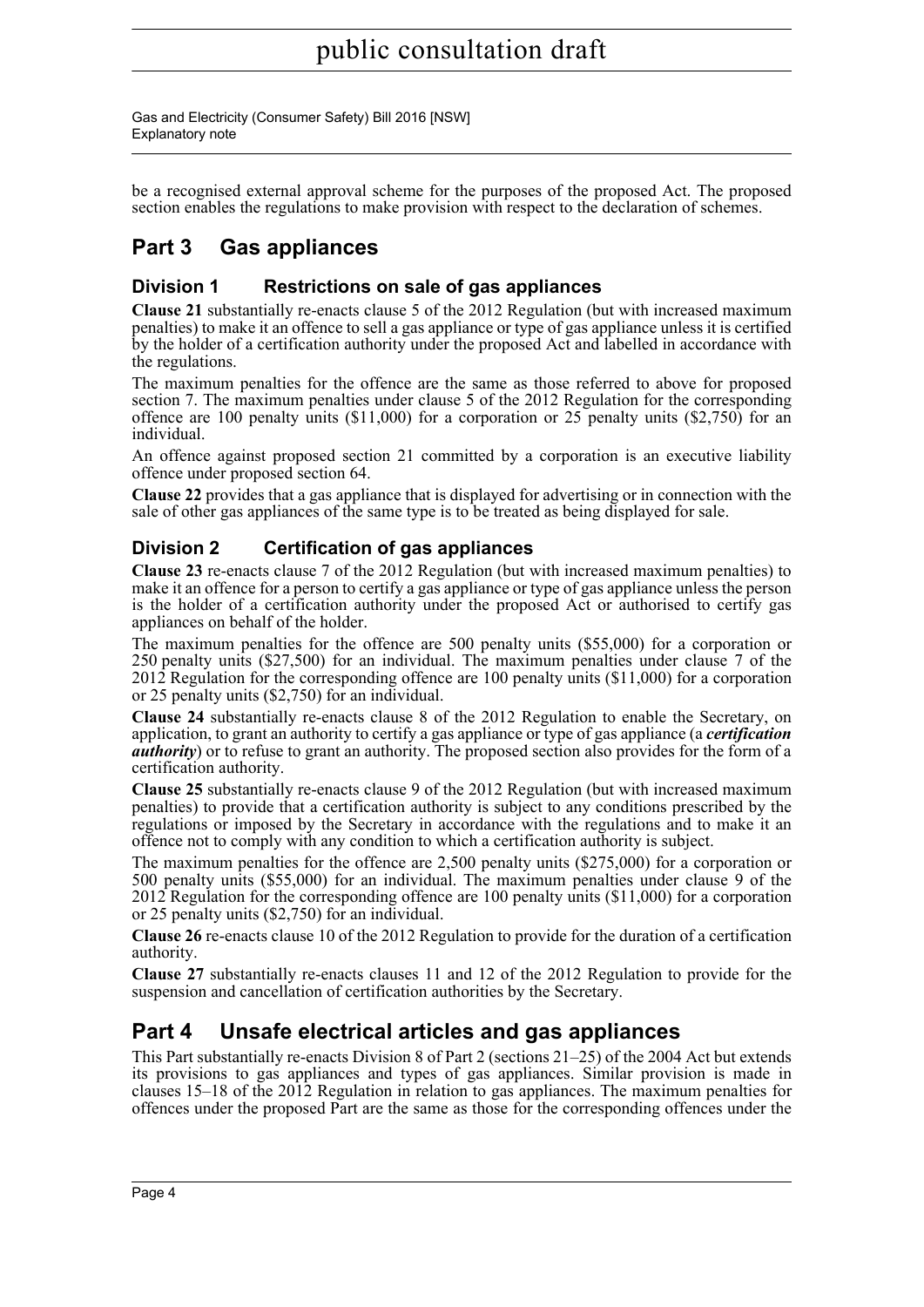Gas and Electricity (Consumer Safety) Bill 2016 [NSW] Explanatory note

2004 Act relating to electrical articles, but are higher than those for similar offences relating to gas appliances under the 2012 Regulation.

**Clause 28** is an interpretative provision that provides that references in the proposed Part to electrical articles include a reference to a model of electrical article and references to gas appliances include a reference to a type of gas appliance.

**Clause 29** enables the Secretary, by notice published in the Gazette, to prohibit the sale generally of a specified electrical article or gas appliance if the Secretary believes on reasonable grounds that the article or appliance is or may become unsafe to use and that the prohibition is warranted because of the risk of death, injury or property damage. The Secretary may also prohibit a particular person from selling an electrical article or a gas appliance by notice served on the person on the same grounds.

**Clause 30** enables the Secretary, by notice served on the seller of electrical articles or gas appliances, to require that person to take specified remedial action to make an electrical article or gas appliance safe to use if the Secretary believes on reasonable grounds that the article or appliance is or may become unsafe to use and that such action is necessary to make it safe to use.

**Clause 31** enables the Secretary, by notice served on the seller of electrical articles or gas appliances, to require that person to carry out specified safety testing or provide other evidence of the safety of an electrical article or gas appliance that the person sells if the Secretary believes on reasonable grounds that the article or appliance is or may become unsafe to use. There is no similar provision in the 2012 Regulation.

**Clause 32** makes it an offence for a person:

- (a) to sell an electrical article or gas appliance if its sale by the person is prohibited by a notice under proposed section 29, or
- (b) not to comply with any requirement to take action in respect of an article or appliance made of the person under a notice under proposed section 30, or
- (c) not to comply with any requirement to test or provide evidence in respect of an article or appliance under a notice under proposed section 31.

The maximum penalties for these offences are the same as those for the corresponding offences under section 24 of the 2004 Act (being the same as those referred to above for proposed section 7). The maximum penalties for similar offences under clause 18 of the 2012 Regulation relating to gas appliances are 100 penalty units (\$11,000) for a corporation or 25 penalty units (\$2,750) for an individual.

An offence against proposed section 32 committed by a corporation is an executive liability offence under proposed section 64.

**Clause 33** provides that the proposed Part operates in addition to, and not in derogation of, the provisions of the *Fair Trading Act 1987* or the regulations made under that Act

### **Part 5 Installations—electrical, gas and autogas**

#### **Division 1 Electrical installation work, gasfitting work and autogas work**

**Clause 34** substantially re-enacts clauses 21 and 23 of the 2012 Regulation (but with increased maximum penalties) to make it an offence for a person to carry out gasfitting work or autogas work, or to employ any other person to carry out that work, unless the person who carries out the work does so under the authority of an appropriate certificate or under the supervision of the holder of an appropriate certificate.

The maximum penalties for an offence against proposed section 34 are 1,000 penalty units  $($110,000)$  for a corporation or 200 penalty units  $($22,000)$  for an individual. The maximum penalties for corresponding offences under clauses 21 and 23 of the 2012 Regulation are 100 penalty units (\$11,000) for a corporation or 25 penalty units (\$2,750) for an individual).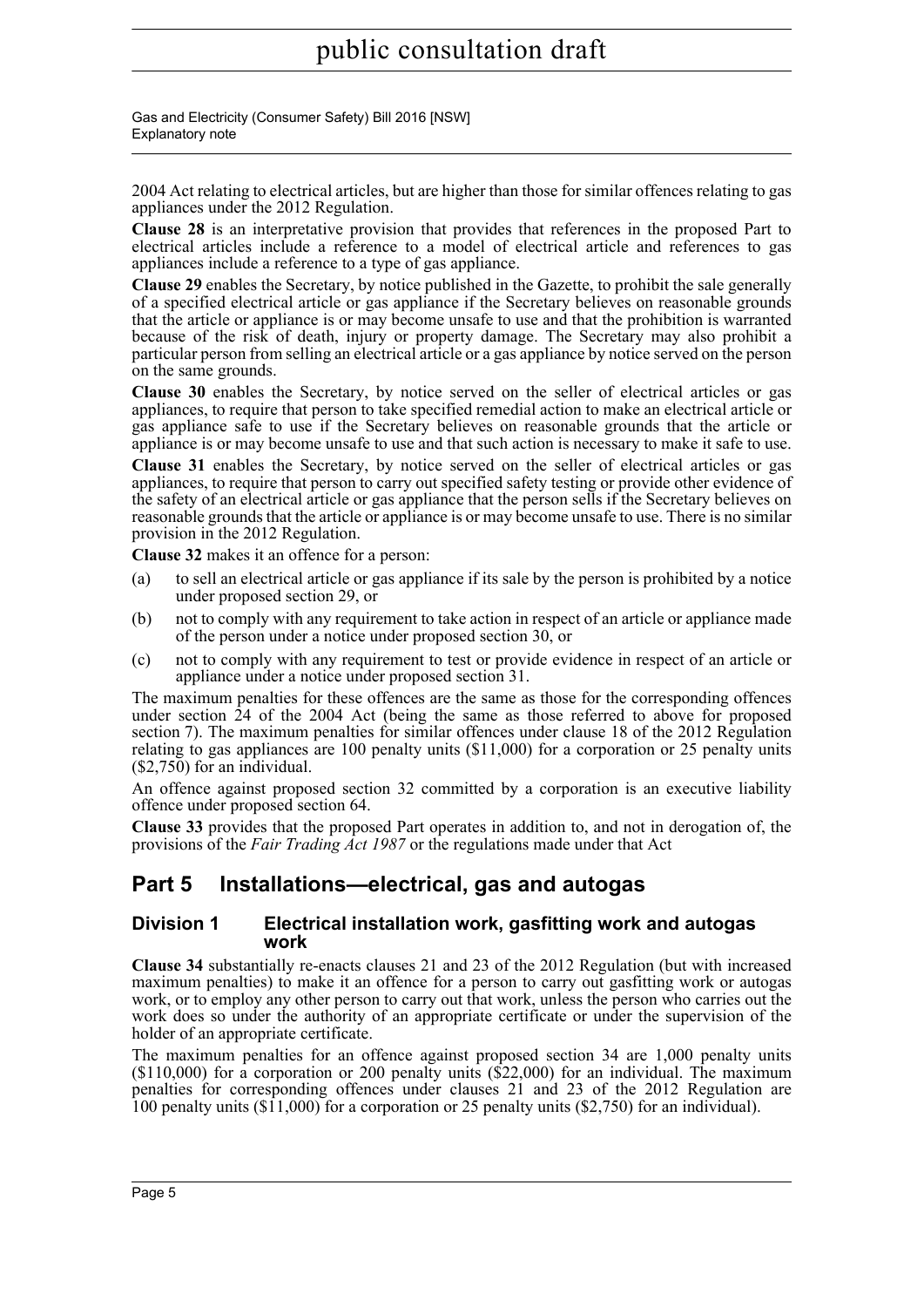Gas and Electricity (Consumer Safety) Bill 2016 [NSW] Explanatory note

**Clause 35** substantially re-enacts section 31 of the 2004 Act and clauses 22 and 24 of the 2012 Regulation (but with increased maximum penalties in relation to the latter) to make it an offence for a person to carry out electrical installation work, gasfitting work, or autogas work on an autogas installation, otherwise than in accordance with the standards or requirements prescribed by the regulations.

The maximum penalties for an offence against proposed section 35 are the same as those for a corresponding offence under section 31 of the 2004 Act relating to electrical installation work (being the same as those referred to above for proposed section 7). The maximum penalties for corresponding offences relating to gasfitting work or autogas work in clauses 22 and 24 of the 2012 Regulation are 100 penalty units (\$11,000) for a corporation or 25 penalty units (\$2,750) for an individual).

An offence against proposed section 35 committed by a corporation is an executive liability offence under proposed section 64.

#### **Division 2 Electrical, gas and autogas installations**

**Clause 36** substantially re-enacts section 32 of the 2004 Act and clause 50 of the 2012 Regulation (but with increased maximum penalties in relation to the latter) to make it an offence for a person responsible for a gas or electrical installation (being the occupier or owner of the place where the installation is located) to fail to ensure that any parts of the installation that are prescribed by the regulations are maintained in accordance with the regulations while the installation remains connected to its source of supply of electricity or gas.

Proposed section 36 also makes it an offence for a person responsible for an electrical installation to connect it to a source of supply of electricity if the installation has been lawfully disconnected for safety reasons.

The maximum penalties for an offence against proposed section 36 are 500 penalty units (\$55,000) for a corporation or 150 penalty units (\$16,500) for an individual. Section 32 of the 2004 Act provides for the same maximum penalties for corresponding offences relating to electrical installations. The maximum penalties for the corresponding offence in clause 50 of the 2012 Regulation are 100 penalty units  $(11,000)$  for a corporation or  $\tilde{2}5$  penalty units (\$2,750) for an individual).

**Clause 37** makes it an offence for a person who carries out work for fee or reward at or near an electrical, gas or autogas installation to fail to ensure that the work does not interfere with the installation in a way that adversely affects its safety. Proposed section 37 also makes it an offence for a person carrying out work at or near an installation, without fee or reward, in a way that adversely affects the safety of the installation to fail to take reasonable steps to make the installation safe after becoming aware that it has been adversely affected. The maximum penalties for the offences are 500 penalty units (\$55,000) for a corporation or 200 penalty units (\$22,000) for an individual.

Clause 38 of the *Electricity (Consumer Safety) Regulation 2015* contains corresponding offences with the same penalties in relation to electrical installations. There are no similar offences in the 2012 Regulation.

**Clause 38** substantially re-enacts (but with increased maximum penalties) clauses 6 and 37 of the 2012 Regulation. Proposed section 38 makes it an offence for a person to connect a gas appliance to, or modify a gas appliance connected to, a gas installation to which gas is supplied from a gas network, unless the appliance or appliance as modified is a certified gas appliance under the proposed Act. Proposed section 38 also makes it an offence for a person to connect a gas appliance to any other gas installation (other than in the course of gasfitting work or certain testing) unless the appliance is a certified gas appliance that is labelled in accordance with the regulations and is suitable and safe for use with the gas with which it is designed to be used.

The maximum penalties for the offences are 500 penalty units (\$55,000) for a corporation or 250 penalty units (\$27,500) for an individual. The maximum penalties for the corresponding offences under clauses 6 and 37 of the 2012 Regulation are 100 penalty units (\$11,000) for a corporation or 25 penalty units (\$2,750) for an individual).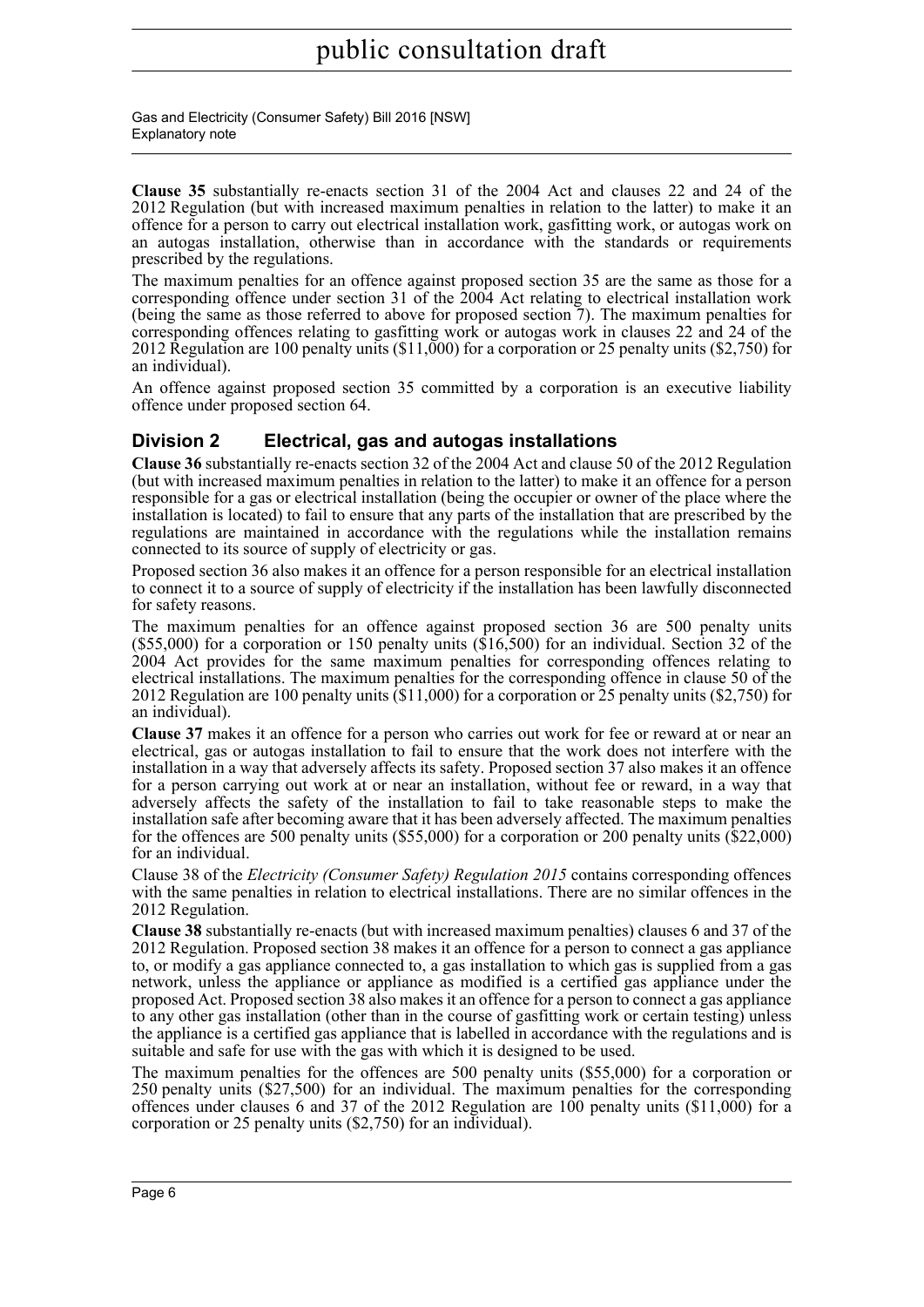Gas and Electricity (Consumer Safety) Bill 2016 [NSW] Explanatory note

**Clause 39** provides for specific regulation-making powers for or with respect to electrical, gas or autogas installations.

### **Part 6 Accident reporting and investigations**

**Clause 40** substantially re-enacts section 33 of the 2004 Act and clause 53 of the 2012 Regulation (but with increased maximum penalties in relation to the latter) to require the occupier of a place in which a *serious electrical accident* or a *serious gas accident* occurs (or any other person prescribed by the regulations) to notify the Secretary of the accident within  $7$  days after the accident. A failure to notify the Secretary is an offence, the maximum penalty for which is 5 penalty units (\$550) if the accident occurred in residential premises and 100 penalty units  $(\$11,000)$  in any other case. Section 33 of the 2004 Act provides for the same maximum penalties for the corresponding offence relating to serious electrical accidents. The maximum penalties for the corresponding offence in clause  $\bar{5}3$  of the 2012 Regulation is 2 penalty units (\$220).

**Clause 41** enables the Secretary to arrange for an authorised officer to investigate and report to the Secretary concerning a serious electrical accident or a serious gas accident. Section 34 of the 2004 Act is a corresponding provision relating to serious electrical accidents.

**Clause 42** makes it an offence for a person to disturb or interfere with the site of a serious electrical accident or a serious gas accident before it has been inspected by an authorised officer, except to make it safe or with the permission of an authorised officer or as provided by the regulations. The maximum penalties for the offence are 500 penalty units (\$55,000) for a corporation or 250 penalty units (\$27,500) for an individual.

Section 36 of the 2004 Act contains a corresponding offence with the same penalties in relation to serious electrical accidents. There is no similar offence in the 2012 Regulation.

**Clause 43** enables the Secretary to publish the details of serious electrical accidents or serious gas accidents that the Secretary considers necessary in the interests of public information and safety. Section 37 of the 2004 Act is a corresponding provision relating to serious electrical accidents.

**Clause 44** enables the Secretary, SafeWork NSW and the Secretary of the Department of Industry, Skills and Regional Development to enter into arrangements concerning the exercise of their respective functions in relation to the investigation of accidents and other incidents involving electricity and gas. Section 38 of the 2004 Act is a corresponding provision relating to accidents and incidents involving electricity.

### **Part 7 Enforcement**

#### **Division 1 Authorised officers**

**Clause 45** enables the Secretary to appoint any person (other than an investigator under the *Fair Trading Act 1987*) to be an authorised officer for the purposes of any or all of the provisions of the proposed Act or the regulations. (Proposed section 3 (1) defines *authorised officer* to include investigators under the *Fair Trading Act 1987*.) Section 39 of the 2004 Act is a corresponding provision.

**Clause 46** provides that the powers conferred by the proposed Act or the regulations on persons who are authorised officers by reason of being investigators are in addition to, and not in derogation of, the powers conferred on investigators by Division 1 of Part 2A of the *Fair Trading Act 1987*. Section 41 of the 2004 Act is a corresponding provision.

#### **Division 2 Offences and associated provisions relating to investigations and inspections**

**Clause 47** makes it an offence to refuse or fail to comply with a requirement made, or to answer a question asked by, an authorised officer, or wilfully to delay, hinder, or obstruct an authorised officer or falsely to represent oneself to be an authorised officer. The maximum penalty for an offence against proposed section 47 is 500 penalty units (\$55,000) for a corporation or 150 penalty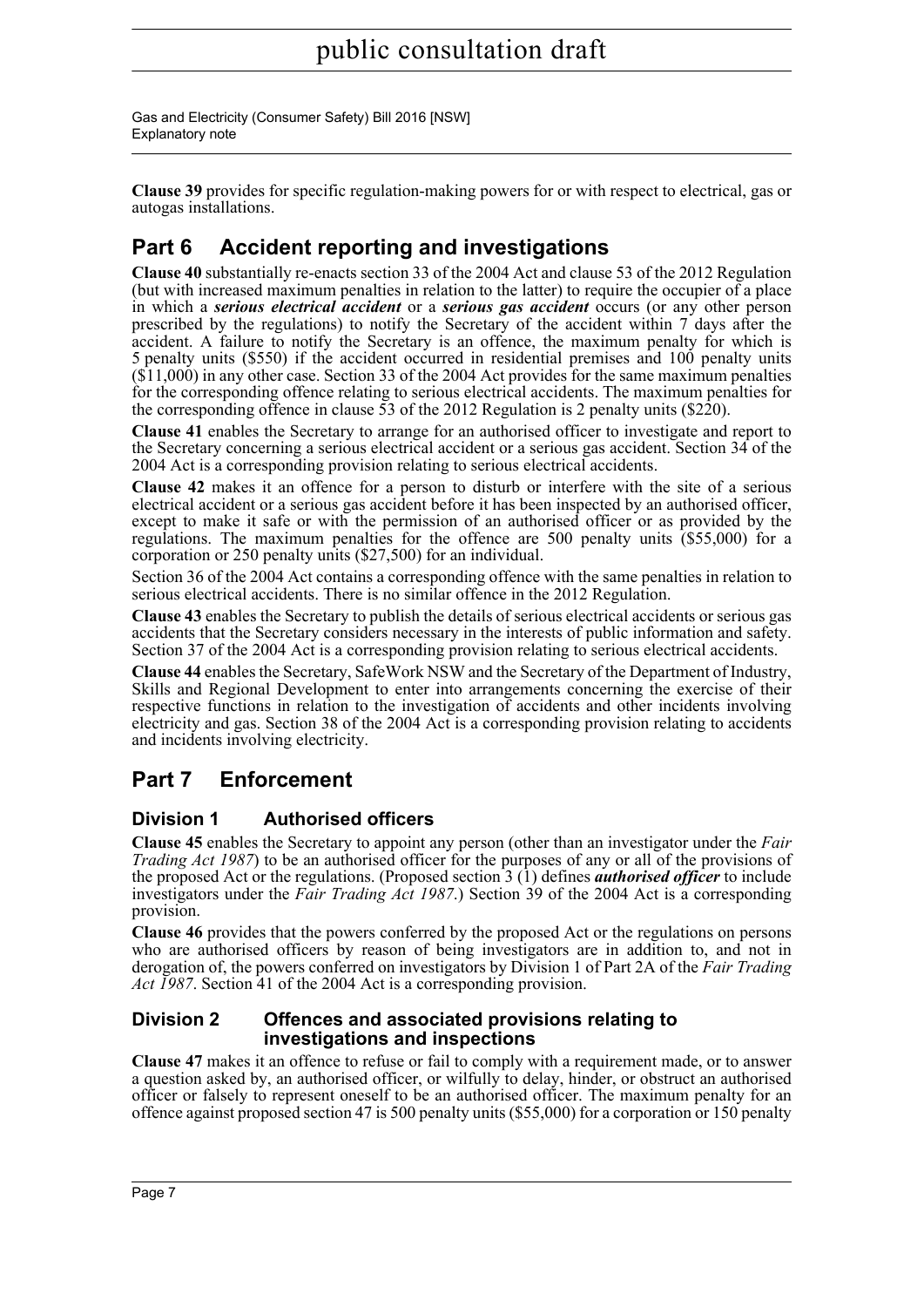Gas and Electricity (Consumer Safety) Bill 2016 [NSW] Explanatory note

units (\$16,500) for an individual. Section 40 of the 2004 Act is a corresponding provision with the same maximum penalties.

**Clause 48** provides for a person to be warned that a failure to answer a question or provide documents or information is an offence and makes other provision with respect to removing the right to claim self-incrimination as an excuse not to comply with a requirement. Section 44 of the 2004 Act contains a similar provision.

#### **Division 3 Investigation and inspection powers**

**Clause 49** defines *possession* as including custody or control in the proposed Division.

**Clause 50** provides that the powers of entry and inspection conferred by the proposed Act cannot be exercised in relation to a part of any premises being used for residential purposes except with the permission of the occupier of that part of the premises or under the authority of a search warrant. Sections 26, 30 and 35 of the 2004 Act contain corresponding provisions.

**Clause 51** enables an authorised officer (with the written authority of the Secretary) to enter any place and inspect and copy documents in the place if the Secretary believes on reasonable grounds that there are in that place documents evidencing conduct in connection with an electrical article or gas appliance, an electrical or gas installation or a serious electrical or gas accident, in contravention of the proposed Act or the regulations. Sections 26, 30 and 35 of the 2004 Act contain corresponding provisions.

**Clause 52** substantially re-enacts section 26 of the 2004 Act and extends it to gas appliances. Proposed section 52 enables an authorised officer, at any reasonable time, to enter any place that the officer suspects on reasonable grounds to be a place in which the manufacture or sale of electrical articles or gas appliances is being, or may be, carried on. It also confers certain search and investigation powers while in the place. These include the power to seize, detain or remove an electrical article or gas appliance (or any container or package containing an electrical article or gas appliance) if the officer has reasonable cause to believe that an offence has been committed against the proposed Act or the regulations in respect of the article or appliance, or the article or appliance is or is likely to be unsafe.

**Clause 53** substantially re-enacts section 27 of the 2004 Act and extends it to gas appliances. Clauses 14 and 18 of the 2012 Regulation make similar provision, but with lower maximum penalties, in relation to gas appliances. Proposed section  $\overline{53}$  enables an authorised officer who believes on reasonable grounds that an electrical article or more than one electrical article of a particular model, or a gas appliance or more than one gas appliance of a particular type, is or may become unsafe:

- (a) to prohibit a person who has possession of the electrical article or gas appliance or articles or appliances of that model or type from selling it or them, and
- (b) to affix a label on an electrical article or a gas appliance (or container or package containing an article or appliance) indicating that it is to be considered dangerous and must not be sold or used until specified repairs necessary to it safe to use have been carried out.

The proposed section makes it an offence for a person to sell an electrical article or a gas appliance in contravention of a notice or to remove or alter a label affixed to an article or appliance or a container or package under the proposed section unless directed to do so by an authorised officer. The maximum penalties for these offences are the same as those for the corresponding offences under section 27 of the 2004 Act (being the same as those referred to above for proposed section 7). The maximum penalties for similar offences under clause 18 of the 2012 Regulation are 100 penalty units (\$11,000) for a corporation or 25 penalty units (\$2,750) for an individual.

An offence against proposed section 53 committed by a corporation is an executive liability offence under proposed section 64.

**Clause 54** is a new power to enable an authorised officer, at any reasonable time, to enter any place that the officer suspects on reasonable grounds to be a place in which an electrical article or a gas appliance, or an electrical installation or a gas installation, is being, or is likely to be, used in a manner that presents a significant risk of the death of, or injury to, any person, or significant damage to any property. Proposed section 54 also confers certain search and investigation powers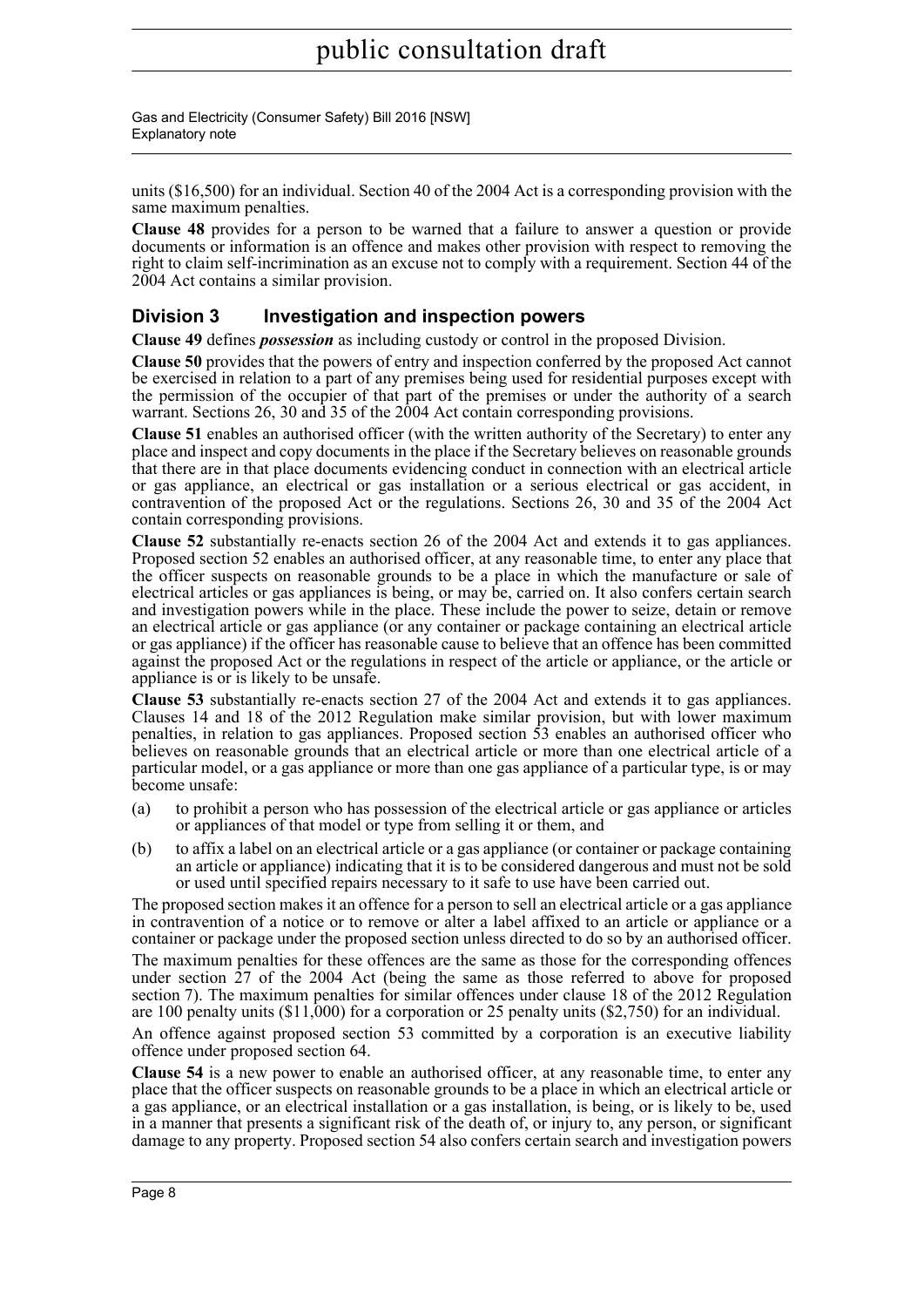Gas and Electricity (Consumer Safety) Bill 2016 [NSW] Explanatory note

while in the place, and a power to disconnect an electrical article or gas appliance, or take appropriate measures to have an electrical or a gas installation disconnected, if the officer has reasonable cause to believe it is being or is likely to be used in that manner.

**Clause 55** is a new power to enable an authorised officer who believes on reasonable grounds that an electrical article or a gas appliance, or an electrical installation or a gas installation, is being, or is likely to be, used in a manner that presents a significant risk of the death of, or injury to, any person, or significant damage to any property, to prohibit the use of the article, appliance or installation in such a manner.

Proposed section 55 makes it an offence for a person to use an electrical article or a gas appliance, or an electrical installation or a gas installation, in contravention of a notice under the proposed section.

The maximum penalties for the offence are:

- (a) for an individual—100 penalty units (\$11,000) for a first offence or 150 penalty units (\$16,500) for a second or subsequent offence, or
- (b) for a corporation—1,000 penalty units  $(\$110,000)$  for a first offence or 1,500 penalty units (\$165,000) for a second or subsequent offence.

An offence against proposed section 55 committed by a corporation is an executive liability offence under proposed section 64.

**Clause 56** substantially re-enacts section 35 of the 2004 Act and extends it to serious gas accidents. Proposed section 56 enables an authorised officer to enter any place where a serious electrical or gas accident has or may reasonably be expected to have occurred and to exercise certain investigative powers in that place.

**Clause 57** substantially re-enacts section 30 (1) and (2) of the 2004 Act and extends the provisions to gas installations. Proposed section 57 enables an authorised officer to enter any place at any reasonable time for the purpose of inspecting any electrical or gas installation in the place. On entering such a place, the authorised officer may require a person carrying out electrical wiring work or gasfitting work to produce evidence of the person's authority to carry out such work under the *Home Building Act 1989* or the proposed Act, respectively.

**Clause 58** re-enacts section 30A of the 2004 Act to make it clear that an authorised officer may inspect an electrical installation that includes the installation of an electricity meter to ensure compliance with the applicable standards and requirements.

#### **Division 4 Seizure and forfeiture of electrical articles and gas appliances**

**Clause 59** defines an expression used in the proposed Division.

**Clause 60** substantially re-enacts (with modifications) section 28 of the 2004 Act and extends it to gas appliances seized under proposed section 52 (d). Proposed section 60 requires the Secretary to return an electrical article or gas appliance seized under proposed section 52 (d) no later than 12 months (or other period prescribed by the regulations) after seizure unless, within that period, the Secretary determines that the article or appliance is unsafe and applies for its forfeiture under proposed section 61 or proceedings for an offence involving that article or appliance are brought. (The period by which the Secretary is to return a seized item under section 28 of the 2004 Act is no later than 60 days or such greater period as the regulations may prescribe.)

The Secretary is to provide compensation for returned seized articles or appliances in accordance with the regulations.

If proceedings for an offence are commenced within the relevant period, the Secretary may retain the article or appliance until the proceedings are finally determined.

**Clause 61** substantially re-enacts section 29 of the 2004 Act, and extends it to gas appliances, to enable the Secretary to apply to the Local Court for the forfeiture of an electrical article or gas appliance if a court has found a person guilty of an offence against the proposed Act or the regulations in connection with the article or appliance or if the article or appliance was seized under section 52 (d) and the Secretary determines that it is unsafe.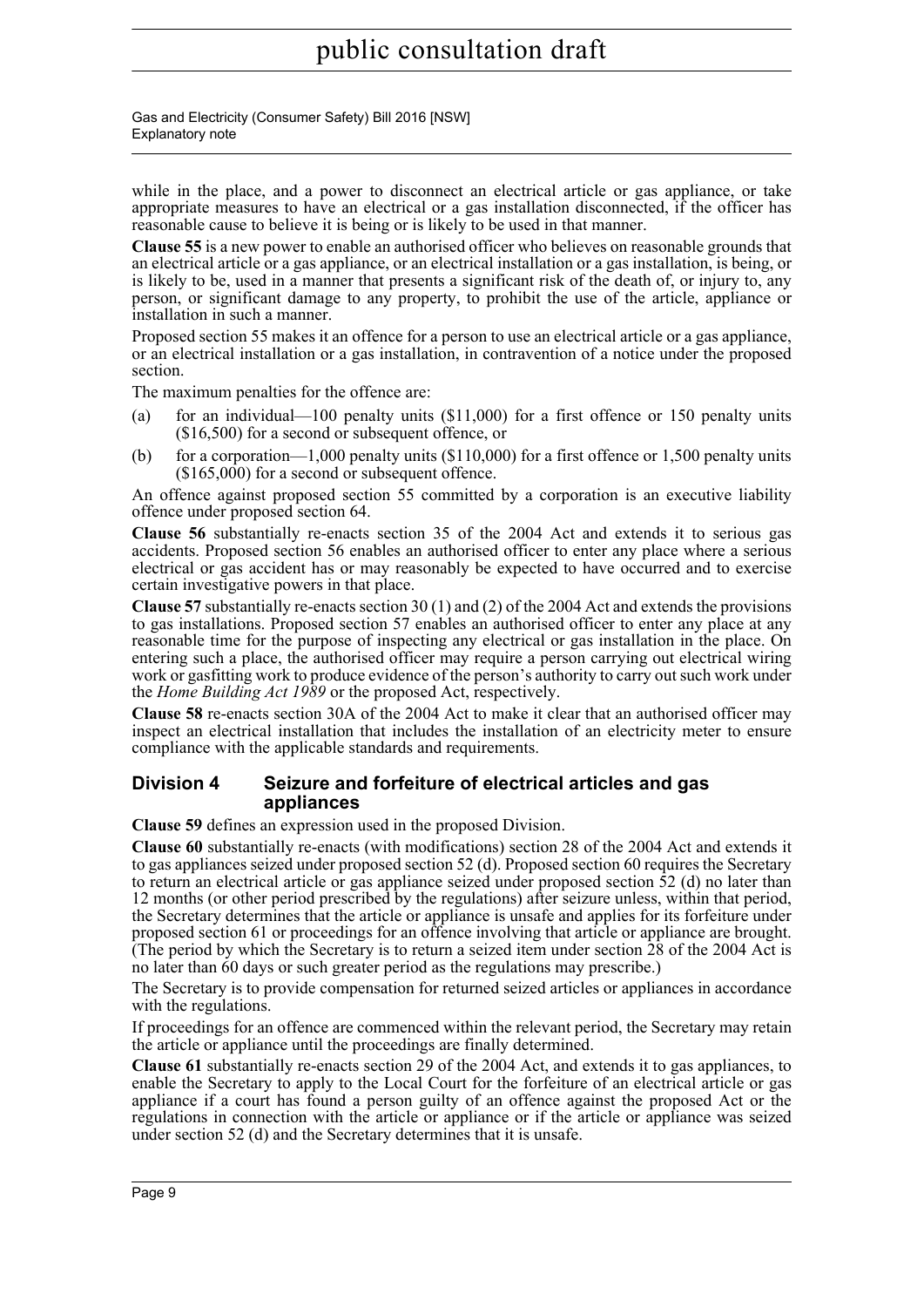Gas and Electricity (Consumer Safety) Bill 2016 [NSW] Explanatory note

#### **Division 5 Search warrants**

**Clause 62** substantially re-enacts section 42 of the 2004 Act, and extends it to gas installations and serious gas accidents, to enable an authorised officer to apply for a search warrant for a place if the officer has reasonable grounds for believing that an unsafe electrical or gas installation is in the place, or a serious electrical or gas accident has occurred in the place or a provision of the proposed Act or the regulations has been or is being contravened in the place.

#### **Division 6 Undertakings**

**Clause 63** provides that section 218 of the *Australian Consumer Law (NSW)* applies in connection with a matter in relation to which the Secretary has a function under the proposed Act as if the function were a function under that Law. Section 218 enables the Secretary to accept a written undertaking given by a person in connection with a matter in relation to which the Secretary has a function under that Law. Any such undertaking is enforceable by the Supreme Court. Costs incurred by the Secretary in taking action under section 218 are recoverable from the person who gave the undertaking, as a debt due to the Crown, in a court of competent jurisdiction. Section 43 of the 2004 Act contains a corresponding provision relating to functions of the Secretary under that Act.

#### **Division 7 Proceedings for offences**

**Clause 64** establishes an offence against proposed section  $7(1)$ ,  $11(1)$ ,  $21$ ,  $32(1)$ – $(3)$ ,  $35$ ,  $53(4)$ or 55 (4) as an *executive liability offence* for directors and managers of corporations. An executive liability offence is an offence where the onus is on the prosecution to prove that the director or manager knows or ought reasonably to know that the offence (or an offence of the same type) would be or is being committed and fails to take all reasonable steps to prevent or stop the commission of that offence.

**Clause 65** provides that for other offences committed by a corporation, the onus is on the prosecution to prove that the director or manager aids, abets, counsels or procures the commission of the corporate offence, or induces, whether by threats or promises or otherwise, the commission of the corporate offence, or conspires with others to effect the commission of the corporate offence, or is in any other way, whether by act or omission, knowingly concerned in, or party to, the commission of the corporate offence.

Sections 45 and 45A of the 2004 Act are provisions corresponding with proposed sections 64 and 65. Section 80 of the *Gas Supply Act 1996* makes similar provision in relation to offences against the 2012 Regulation.

**Clause 66** re-enacts section 46 of the 2004 Act to enable the Secretary (or a departmental employee authorised by the Secretary) to certify certain matters relating to electrical articles. A certificate is admissible in any proceedings and is evidence of the matters certified.

**Clause 67** enables authorised officers to issue penalty notices for alleged offences against the proposed Act or the regulations that are prescribed by the regulations as penalty notice offences. Section 47 of the 2004 Act contains a corresponding provision but no power exists for the issue of penalty notices for offences against the 2012 Regulation.

**Clause 68** provides that proceedings for an offence against the proposed Act or the regulations may be dealt with summarily by the Local Court or the Supreme Court. However, if dealt with by the Local Court, the maximum monetary penalty that the Local Court may impose is 200 penalty units (\$22,000). Section 48 of the 2004 Act contains a corresponding provision. Section 81 of the *Gas Supply Act 1996* provides that the maximum monetary penalty that the Local Court may impose for an offence against the 2012 Regulation is the lesser of the maximum monetary penalty provided for in the Regulation, or 100 penalty units (\$11,000) for a corporation and 50 penalty units (\$5,500) for an individual.

**Clause 69** requires proceedings for an offence against the proposed Act or the regulations to be commenced within 2 years after the date on which the offence is alleged to have been committed. Proposed section 69 also provides that proceedings may be commenced within 2 years after the date on which evidence of the alleged offence first came to the attention of an authorised officer.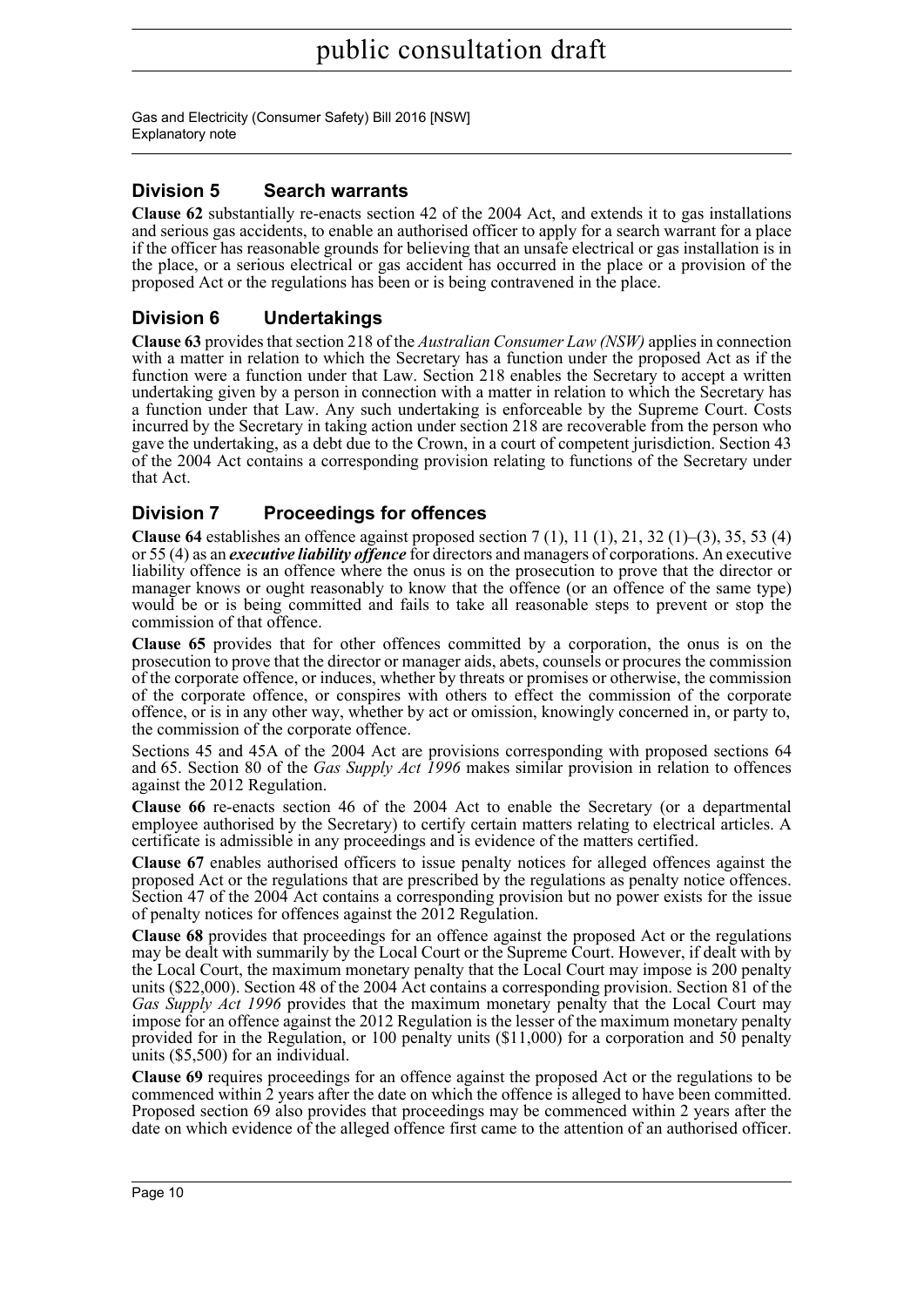Gas and Electricity (Consumer Safety) Bill 2016 [NSW] Explanatory note

However, this will not enable proceedings to be commenced if more than 5 years has elapsed since the date on which the offence is alleged to have been committed. Section 49 of the 2004 Act is a corresponding provision. Section 81 of the *Gas Supply Act 1996* requires offences against the 2012 Regulation to be commenced within 2 years after the commission of the offence.

### **Part 8 Miscellaneous**

**Clause 70** provides for registers that are to be kept under the proposed Act. The registers correspond with those that are kept under the 2004 Act and the 2012 Regulation.

**Clause 71** makes it an offence for a person to disclose certain information relating to any manufacturing or commercial secrets or working processes obtained by the person in connection with the administration or execution of the proposed Act. The maximum penalty for the offence is 100 penalty units (\$11,000). Section 50 of the 2004 Act contains a corresponding offence with the same maximum penalty relating to information obtained in connection with the administration or execution of that Act. There is no similar offence in the 2012 Regulation.

**Clause 72** excludes the Minister, the Secretary, an authorised officer or a person acting under direction from the Minister or Secretary from any personal civil liability for any act done, or omitted to be done, in good faith for the purpose of executing the proposed Act. However, any such liability attaches instead to the Crown. Section 51 of the 2004 Act is a corresponding provision.

**Clause 73** provides for how documents may be served on, or given to, a person for the purposes of the proposed Act. Section 52 of the 2004 Act is a corresponding provision.

**Clause 74** provides for how documents may be served on, given to, or lodged with, the Secretary for the purposes of the proposed Act. Section 53 of the 2004 Act is a corresponding provision.

**Clause 75** enables the Minister and the Secretary to delegate the exercise of certain of their functions under the proposed Act or the regulations. Section 54 of the 2004 Act is a corresponding provision.

**Clause 76** enables the Governor to make regulations for the purposes of the proposed Act.

**Clause 77** repeals the 2004 Act, the Regulation made under that Act and the 2012 Regulation. **Clause 78** provides for the review of the proposed Act in 5 years.

### **Schedule 1 Savings, transitional and other provisions**

**Schedule 1** contains savings, transitional and other provisions consequent on the enactment of the proposed Act.

### **Schedule 2 Amendment of Acts and Regulations**

**Schedule 2** makes consequential amendments to the Acts and Regulations specified in the Schedule.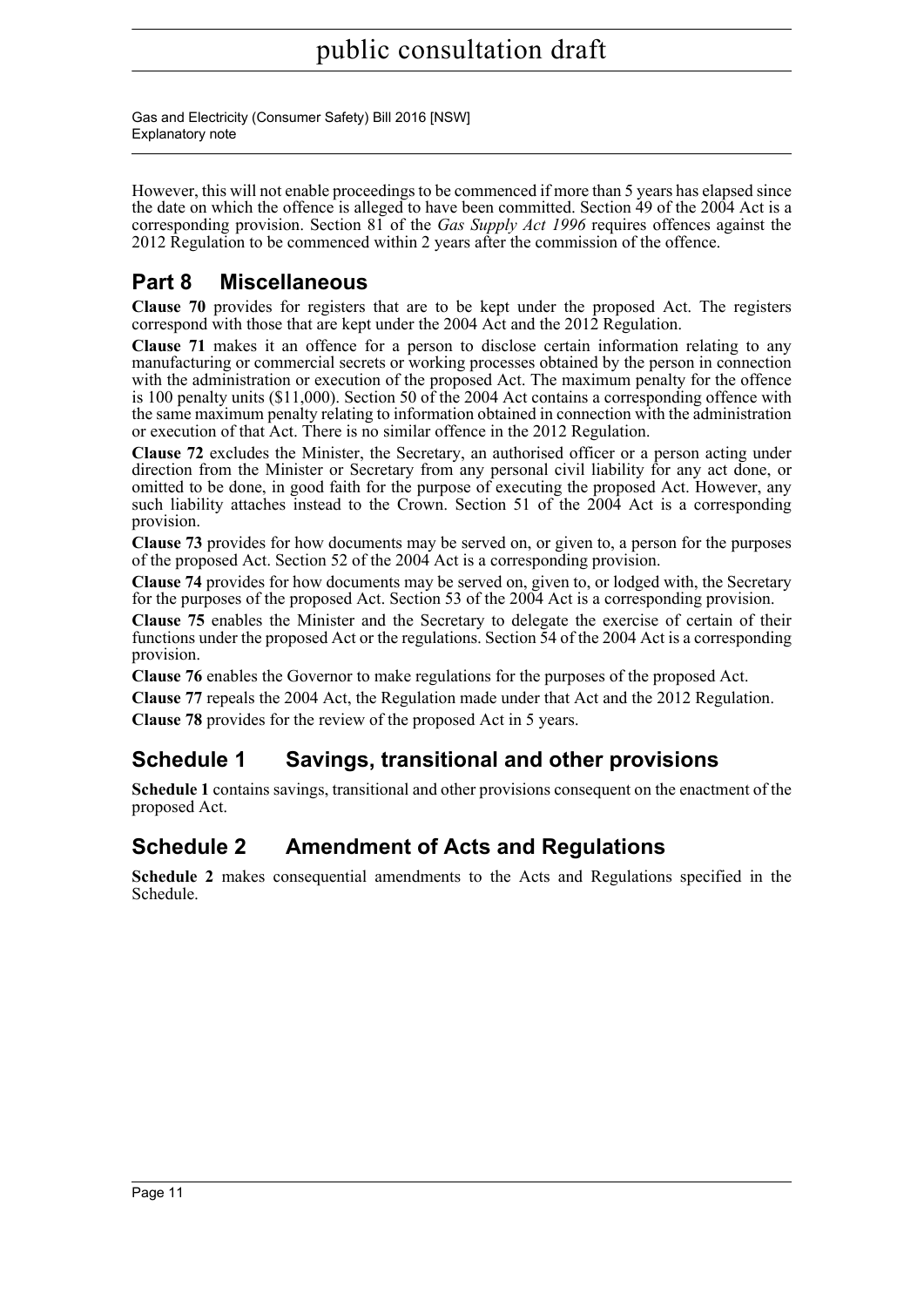# **NEW SOUTH WALES**

# **DRAFT GOVERNMENT BILL**

# **Gas and Electricity (Consumer Safety) Bill 2016**

### **Contents**

|        |                    |                                                                                                             | Page                             |  |
|--------|--------------------|-------------------------------------------------------------------------------------------------------------|----------------------------------|--|
| Part 1 | <b>Preliminary</b> |                                                                                                             |                                  |  |
|        | 1<br>2             | Name of Act<br>Commencement                                                                                 | $\overline{2}$<br>$\overline{2}$ |  |
|        | 3<br>4             | Definitions                                                                                                 | $\overline{2}$<br>6              |  |
|        | 5                  | Act to bind Crown<br>Act not to apply to certain gas installations, autogas installations and<br>appliances | 6                                |  |
|        | 6                  | High risk battery articles subject to Act                                                                   | 6                                |  |
| Part 2 |                    | <b>Electrical articles</b>                                                                                  |                                  |  |
|        | <b>Division 1</b>  | Restrictions on sale of electrical articles                                                                 |                                  |  |
|        | 7                  | Electrical articles must meet certain standards before they can be<br>sold                                  | $\overline{7}$                   |  |
|        | 8                  | Electrical articles displayed for advertising to be treated as being<br>displayed for sale                  | 7                                |  |
|        | 9                  | Acquisition guarantee may be defence to certain offences                                                    | 7                                |  |
|        | 10                 | Acquisition guarantor may be convicted of offence if acquisition<br>guarantee defence upheld                | 9                                |  |
|        | 11                 | Person must not give false acquisition guarantee                                                            | 9                                |  |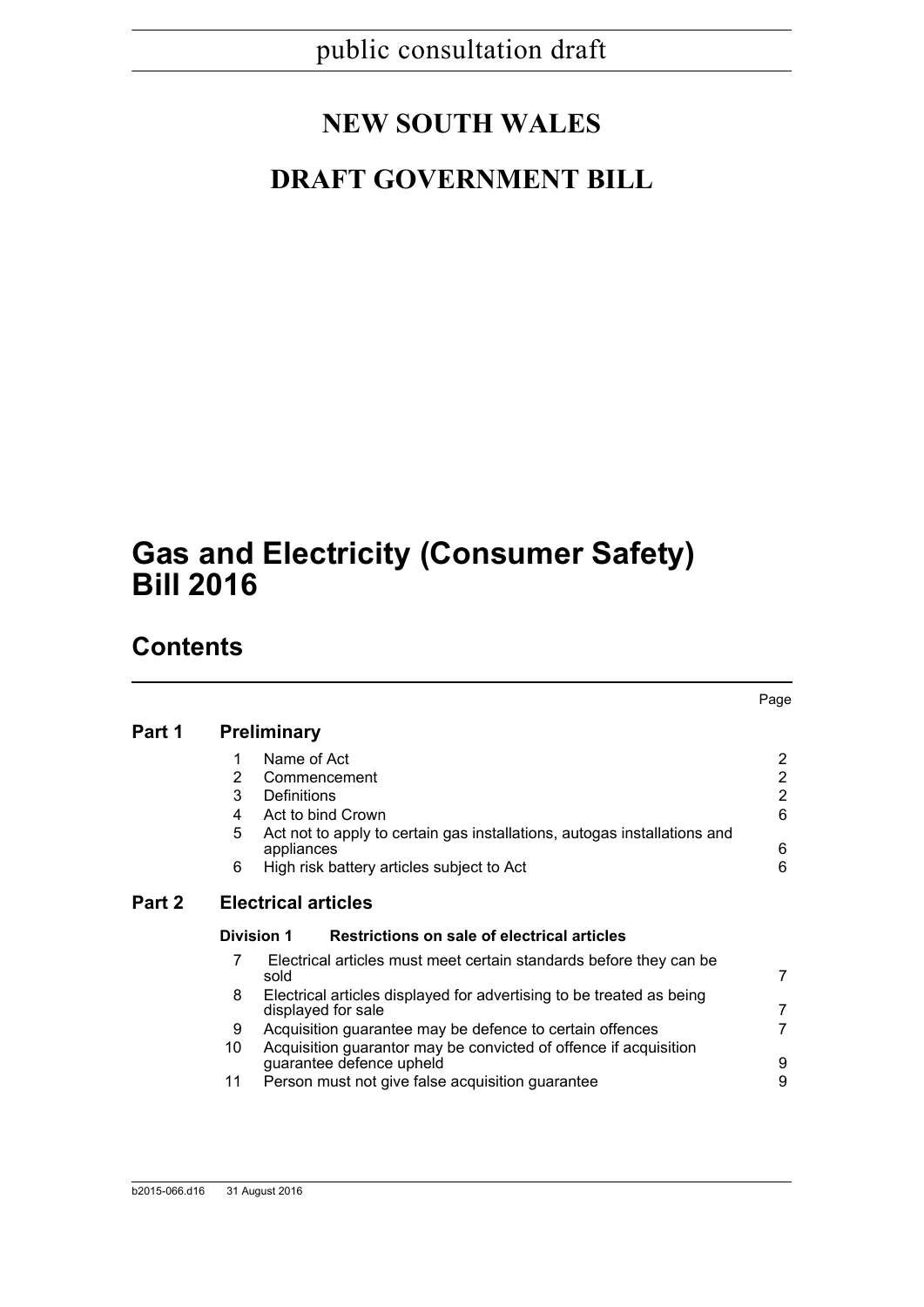Gas and Electricity (Consumer Safety) Bill 2016 [NSW] **Contents** 

|        |                                                                                                                                                                                     |                                                                                                                                                                                                                             |                                                                                                                                                                                                                                            | Page                       |  |  |  |
|--------|-------------------------------------------------------------------------------------------------------------------------------------------------------------------------------------|-----------------------------------------------------------------------------------------------------------------------------------------------------------------------------------------------------------------------------|--------------------------------------------------------------------------------------------------------------------------------------------------------------------------------------------------------------------------------------------|----------------------------|--|--|--|
|        | <b>Division 2</b>                                                                                                                                                                   |                                                                                                                                                                                                                             | Declared electrical articles and specifications for<br>electrical articles                                                                                                                                                                 |                            |  |  |  |
|        | 12 <sup>2</sup><br>13<br>14<br>15                                                                                                                                                   |                                                                                                                                                                                                                             | Declared electrical articles<br>Class specifications for electrical articles<br>Compliance with class and model specifications<br>Publication of information concerning declared electrical articles and<br>specifications                 |                            |  |  |  |
|        | <b>Division 3</b>                                                                                                                                                                   |                                                                                                                                                                                                                             | Model approvals for electrical articles                                                                                                                                                                                                    |                            |  |  |  |
|        | 16<br>17<br>18<br>19                                                                                                                                                                | Approval of model of electrical article<br>Duration of model approvals<br>Suspension or cancellation of model approval<br>Administrative review of certain model approval decisions by Civil and<br>Administrative Tribunal |                                                                                                                                                                                                                                            |                            |  |  |  |
|        |                                                                                                                                                                                     | Division 4                                                                                                                                                                                                                  | Recognised external approval schemes                                                                                                                                                                                                       |                            |  |  |  |
|        | 20                                                                                                                                                                                  |                                                                                                                                                                                                                             | Recognised external approval schemes                                                                                                                                                                                                       | 12 <sup>2</sup>            |  |  |  |
| Part 3 |                                                                                                                                                                                     | <b>Gas appliances</b>                                                                                                                                                                                                       |                                                                                                                                                                                                                                            |                            |  |  |  |
|        | <b>Division 1</b><br>Restrictions on sale of gas appliances                                                                                                                         |                                                                                                                                                                                                                             |                                                                                                                                                                                                                                            |                            |  |  |  |
|        | 21<br>22                                                                                                                                                                            | Restrictions on sale of gas appliances<br>Gas appliances displayed for advertising to be treated as being<br>displayed for sale                                                                                             |                                                                                                                                                                                                                                            |                            |  |  |  |
|        | <b>Division 2</b><br><b>Certification of gas appliances</b>                                                                                                                         |                                                                                                                                                                                                                             |                                                                                                                                                                                                                                            |                            |  |  |  |
|        | 23<br>24<br>25<br>26<br>27                                                                                                                                                          |                                                                                                                                                                                                                             | Certification of gas appliances<br>Authority to certify gas appliances or types of gas appliances<br>Conditions of certification authority<br>Duration of certification authority<br>Suspension or cancellation of certification authority | 13<br>13<br>13<br>14<br>14 |  |  |  |
| Part 4 | Unsafe electrical articles and gas appliances                                                                                                                                       |                                                                                                                                                                                                                             |                                                                                                                                                                                                                                            |                            |  |  |  |
|        | 28<br>Interpretation<br>Prohibition of sale of unsafe electrical articles and gas appliances<br>29<br>Requiring action to be taken by seller of unsafe electrical articles or<br>30 |                                                                                                                                                                                                                             |                                                                                                                                                                                                                                            |                            |  |  |  |
|        | 31<br>32<br>33                                                                                                                                                                      | gas appliances<br>Requiring evidence of safety of electrical articles and gas appliances<br>Persons must comply with notices issued under this Part<br>Effect of Part on Fair Trading Act 1987                              |                                                                                                                                                                                                                                            |                            |  |  |  |
| Part 5 | Installations-electrical, gas and autogas                                                                                                                                           |                                                                                                                                                                                                                             |                                                                                                                                                                                                                                            |                            |  |  |  |
|        | <b>Division 1</b>                                                                                                                                                                   |                                                                                                                                                                                                                             | Electrical installation work, gasfitting work and autogas<br>work                                                                                                                                                                          |                            |  |  |  |
|        | 34<br>35                                                                                                                                                                            | Work to be carried out by qualified persons<br>Work to comply with regulations                                                                                                                                              |                                                                                                                                                                                                                                            |                            |  |  |  |
|        | <b>Division 2</b><br>Electrical, gas and autogas installations                                                                                                                      |                                                                                                                                                                                                                             |                                                                                                                                                                                                                                            |                            |  |  |  |
|        | 36                                                                                                                                                                                  | installations                                                                                                                                                                                                               | Responsibilities of persons concerning the safety of electrical or gas                                                                                                                                                                     | 19                         |  |  |  |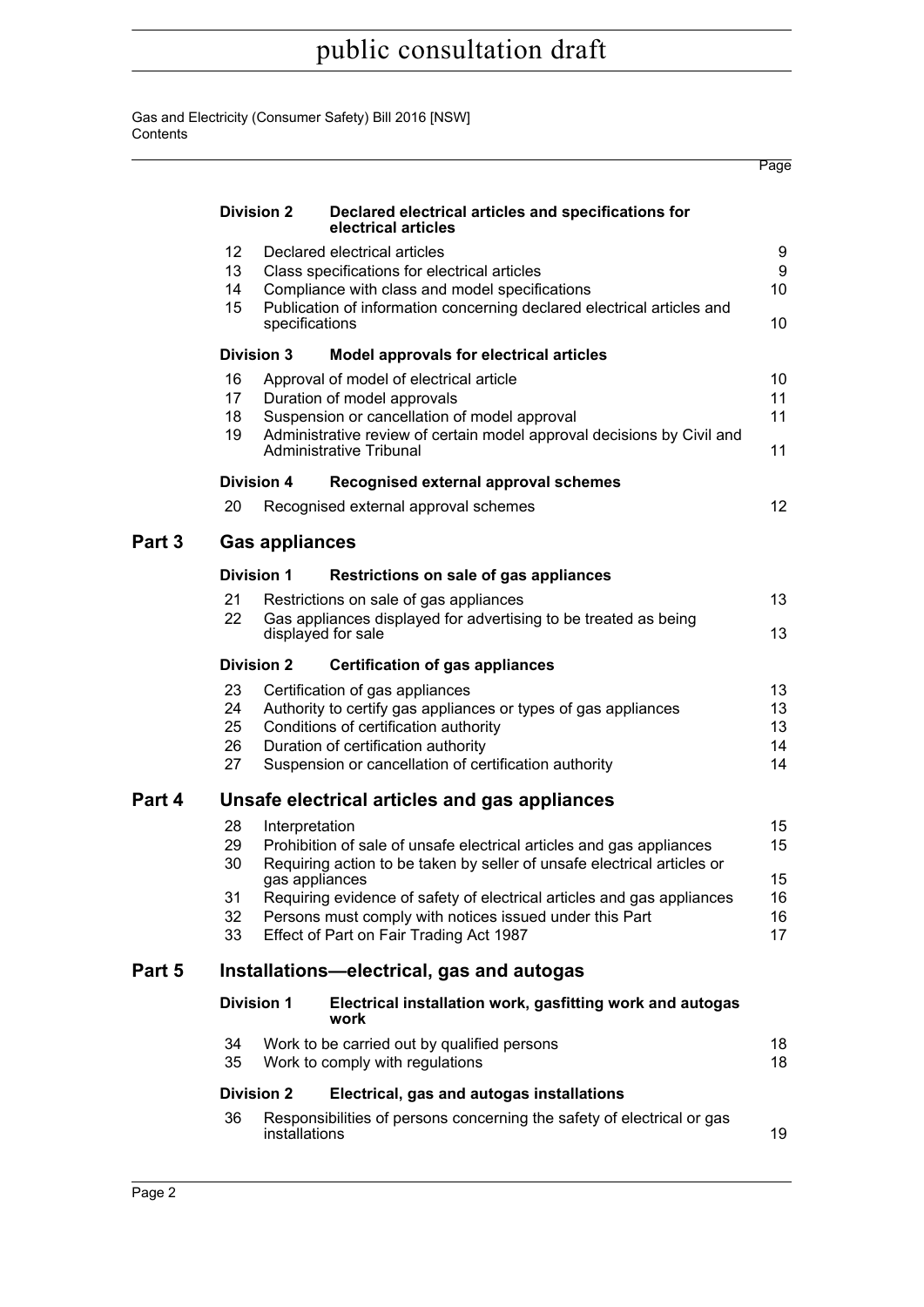Gas and Electricity (Consumer Safety) Bill 2016 [NSW] **Contents** 

|        |                                                                                                       |                                                                                                                                                                         |                                                                                                                                   | Page     |  |  |  |
|--------|-------------------------------------------------------------------------------------------------------|-------------------------------------------------------------------------------------------------------------------------------------------------------------------------|-----------------------------------------------------------------------------------------------------------------------------------|----------|--|--|--|
|        | 37<br>38                                                                                              | Offence of interfering with electrical, gas or autogas installations<br>Restrictions on connection of gas appliances to certain gas<br>installations                    |                                                                                                                                   |          |  |  |  |
|        | 39                                                                                                    |                                                                                                                                                                         | Regulation of installations                                                                                                       | 20<br>20 |  |  |  |
| Part 6 | <b>Accident reporting and investigations</b>                                                          |                                                                                                                                                                         |                                                                                                                                   |          |  |  |  |
|        | 40                                                                                                    | Notification of serious electrical and gas accidents                                                                                                                    |                                                                                                                                   |          |  |  |  |
|        | 41                                                                                                    | Secretary may arrange investigation of serious electrical or gas<br>accident                                                                                            |                                                                                                                                   |          |  |  |  |
|        | 42                                                                                                    | Interference with site of serious electrical or gas accident                                                                                                            |                                                                                                                                   |          |  |  |  |
|        | 43<br>44                                                                                              | Secretary may publish details of serious electrical or gas accident<br>Arrangements with other public authorities regarding investigable<br>electrical or gas incidents |                                                                                                                                   |          |  |  |  |
| Part 7 | <b>Enforcement</b>                                                                                    |                                                                                                                                                                         |                                                                                                                                   |          |  |  |  |
|        |                                                                                                       | <b>Division 1</b>                                                                                                                                                       | <b>Authorised officers</b>                                                                                                        |          |  |  |  |
|        | 45                                                                                                    |                                                                                                                                                                         | Appointment and identification of authorised officers                                                                             | 23       |  |  |  |
|        | 46                                                                                                    |                                                                                                                                                                         | Powers of authorised officers who are investigators under Fair Trading<br>Act 1987 not limited                                    | 23       |  |  |  |
|        | <b>Division 2</b><br>Offences and associated provisions relating to<br>investigations and inspections |                                                                                                                                                                         |                                                                                                                                   |          |  |  |  |
|        | 47                                                                                                    |                                                                                                                                                                         | Offences relating to investigations and inspections                                                                               | 23       |  |  |  |
|        | 48                                                                                                    |                                                                                                                                                                         | Provisions relating to requirements to provide documents or information<br>or answer questions                                    | 24       |  |  |  |
|        | <b>Division 3</b><br><b>Investigation and inspection powers</b>                                       |                                                                                                                                                                         |                                                                                                                                   |          |  |  |  |
|        | 49                                                                                                    |                                                                                                                                                                         | Meaning of "possession"                                                                                                           | 24       |  |  |  |
|        | 50                                                                                                    |                                                                                                                                                                         | Restrictions on power of entry to residential premises                                                                            | 25       |  |  |  |
|        | 51<br>52                                                                                              |                                                                                                                                                                         | Inspection of documents evidencing prohibited conduct<br>Investigations relating to manufacture or sale of electrical articles or | 25       |  |  |  |
|        |                                                                                                       | gas appliances                                                                                                                                                          |                                                                                                                                   |          |  |  |  |
|        | 53                                                                                                    |                                                                                                                                                                         | Prohibition of sale of certain electrical articles and gas appliances and<br>labelling of such articles and appliances            | 26       |  |  |  |
|        | Investigation of unsafe use of electrical articles, gas appliances or<br>54                           |                                                                                                                                                                         |                                                                                                                                   | 27       |  |  |  |
|        | 55                                                                                                    | electrical or gas installations<br>Prohibition of unsafe use of electrical articles, gas appliances or                                                                  |                                                                                                                                   |          |  |  |  |
|        | 56                                                                                                    | electrical or gas installations<br>Investigation of serious electrical or gas accidents                                                                                 |                                                                                                                                   |          |  |  |  |
|        | 57                                                                                                    | Inspection of electrical and gas installations                                                                                                                          |                                                                                                                                   |          |  |  |  |
|        | 58                                                                                                    | Inspection of electricity meters                                                                                                                                        |                                                                                                                                   |          |  |  |  |
|        |                                                                                                       | <b>Division 4</b>                                                                                                                                                       | Seizure and forfeiture of electrical articles and gas<br>appliances                                                               |          |  |  |  |
|        | 59                                                                                                    | Meaning of "seized article or appliance"                                                                                                                                |                                                                                                                                   | 29       |  |  |  |
|        | 60                                                                                                    | Return of seized electrical articles and gas appliances<br>29                                                                                                           |                                                                                                                                   |          |  |  |  |
|        | 61                                                                                                    |                                                                                                                                                                         | Forfeiture of certain electrical articles and gas appliances                                                                      | 30       |  |  |  |
|        |                                                                                                       | <b>Division 5</b>                                                                                                                                                       | <b>Search warrants</b>                                                                                                            |          |  |  |  |
|        | 62                                                                                                    |                                                                                                                                                                         | Search warrants                                                                                                                   | 30       |  |  |  |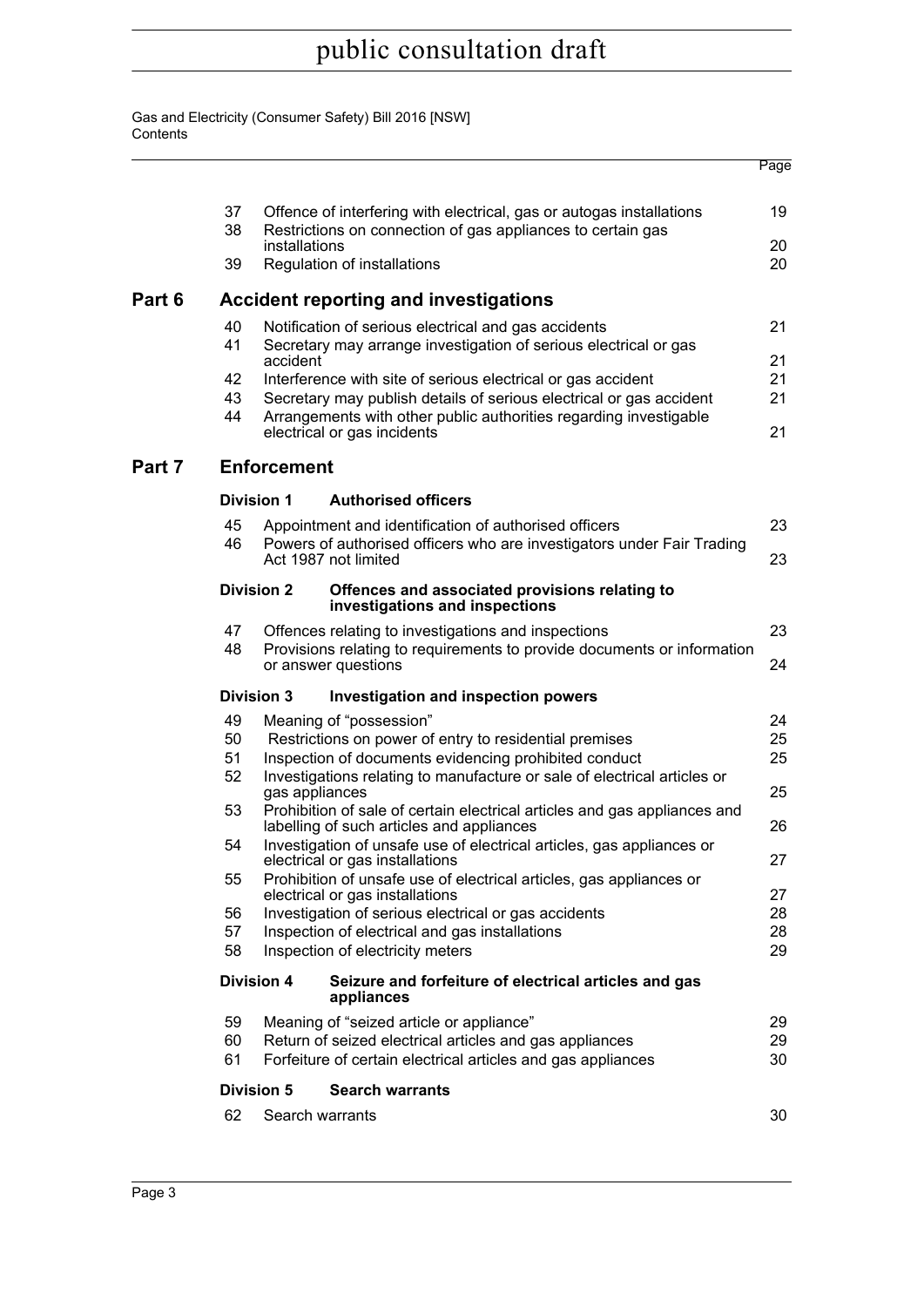Gas and Electricity (Consumer Safety) Bill 2016 [NSW] **Contents** 

|                   |                      |             |                                                                                                                   | Page |  |  |  |  |
|-------------------|----------------------|-------------|-------------------------------------------------------------------------------------------------------------------|------|--|--|--|--|
|                   | Division 6           |             | <b>Undertakings</b>                                                                                               |      |  |  |  |  |
|                   | 63                   |             | Application of section 218 of the Australian Consumer Law (NSW) to<br>undertakings given for purposes of this Act | 30   |  |  |  |  |
|                   | <b>Division 7</b>    |             | <b>Proceedings for offences</b>                                                                                   |      |  |  |  |  |
|                   | 64                   |             | Liability of directors etc for offences by corporation—offences attracting<br>executive liability                 | 31   |  |  |  |  |
|                   | 65                   |             | Liability of directors etc for offences by corporation-accessory to the<br>commission of the offences             | 32   |  |  |  |  |
|                   | 66                   |             | Evidentiary provisions relating to electrical articles                                                            | 33   |  |  |  |  |
|                   | 67                   |             | Penalty notices                                                                                                   | 33   |  |  |  |  |
|                   | 68                   |             | Nature of proceedings for offences                                                                                | 34   |  |  |  |  |
|                   | 69                   |             | Commencement of proceedings                                                                                       | 34   |  |  |  |  |
| Part 8            | <b>Miscellaneous</b> |             |                                                                                                                   |      |  |  |  |  |
|                   | 70                   | Registers   |                                                                                                                   | 35   |  |  |  |  |
|                   | 71                   |             | Disclosure of information                                                                                         | 35   |  |  |  |  |
|                   | 72                   |             | Exclusion of personal liability                                                                                   | 35   |  |  |  |  |
|                   | 73                   |             | Service or giving of documents                                                                                    | 35   |  |  |  |  |
|                   | 74                   |             | Provision of documents to Secretary                                                                               | 36   |  |  |  |  |
|                   | 75                   |             | Delegation of functions                                                                                           | 36   |  |  |  |  |
|                   | 76                   | Regulations |                                                                                                                   | 36   |  |  |  |  |
|                   | 77                   | Repeals     |                                                                                                                   | 37   |  |  |  |  |
|                   | 78                   |             | Review of Act                                                                                                     | 37   |  |  |  |  |
| <b>Schedule 1</b> |                      |             | Savings, transitional and other provisions                                                                        | 39   |  |  |  |  |
| <b>Schedule 2</b> |                      |             | <b>Amendment of Acts and Regulations</b>                                                                          | 43   |  |  |  |  |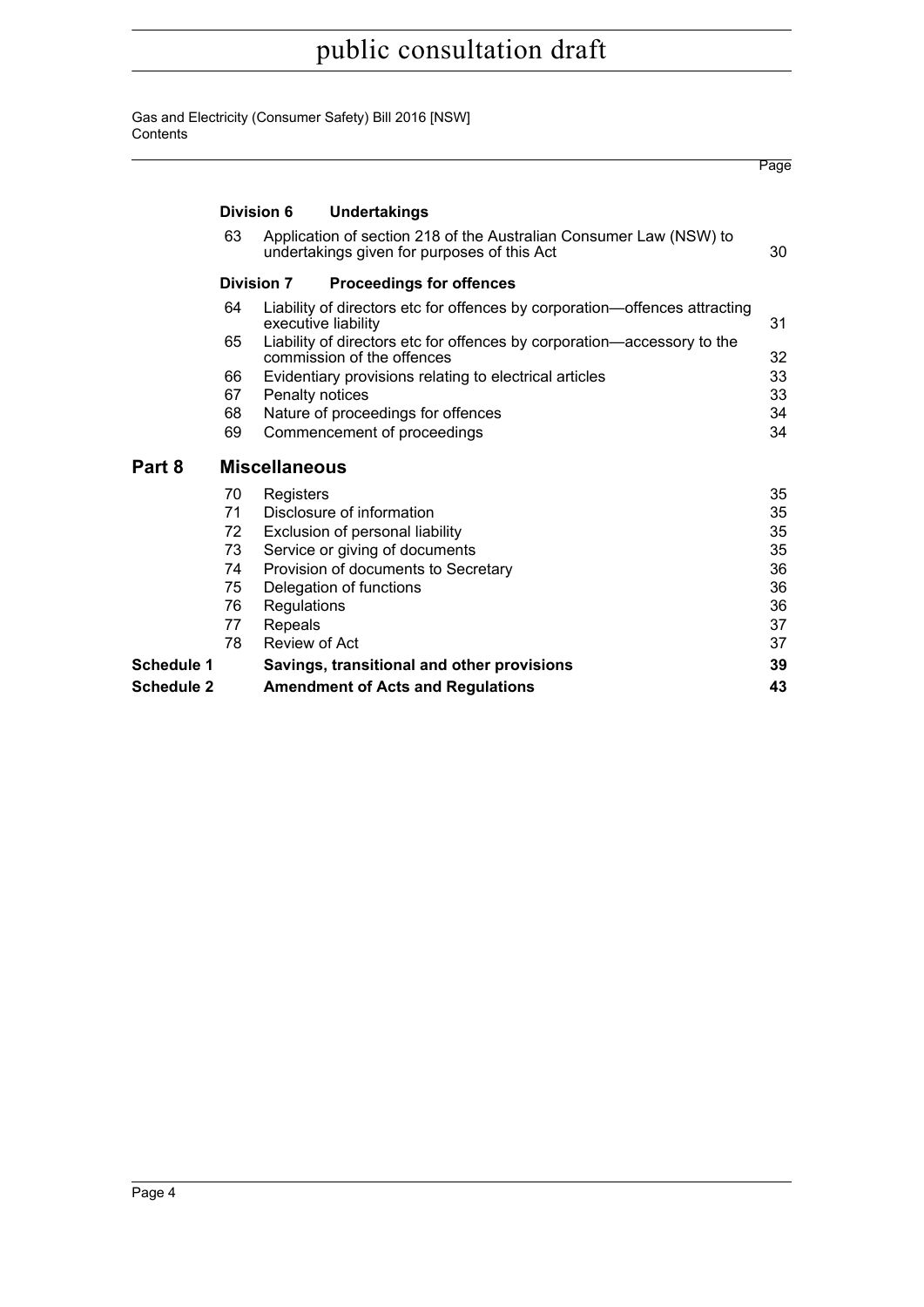# **NEW SOUTH WALES**

## **DRAFT GOVERNMENT BILL**

# **Gas and Electricity (Consumer Safety) Bill 2016**

No , 2016

#### **A Bill for**

An Act to make provision with respect to electricity and gas safety, to repeal the *Electricity (Consumer Safety) Act 2004*, the *Electricity (Consumer Safety) Regulation 2015* and the *Gas Supply (Consumer Safety) Regulation 2012* and to make consequential amendments to the *Gas Supply Act 1996* and other legislation; and for other purposes.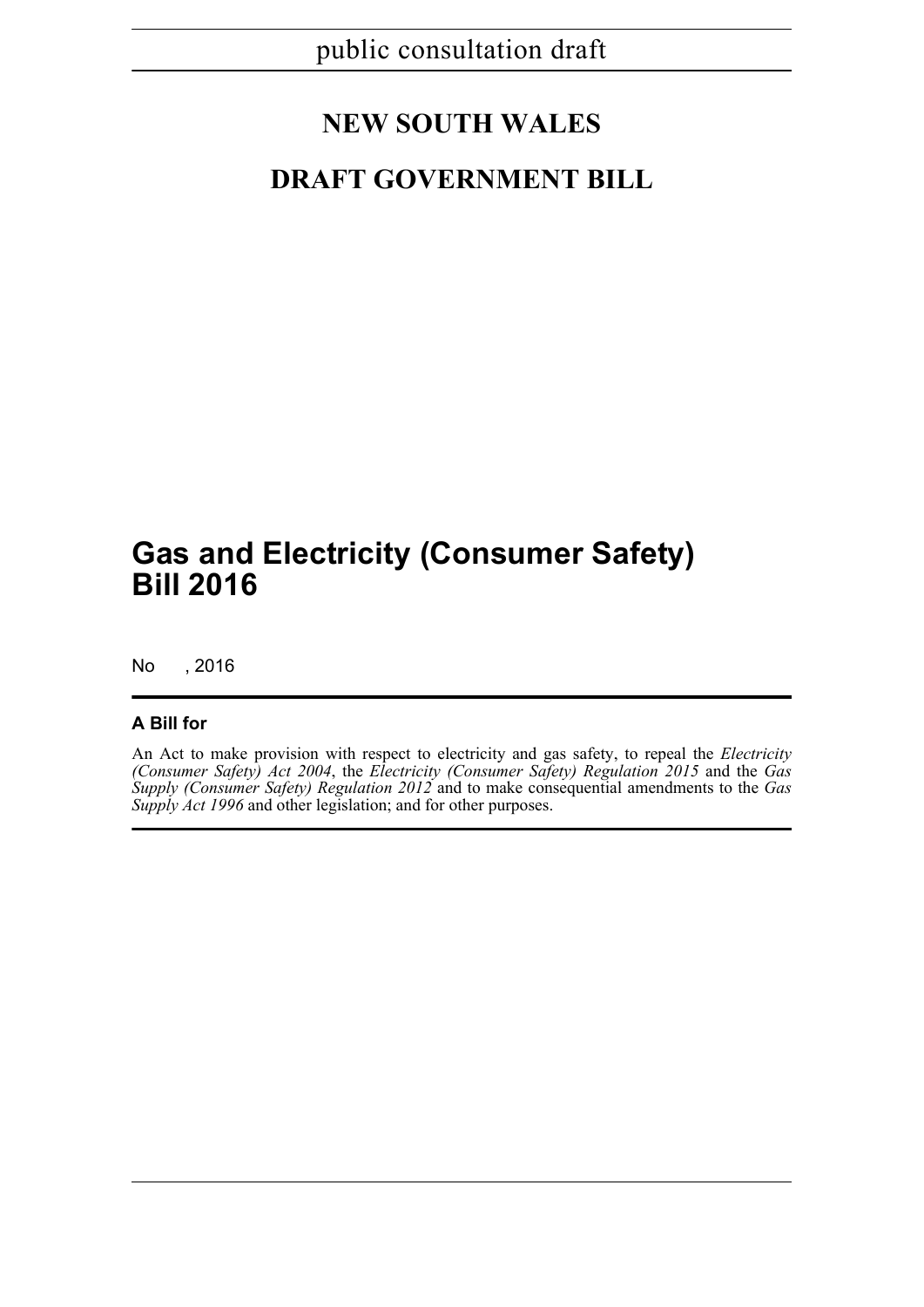Gas and Electricity (Consumer Safety) Bill 2016 [NSW] Part 1 Preliminary

**The Legislature of New South Wales enacts:**

### <span id="page-16-1"></span><span id="page-16-0"></span>**Part 1 Preliminary**

**1 Name of Act**

This Act is the *Gas and Electricity (Consumer Safety) Act 2016*.

#### <span id="page-16-2"></span>**2 Commencement**

This Act commences on a day or days to be appointed by proclamation.

#### <span id="page-16-3"></span>**3 Definitions**

(1) In this Act:

*acquisition guarantee*—see section 9 (2).

*acquisition guarantor* means the person who gives an acquisition guarantee.

*authorised electrician* means a person who is authorised under the *Home Building Act 1989* to do electrical wiring work.

*authorised gasfitter* means a person who is authorised under this Act to carry out gas fitting work.

*authorised officer* means:

- (a) any investigator, or
- (b) any other person appointed under section 45 by the Secretary as an authorised officer for the purposes of the provision in which the expression is used.

*autogas installation* means a system of pipes and associated equipment that forms part of a vehicle, vessel or machine and that is designed to convey liquefied petroleum gas or natural gas to an internal combustion engine that is installed in, or forms part of, the vehicle, vessel or machine.

*autogas work* means work involved in:

- (a) the installation, alteration, extension or repair of an autogas installation, or
- (b) the connection of a gas cylinder to, or the disconnection of a gas cylinder from, an autogas installation.

*certification authority*—see section 24.

*certified gas appliance* means a gas appliance or type of gas appliance in respect of which a certification by the holder of a certification authority (or by a person authorised by a holder under this Act to certify on the holder's behalf) is in force.

*class specification* for an electrical article—see section 13.

*conduct* includes any act or omission.

*declared electrical article*—see section 12 (1).

*Department* means the Department of Finance, Services and Innovation.

*electrical article* means any appliance, wire, fitting, cable, conduit, meter, insulator, apparatus, material or other electrical equipment intended or designed for use in, or for the purposes of, or for connection to, any electrical installation.

**Note.** A reference in this Act to an *electrical article* includes a reference to a *high risk battery article* unless otherwise provided in this Act or by the regulations—see section 6.

*electrical installation* means any fixed appliances, wires, fittings, meters, apparatus or other electrical equipment used for (or for purposes incidental to) the conveyance,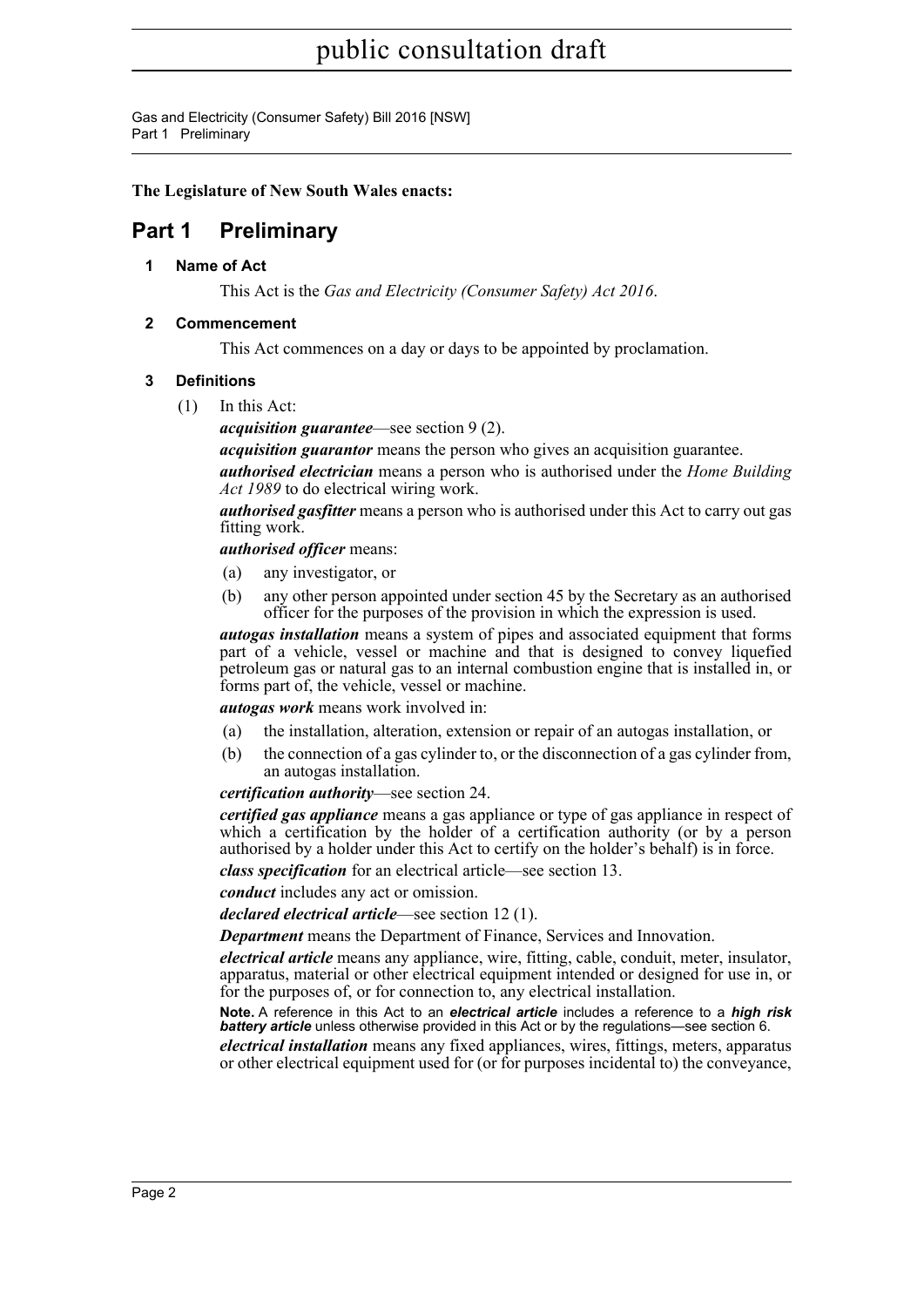Gas and Electricity (Consumer Safety) Bill 2016 [NSW] Part 1 Preliminary

> measuring, control and use of electricity in a particular place, but does not include any of the following:

- (a) subject to any regulation made under subsection (3)—any electrical equipment (other than a meter) used, or intended for use, in the generation, transmission or distribution of electricity that is:
	- (i) owned or used by an electricity supply authority, or
	- (ii) located in a place that is owned or occupied by such an authority,
- (b) any electrical article connected to, and extending or situated beyond, any electrical outlet socket,
- (c) any electrical equipment in or about a mine,
- (d) any electrical equipment operating at not more than 50 volts alternating current or 120 volts ripple-free direct current,
- (e) any other electrical equipment, or class of electrical equipment, prescribed by the regulations.

*electrical installation work* means the work of installing, adding to, altering, disconnecting, reconnecting or replacing an electrical installation.

*electrical wiring work* means the physical work of installing, repairing, altering, removing or adding to an electrical installation or the supervising of that work.

*electricity supply authority* means a person or body engaged in the distribution of electricity to the public or in the generation of electricity for supply, directly or indirectly, to the public whether by statute, franchise agreement or otherwise and includes:

- (a) an energy services corporation within the meaning of the *Energy Services Corporations Act 1995*, and
- (b) an authorised network operator under the *Electricity Network Assets (Authorised Transactions) Act 2015*, and
- (c) Rail Corporation New South Wales, and
- (d) Transport for NSW, and
- (e) the Water Administration Ministerial Corporation constituted by the *Water Management Act 2000*.

*exercise* a function includes perform a duty.

*flue* means any system of pipes and associated fittings designed to convey exhaust gases away from a gas appliance.

*function* includes power, authority or duty.

*gas* means:

- (a) natural gas, or
- (b) liquefied petroleum gas, or
- (c) any other substance that the regulations declare to be a gas for the purposes of this Act.

*gas appliance* means any gas burning or gas using appliance that is manufactured, adapted or designed for connection to a gas installation, whether by means of a gas outlet socket or otherwise, and includes any liquefied petroleum gas dispenser, catalytic burner or vaporiser, but does not include an internal combustion engine that is installed in, or forms part of, a vehicle, vessel or machine.

*gas component* means the following:

- (a) a gas regulator,
- (b) any other item prescribed by the regulations for the purposes of this definition.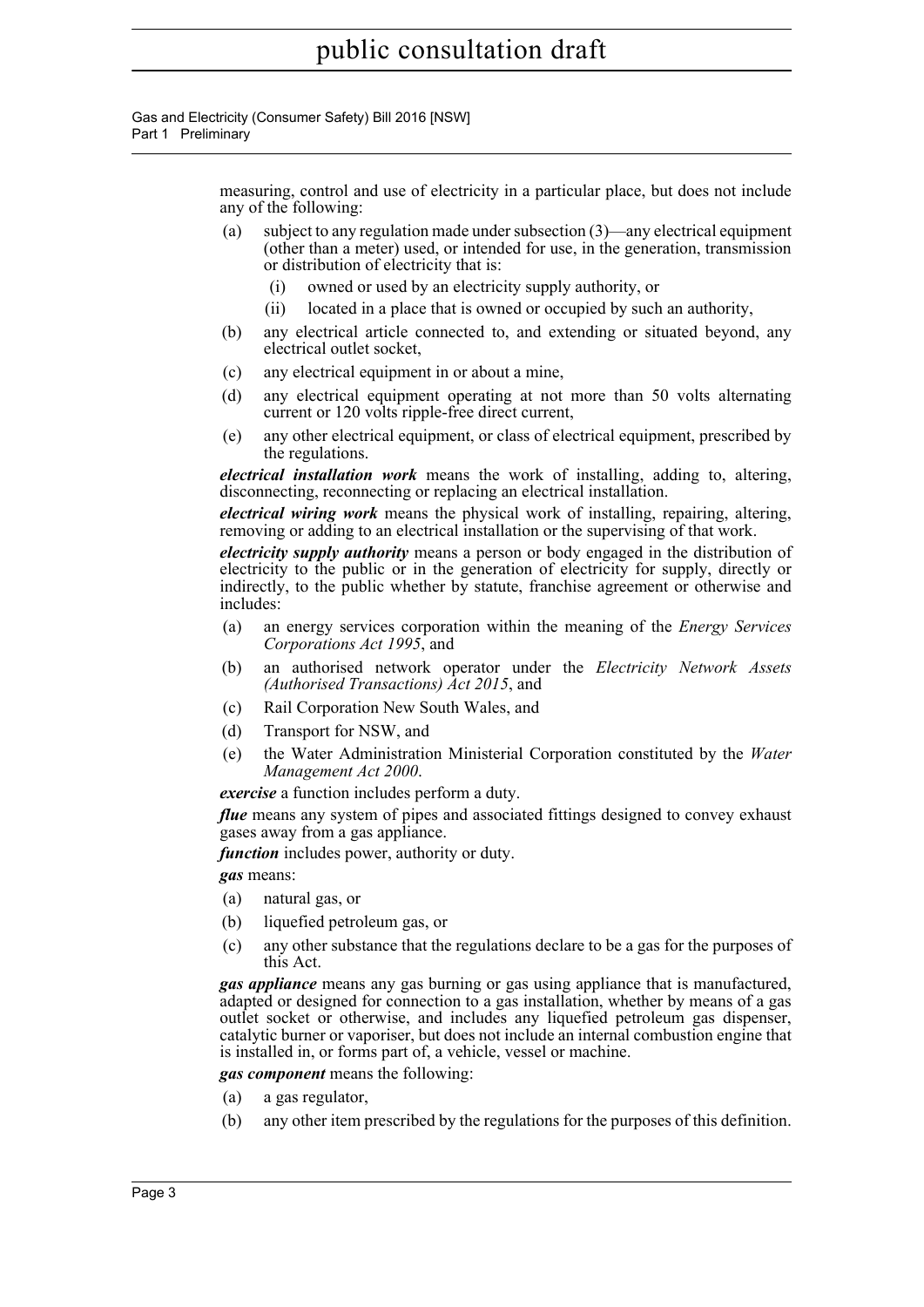Gas and Electricity (Consumer Safety) Bill 2016 [NSW] Part 1 Preliminary

> *gas container* includes a gas cylinder, a gas cartridge, a pressure vessel and a gas tank.

#### *gas installation* means:

- (a) any pipe or system of pipes used to convey or control gas, and any associated fittings and equipment, that are downstream of the gas supply point, but does not include anything beyond the gas installation end point, and
- (b) any flue that is downstream of the gas supply point,

but does not include an autogas installation.

#### *gas installation end point* means:

- (a) in the case of a gas installation to which gas is supplied from a gas network the gas outlet socket, or
- (b) in any other case—the control valve or other connection point of a gas appliance or of another gas container.

#### *gas supply point* means:

- (a) in the case of a gas installation to which gas is supplied from a gas network the outlet of the gas meter at which the gas is supplied, or
- (b) in any other case—the control valve or other connection point of a gas container.

*gasfitting work* means any work involved in:

- (a) the installation, alteration, extension or repair of a gas installation, or
- (b) the installation, alteration, extension, removal or repair of a flue, or
- (c) the connection of a gas installation to, or the disconnection of a gas installation from, a gas supply point, or
- (d) the connection of a gas appliance to, or the disconnection of a gas appliance from, a gas installation (otherwise than where the point of connection is a gas outlet socket), or
- (e) the connection of a gas container, gas regulator or gas appliance to, or the disconnection of a gas container, gas regulator or gas appliance from, a gas installation (otherwise than where it is designed to be readily detachable from the installation whether by the use of a tool, mechanical force or otherwise).

*health care professional* means a person registered under the Health Practitioner Regulation National Law.

high risk battery article—see section 6.

*holder of a model approval* means the person to whom a model approval has been given.

*investigator* means a person appointed as an investigator under section 18 of the *Fair Trading Act 1987*.

*liquefied petroleum gas* means a liquid or gaseous substance containing a mixture of hydrocarbons, basically consisting of butane or butene or propane or propene, or any mixture of them.

*mark* includes label.

*model approval* means an approval for a model of electrical article given by the Secretary under section 16.

*model specification* for an electrical article—see section 16 (1) (c).

*natural gas* has the same meaning as it has in the *National Gas (NSW) Law*.

*place* includes land (whether or not covered with water), premises, buildings and other structures.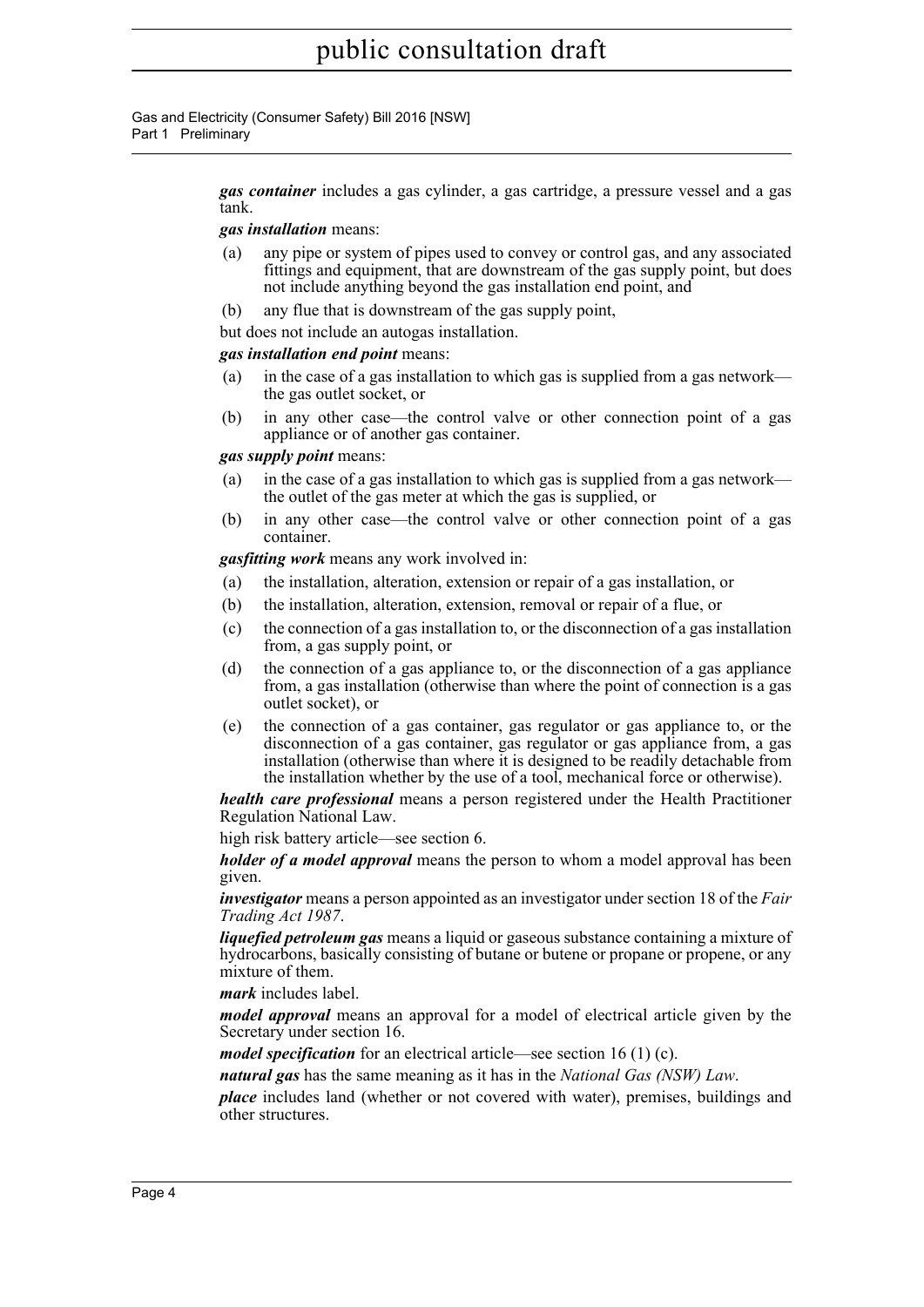Gas and Electricity (Consumer Safety) Bill 2016 [NSW] Part 1 Preliminary

#### *process commencing proceedings for an offence* includes:

- (a) in the case of proceedings for an offence commenced in the Local Court—a court attendance notice issued under the *Criminal Procedure Act 1986* in respect of the person alleged to have committed the offence, and
- (b) in the case of proceedings for an offence commenced in the Supreme Court in its summary jurisdiction—an application for an order under section 246 of the *Criminal Procedure Act 1986* in respect of the person alleged to have committed the offence.

*recognised external approval scheme* means any scheme for the approval or certification of models of electrical articles that is declared under section 20 to be a recognised external approval scheme for the purposes of Part 2.

*relevant authority*, in relation to another State or a Territory, means the authority prescribed by the regulations as the relevant authority for the other State or the Territory.

*Secretary* means:

- (a) the Commissioner for Fair Trading, Department of Finance, Services and Innovation, or
- (b) if there is no person employed as Commissioner for Fair Trading—the Secretary of the Department.

#### *sell* includes:

- (a) auction or exchange, and
- (b) offer, agree or attempt to sell, and
- (c) advertise, expose, send, forward or deliver for sale, and
- (d) cause or permit to be sold or offered for sale, and
- (e) hire or cause to be hired, and
- (f) display for sale or hire.

*serious electrical accident* means an accident:

- (a) involving an electrical article or electrical installation that was used for (or for purposes incidental to) the conveyance, control and use of electricity at the time of the accident, and
- (b) as a consequence of which a person dies or suffers permanent disability, is hospitalised, receives treatment from a health care professional or is unable to attend work for any period of time,

but does not include an accident in which only electricity works (within the meaning of the *Electricity Supply Act 1995*) are involved.

*serious gas accident* means an accident:

- (a) caused by the use of a gas appliance, gas installation or autogas installation to supply gas or by work carried out on a gas appliance, gas installation or autogas installation, and
- (b) as a consequence of which a person dies or suffers permanent disability, is hospitalised, receives treatment from a health care professional or is unable to attend work for any period of time.

*specification* includes (but is not limited to):

- (a) a standard, code, rule, testing requirement or other specification approved, recommended, adopted or published by Standards Australia, and
- (b) a standard, code, rule, testing requirement or other specification described in, or prescribed by, the regulations.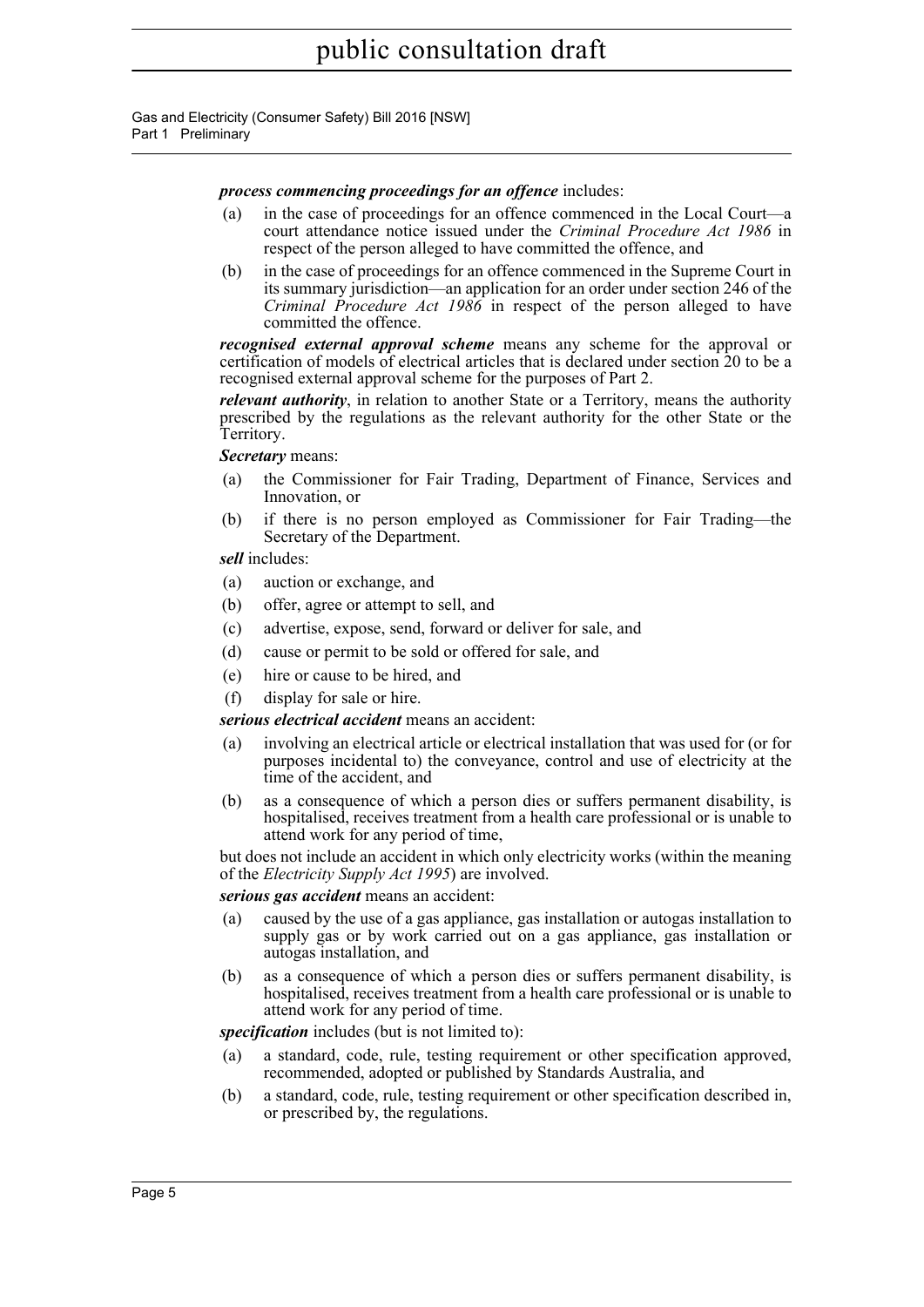Gas and Electricity (Consumer Safety) Bill 2016 [NSW] Part 1 Preliminary

- (2) In this Act:
	- (a) a reference to a *gas appliance* includes a reference to a gas component, and
	- (b) a reference to a *type of gas appliance* is a reference to each gas appliance of the same design constructed to identical specifications, and
	- (c) a reference to a *model of electrical article* is a reference to each electrical article of the same design, material and construction, and
	- (d) a reference to a person or thing *in a place* is a reference to a person or thing located in, on, over or under the place.
- (3) The regulations may make provision for when electrical equipment (or any part of electrical equipment) of the kind referred to in paragraph (a) of the definition of *electrical installation* in subsection (1) is taken to form part of an electrical installation in a place for the purposes of that definition.
- (4) Notes included in this Act do not form part of this Act. **Note.** The *Interpretation Act 1987* contains definitions and other provisions that affect the interpretation and application of this Act.

#### <span id="page-20-0"></span>**4 Act to bind Crown**

This Act binds the Crown in right of New South Wales and, in so far as the legislative power of the Parliament of New South Wales permits, the Crown in all its other capacities.

#### <span id="page-20-1"></span>**5 Act not to apply to certain gas installations, autogas installations and appliances**

This Act does not apply to or in respect of:

- (a) a gas installation or autogas installation with a carrying capacity greater than 200 kilopascals, or
- (b) a gas appliance with an inlet pressure greater than 200 kilopascals,

that is located partially or wholly within a workplace within the meaning of the *Work Health and Safety Act 2011*.

#### <span id="page-20-2"></span>**6 High risk battery articles subject to Act**

- (1) The Secretary may, by order published in the Gazette, declare a battery article, or a battery article of a class, specified or described in the order to be a *high risk battery article* for the purposes of this section.
- (2) Except as otherwise provided by this Act or the regulations:
	- (a) this Act applies to a high risk battery article in the same way that it applies to an electrical article, and
	- (b) accordingly, a reference in this Act to an electrical article is taken to include a reference to a high risk battery article.
- (3) The Secretary may combine an order under this section with an order under section 12 that relates to the same article.
- (4) In this section:

#### *battery article* means:

- (a) a rechargeable battery or any of its components, or
- (b) an article that incorporates a rechargeable battery as a power source for the article.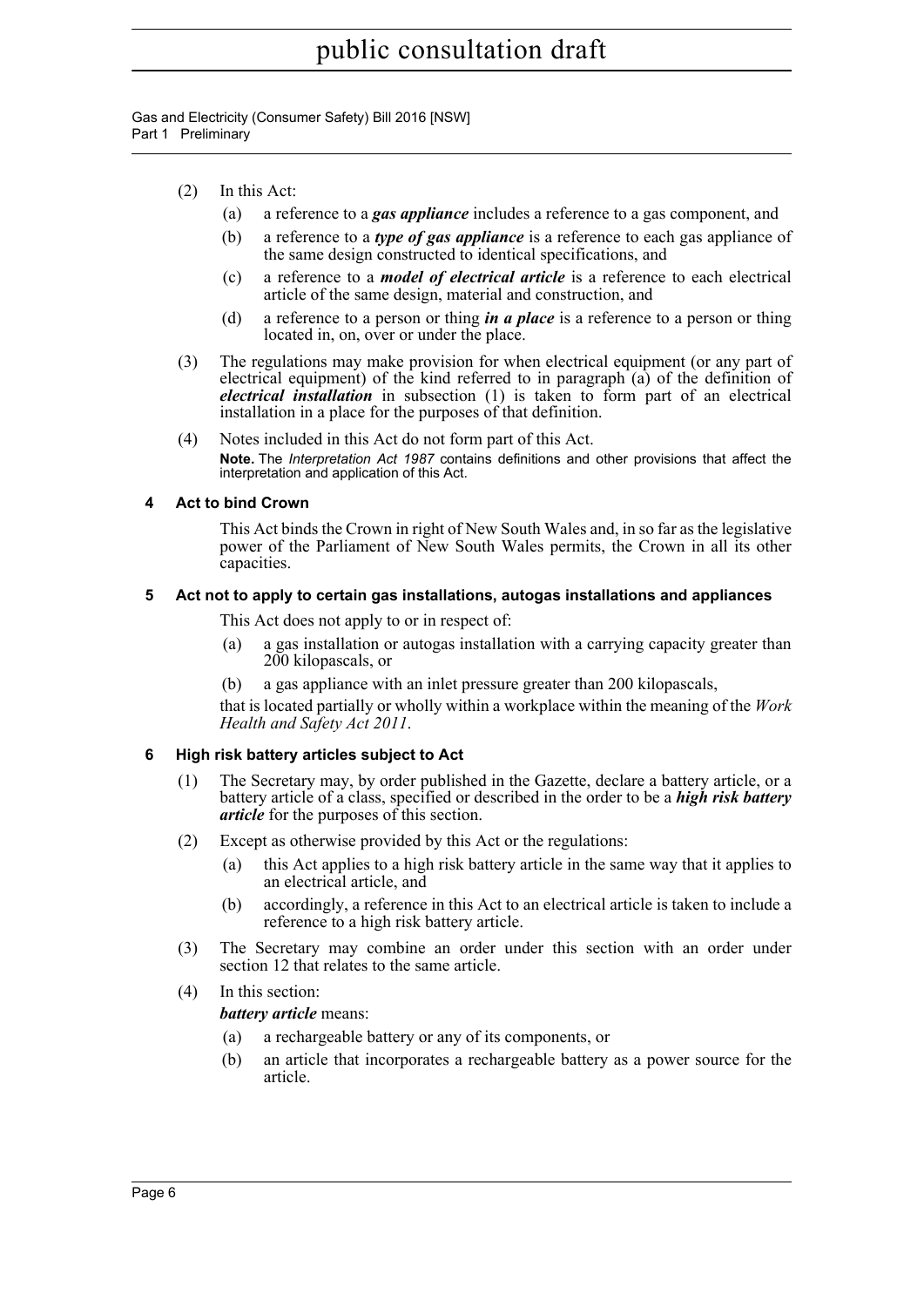Gas and Electricity (Consumer Safety) Bill 2016 [NSW] Part 2 Electrical articles

### <span id="page-21-0"></span>**Part 2 Electrical articles**

#### <span id="page-21-2"></span><span id="page-21-1"></span>**Division 1 Restrictions on sale of electrical articles**

#### **7 Electrical articles must meet certain standards before they can be sold**

- (1) A person must not sell an electrical article if:
	- (a) in the case of a declared electrical article—the article is not of:
		- (i) a model of electrical article that has a model approval, or
		- (ii) a class, description or model that has been approved or registered by the relevant authority for another State or a Territory, or
		- (iii) a model of electrical article that has been approved or certified under a recognised external approval scheme (being an approval or certification that is evidenced by marking on the article), or
	- (b) the article is not marked in accordance with the regulations, or
	- (c) the article does not comply with any one or more of the following:
		- (i) the class specifications (if any) for the article,
		- (ii) the model specifications (if any) for the article,
		- (iii) any other specifications prescribed by the regulations for the article,
		- (iv) any other requirements (including standards) prescribed by the regulations for the article.

Maximum penalty:

- (a) in the case of an individual:
	- (i) 500 penalty units for a first offence, or
	- (ii) 750 penalty units or imprisonment for 2 years, or both, for a second or subsequent offence, or
- (b) in the case of a corporation:
	- (i) 5,000 penalty units for a first offence, or
	- (ii) 7,500 penalty units for a second or subsequent offence.

**Note.** An offence against subsection (1) committed by a corporation is an executive liability offence attracting executive liability for a director or other person involved in the management of the corporation—see section 64.

(2) The Secretary may, by order in writing and subject to any conditions that may be specified in the order, exempt a person or persons of a specified class from the operation of any or all of the provisions of subsection (1).

#### <span id="page-21-3"></span>**8 Electrical articles displayed for advertising to be treated as being displayed for sale**

For the purposes of this Act, an electrical article (whether or not a declared electrical article) that is displayed for the purpose of advertising, or otherwise in connection with, the sale of other electrical articles of the same model, is to be treated as being displayed for sale.

#### <span id="page-21-4"></span>**9 Acquisition guarantee may be defence to certain offences**

- (1) It is a defence to a prosecution of an offence against section 7 (1) if the defendant proves that:
	- (a) the defendant received an acquisition guarantee in respect of the electrical article to which the offence relates from the person from whom the defendant obtained the electrical article, and
	- (b) the defendant had no reason to believe that, at the time of the alleged offence, the electrical article did not comply with the requirements of section 7 (1).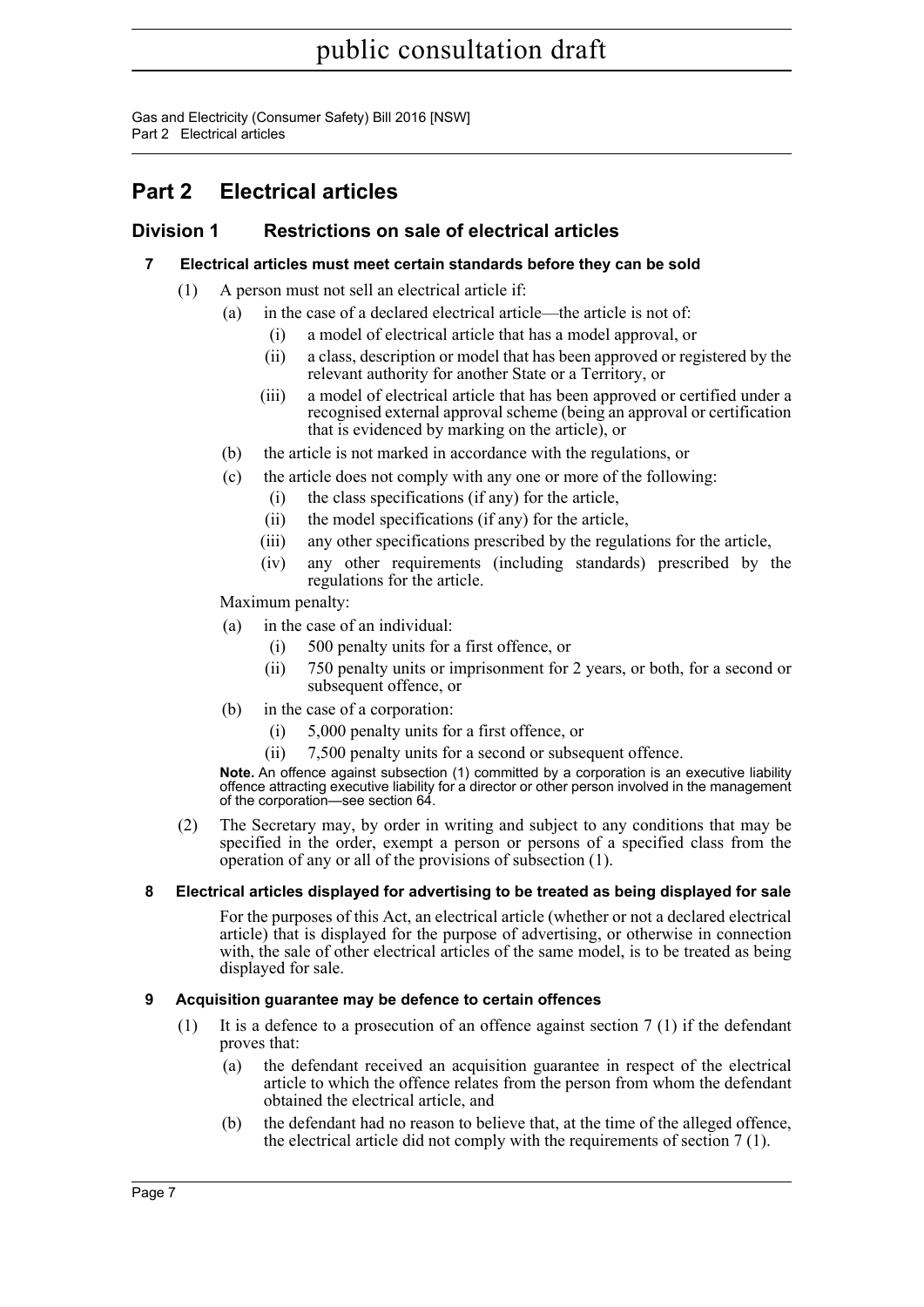Gas and Electricity (Consumer Safety) Bill 2016 [NSW] Part 2 Electrical articles

- (2) A guarantee is an *acquisition guarantee* in respect of an electrical article for the purposes of the prosecution of an offence only if:
	- (a) the guarantee is in writing, and
	- (b) the matters guaranteed are that, when the guarantee is given:
		- (i) if the electrical article is a declared electrical article—the model of the article has a model approval or has been approved or certified under a recognised external approval scheme or the article is of a class, description or model approved or registered by a relevant authority for another State or a Territory, and
		- (ii) the electrical article complies with the class specifications (if any), the model specifications (if any) and any other specifications or requirements for the article prescribed by the regulations, and
		- (iii) the electrical article is marked as prescribed by the regulations, and
	- (c) the guarantor is:
		- (i) an individual who resides in Australia, or
		- (ii) a corporation that has a place of business within Australia, and
	- (d) the guarantee specifies the name of the guarantor and:
		- (i) in the case of a guarantor who is an individual and who resides within Australia—the address of the guarantor and of the place of business of the guarantor, or
		- (ii) in the case of a guarantor that is a corporation—an address of a place of business of the guarantor within Australia, and
	- (e) the guarantee applies:
		- (i) generally to electrical articles of the particular model to which the prosecution relates, or
		- (ii) to the specific electrical article to which the prosecution relates and refers to a sale note, bill of sale, invoice, bill of lading or other document describing the electrical article sold and the marking on it, and
	- (f) the guarantee complies with any other requirements prescribed by the regulations.
- (3) Subsection (1) does not apply unless, not later than 7 days after service on the defendant of the process commencing proceedings for the offence:
	- (a) the defendant gives a written notice to the prosecutor of the defendant's intention to rely on an acquisition guarantee and the notice specifies the following:
		- (i) the name of the person who gave the acquisition guarantee (the *acquisition guarantor*),
		- (ii) any name under which the acquisition guarantor trades,
		- (iii) the address referred to in subsection  $(2)$  (d) in relation to the acquisition guarantor, and
	- (b) the defendant gives a written notice to the acquisition guarantor of the defendant's intention to rely on the guarantee, and
	- (c) the defendant gives the prosecutor a copy of the guarantee.
- (4) An acquisition guarantor given notice under subsection (3) is entitled to offer evidence at the hearing of the proceedings to which the notice relates and the court may, if it thinks fit, adjourn the hearing to enable the guarantor to do so.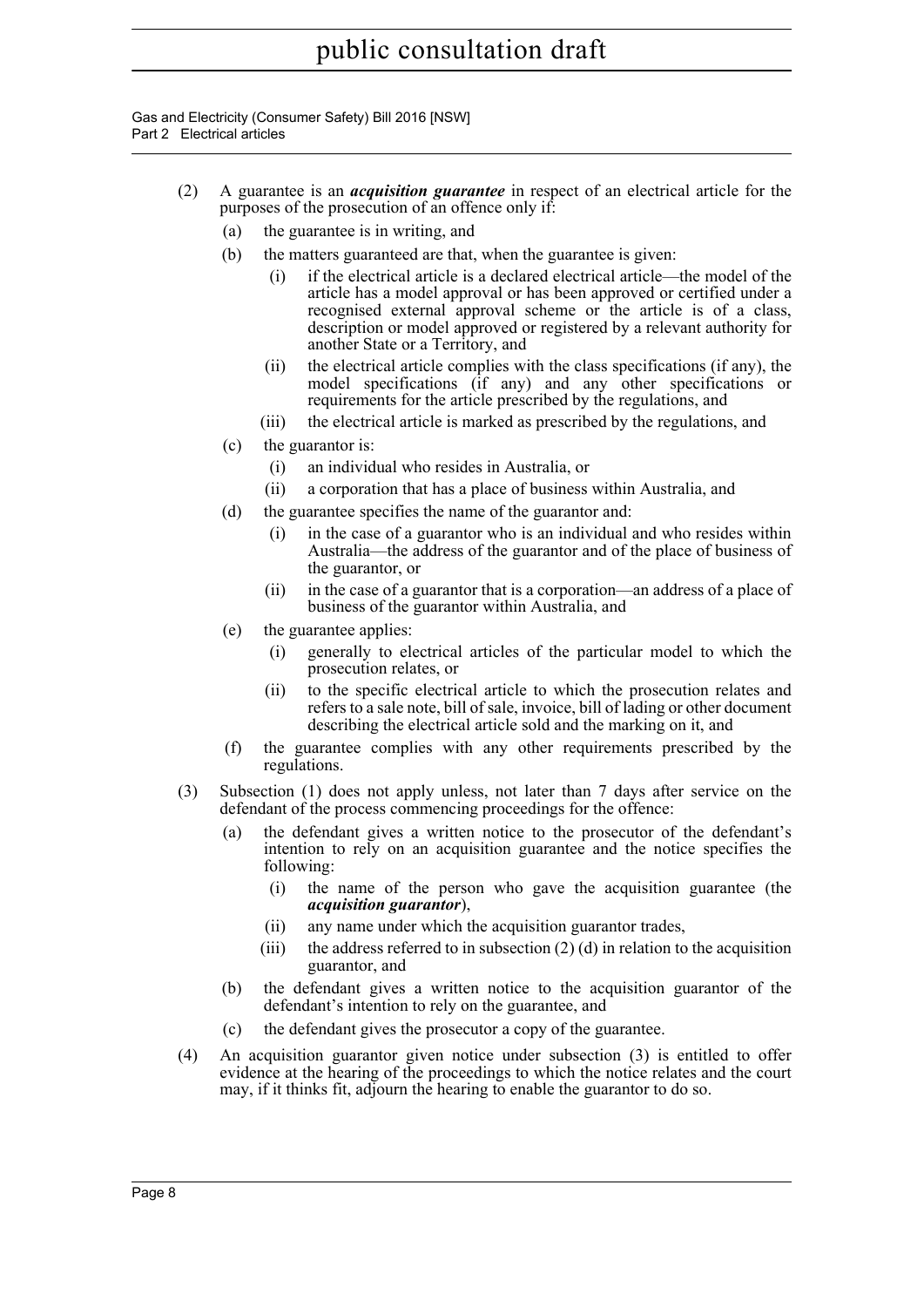Gas and Electricity (Consumer Safety) Bill 2016 [NSW] Part 2 Electrical articles

#### <span id="page-23-0"></span>**10 Acquisition guarantor may be convicted of offence if acquisition guarantee defence upheld**

- (1) If an offence is proved under section 7 (1) but the defence under section 9 is upheld, the acquisition guarantor is liable to the same penalty as could have been imposed if the offence to which the proceedings relate had been committed by the guarantor.
- (2) Subsection (1) does not apply if the acquisition guarantor proves that, when the acquisition guarantee was given, the guarantor had reasonable grounds for believing that the statements and descriptions contained in the acquisition guarantee were true.
- (3) Nothing in this section affects the liability of an acquisition guarantor to be prosecuted for an offence against section 11.

#### <span id="page-23-1"></span>**11 Person must not give false acquisition guarantee**

(1) A person must not make a false statement or give a false description in relation to an electrical article or model of electrical article in any acquisition guarantee, or purported acquisition guarantee, given by the person.

Maximum penalty: 500 penalty units (in the case of a corporation) and 150 penalty units (in the case of an individual).

**Note.** An offence against subsection (1) committed by a corporation is an executive liability offence attracting executive liability for a director or other person involved in the management of the corporation—see section 64.

(2) It is a defence to the prosecution of an offence against subsection (1) if the defendant proves that, when the defendant gave the guarantee, the defendant had reasonable grounds for believing that the statements and descriptions contained in the guarantee were true.

#### <span id="page-23-2"></span>**Division 2 Declared electrical articles and specifications for electrical articles**

#### <span id="page-23-3"></span>**12 Declared electrical articles**

- (1) A *declared electrical article* is an electrical article that belongs to a class of electrical articles that is the subject of an order under this section.
- (2) The Secretary may, by order published in the Gazette, declare:
	- (a) electrical articles of a class described in the order to be, on and from a date specified in the order, declared electrical articles for the purposes of this Part, and
	- (b) the specifications that are applicable to electrical articles of that class.
- (3) An order under this section may declare a specification modified as stated in the order to be applicable to electrical articles of the class to which the order relates.

#### <span id="page-23-4"></span>**13 Class specifications for electrical articles**

A *class specification* for an electrical article is:

- (a) a specification for the time being declared by an order under section 12 to be applicable to articles of the class to which the article belongs, or
- (b) if any such specification is declared by the order to be modified in its application to those articles, the specification as so modified,

except so much, if any, of the specification, or of the specification as so modified, as is inconsistent with a model specification for the article.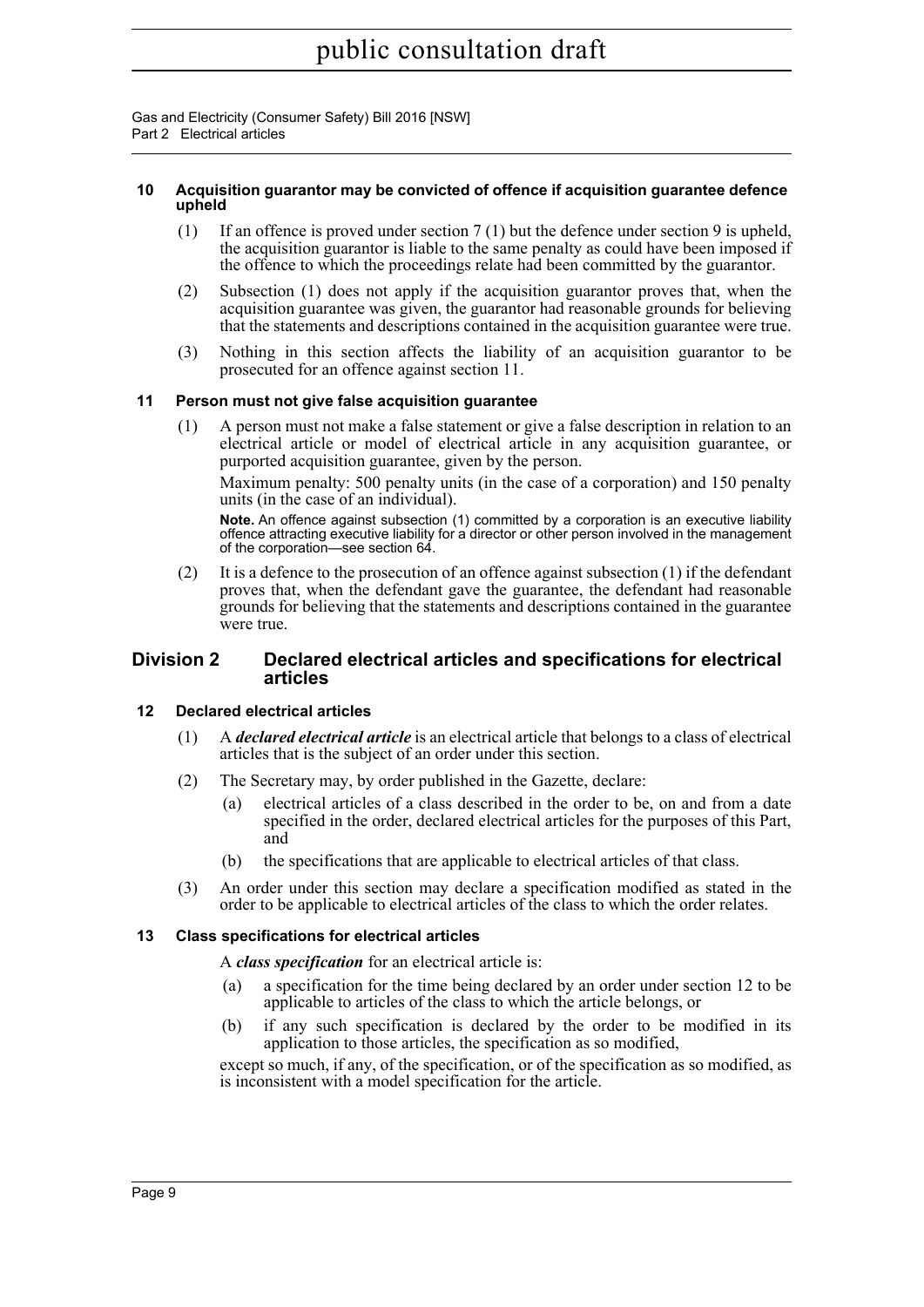Gas and Electricity (Consumer Safety) Bill 2016 [NSW] Part 2 Electrical articles

#### <span id="page-24-0"></span>**14 Compliance with class and model specifications**

If a class specification or a model specification for an electrical article requires the article or any part of the article:

- (a) to have been submitted to a specified test, and
- (b) to have complied with a standard relating to the test,

the article is, for the purposes of this Part (other than section 16  $(1)$  (b) or  $(c)$ ), to be treated as complying with the requirement if the article or part would comply with the standard if it were to be submitted to the test.

#### <span id="page-24-1"></span>**15 Publication of information concerning declared electrical articles and specifications**

- (1) The Secretary is to publish details of the following matters on an internet website or by any other printed or electronic means that the Secretary considers appropriate:
	- (a) the classes of electrical articles that are currently declared under section 12  $(2)$ ,
	- (b) any class specifications for electrical articles that are currently in force.
- (2) A failure to comply with subsection (1) does not invalidate any order made under this Part.

#### <span id="page-24-2"></span>**Division 3 Model approvals for electrical articles**

#### <span id="page-24-3"></span>**16 Approval of model of electrical article**

- (1) The Secretary may, by order in writing, approve any model of electrical article (whether or not a declared electrical article) if:
	- (a) an application for the approval is made in accordance with the regulations, and
	- (b) in the case of a model of electrical article that is a declared electrical article the Secretary is satisfied that an article of that model complies with any class specification for that article, and
	- (c) the Secretary is satisfied that the model of electrical article complies with any other specification (a *model specification*) that the Secretary has determined should be applicable, or applicable in a modified form, to that model of electrical article.

**Note.** If the Secretary determines a model specification under paragraph (c), section 13 provides that a class specification for an electrical article of that particular model will be taken not to include anything that is inconsistent with that model specification.

- (2) The Secretary may refuse to approve a model of electrical article unless an electrical article of that model has been lodged with the Secretary for testing or inspection.
- (3) The Secretary may approve a model of electrical article subject to it complying with a model specification.
- (4) If the Secretary approves a model of electrical article, the Secretary must, as soon as practicable afterwards, give the applicant for the approval written notice of the approval containing:
	- (a) the particulars prescribed by the regulations, and
	- (b) any other particulars that the Secretary considers appropriate.
- (5) If the Secretary refuses to approve a model of electrical article, the Secretary must, within 21 days of the refusal, notify the applicant for the approval in writing:
	- (a) that the Secretary has refused the application for approval, and
	- (b) of the reasons for refusing the application.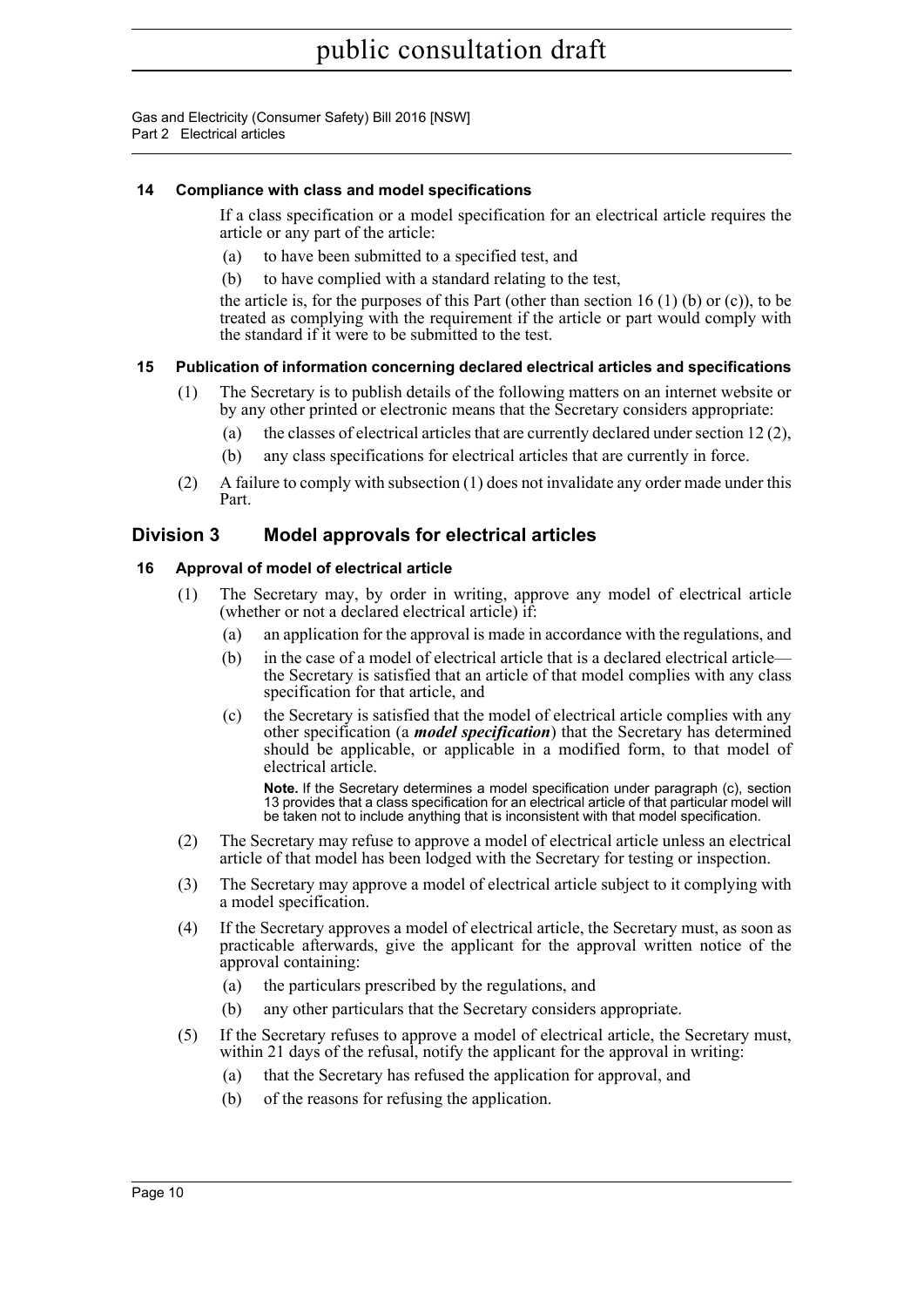Gas and Electricity (Consumer Safety) Bill 2016 [NSW] Part 2 Electrical articles

#### <span id="page-25-0"></span>**17 Duration of model approvals**

- (1) A model approval takes effect on the date of the approval and remains in force for the period (not exceeding 5 years) specified in the approval, subject to any cancellation or suspension of the approval, or any extension or renewal of the approval in accordance with the regulations.
- (2) A model approval is not invalidated only because any specification applicable to electrical articles of that model has changed since the approval was given.
- (3) Nothing in subsection (2) requires the Secretary to approve, or renew or extend a model approval for, a model of electrical article that does not comply with a relevant class or model specification as in force at the time the approval is sought.

#### <span id="page-25-1"></span>**18 Suspension or cancellation of model approval**

- (1) The Secretary may, by written notice given to the holder of a model approval:
	- (a) suspend the model approval for a period not exceeding 90 days, or
	- (b) cancel the model approval.
- (2) The Secretary may suspend or cancel a model approval only on one or more of the following grounds:
	- (a) an electrical article of the model is found by the Secretary not to comply with any one or more of the following:
		- (i) the class specifications for an electrical article of that model,
		- (ii) the model specifications for electrical articles of that model,
		- (iii) any specifications or requirements prescribed by the regulations for the purposes of section 7 (1) (c) (iii) or (iv) for an electrical article of that model,
	- (b) electrical articles of the model are unsafe because of their design or construction,
	- (c) the holder of the model approval gives the Secretary a written request for the suspension or cancellation,
	- (d) any other ground that may be prescribed by the regulations.
- (3) A written notice suspending or cancelling a model approval must set out:
	- (a) the matters prescribed by the regulations, and
	- (b) any other matters that the Secretary considers appropriate.

#### <span id="page-25-2"></span>**19 Administrative review of certain model approval decisions by Civil and Administrative Tribunal**

- (1) A person whose application for a model approval has been refused by the Secretary may apply to the Civil and Administrative Tribunal for an administrative review under the *Administrative Decisions Review Act 1997* of that refusal.
- (2) A holder of a model approval may apply to the Civil and Administrative Tribunal for an administrative review under the *Administrative Decisions Review Act 1997* of a decision of the Secretary suspending or cancelling the model approval given to the holder.
- (3) For the purposes of an application under subsection (1), an application for a model approval is taken to have been refused if it is not determined by the Secretary:
	- (a) except as provided by paragraph (b)—within 60 days after the date on which the application was lodged with the Secretary, or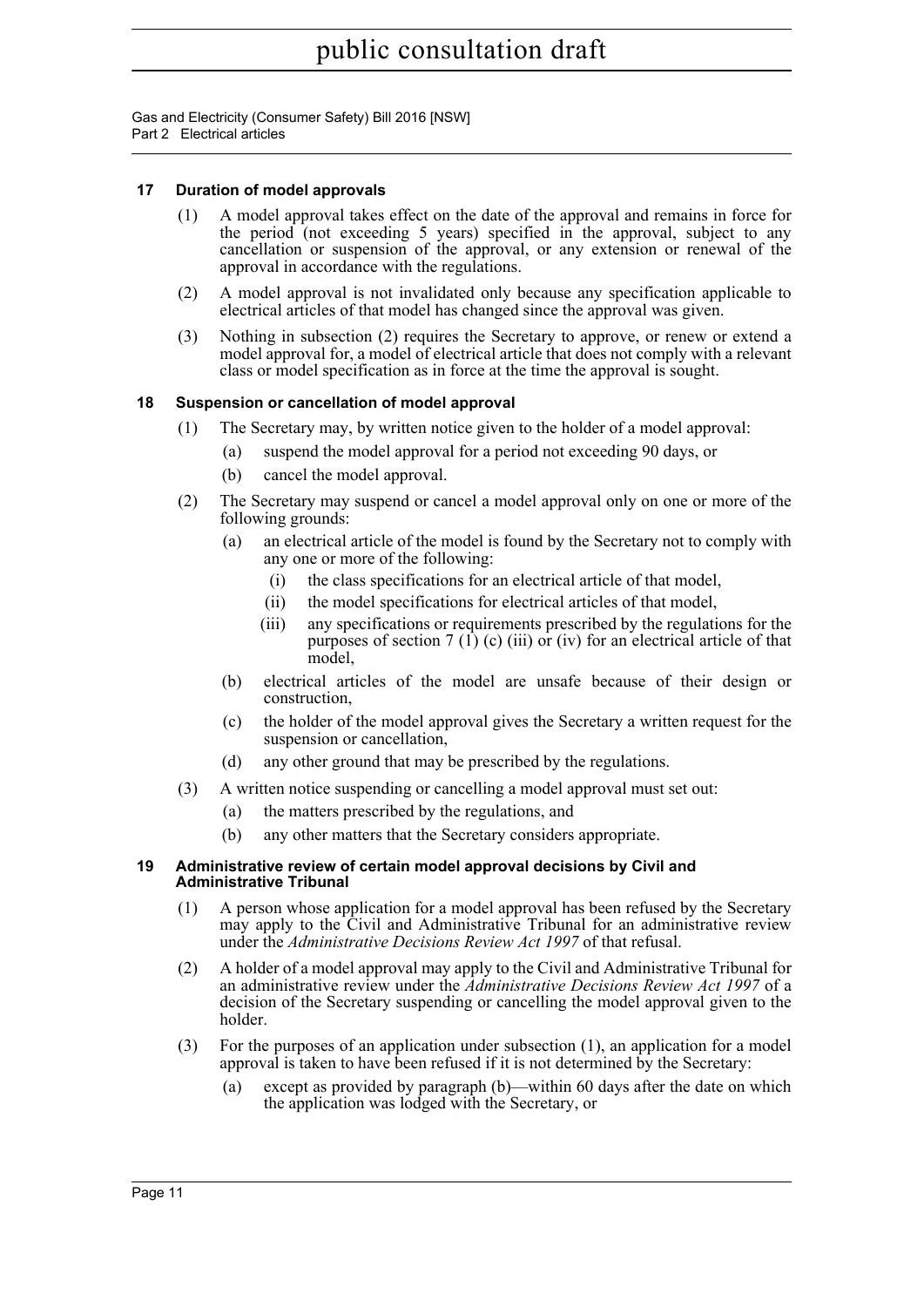Gas and Electricity (Consumer Safety) Bill 2016 [NSW] Part 2 Electrical articles

> (b) if the applicant and the Secretary agree on a longer period—within the longer agreed period after the date on which the application was lodged with the Secretary.

#### <span id="page-26-0"></span>**Division 4 Recognised external approval schemes**

#### <span id="page-26-1"></span>**20 Recognised external approval schemes**

- (1) The Minister may, by order published in the Gazette, declare any scheme for the approval or certification of models of electrical articles to be a recognised external approval scheme for the purposes of this Part.
- (2) The regulations may make provision with respect to the declaration of schemes for the purposes of subsection  $(1)$ .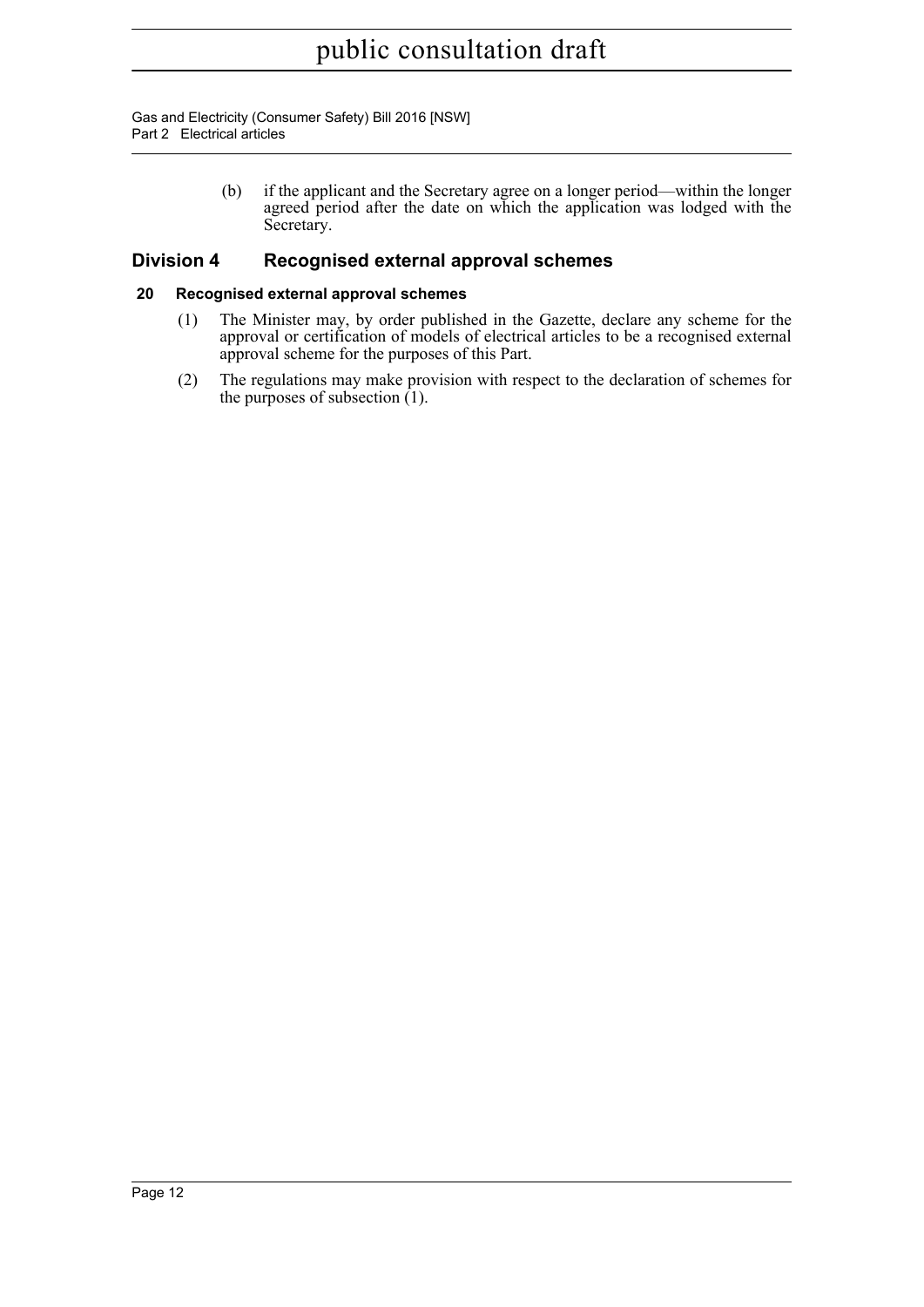Gas and Electricity (Consumer Safety) Bill 2016 [NSW] Part 3 Gas appliances

### <span id="page-27-0"></span>**Part 3 Gas appliances**

#### <span id="page-27-1"></span>**Division 1 Restrictions on sale of gas appliances**

#### <span id="page-27-2"></span>**21 Restrictions on sale of gas appliances**

A person must not sell a gas appliance or type of gas appliance unless it is:

- (a) a certified gas appliance, and
- (b) labelled in accordance with the regulations.

Maximum penalty:

- (a) in the case of an individual:
	- (i) 500 penalty units for a first offence, or
	- (ii) 750 penalty units or imprisonment for 2 years, or both, for a second or subsequent offence, or
- (b) in the case of a corporation:
	- (i) 5,000 penalty units for a first offence, or
	- (ii) 7,500 penalty units for a second or subsequent offence.

**Note.** An offence against this section committed by a corporation is an executive liability offence attracting executive liability for a director or other person involved in the management of the corporation—see section 64.

#### <span id="page-27-3"></span>**22 Gas appliances displayed for advertising to be treated as being displayed for sale**

For the purposes of this Act, a gas appliance that is displayed for the purpose of advertising, or otherwise in connection with, the sale of other gas appliances of the same type, is to be treated as being displayed for sale.

#### <span id="page-27-4"></span>**Division 2 Certification of gas appliances**

#### <span id="page-27-5"></span>**23 Certification of gas appliances**

A person must not certify a gas appliance or type of gas appliance unless the person:

- (a) is the holder of a certification authority, or
- (b) is a person authorised by the holder of a certification authority to certify gas appliances on the holder's behalf.

Maximum penalty: 500 penalty units (in the case of a corporation) and 250 penalty units (in the case of an individual).

#### <span id="page-27-6"></span>**24 Authority to certify gas appliances or types of gas appliances**

- (1) A person, or person on behalf of an organisation, may make an application in accordance with the regulations for an authority to certify a gas appliance or type of gas appliance (a *certification authority*).
- (2) The Secretary may determine an application for a certification authority by granting or refusing the application.
- (3) A certification authority is to be in the form of an order in writing by the Secretary authorising the person or organisation to certify individual gas appliances or types of gas appliances.

#### <span id="page-27-7"></span>**25 Conditions of certification authority**

- (1) A certification authority is subject to:
	- (a) any conditions that are prescribed by the regulations, and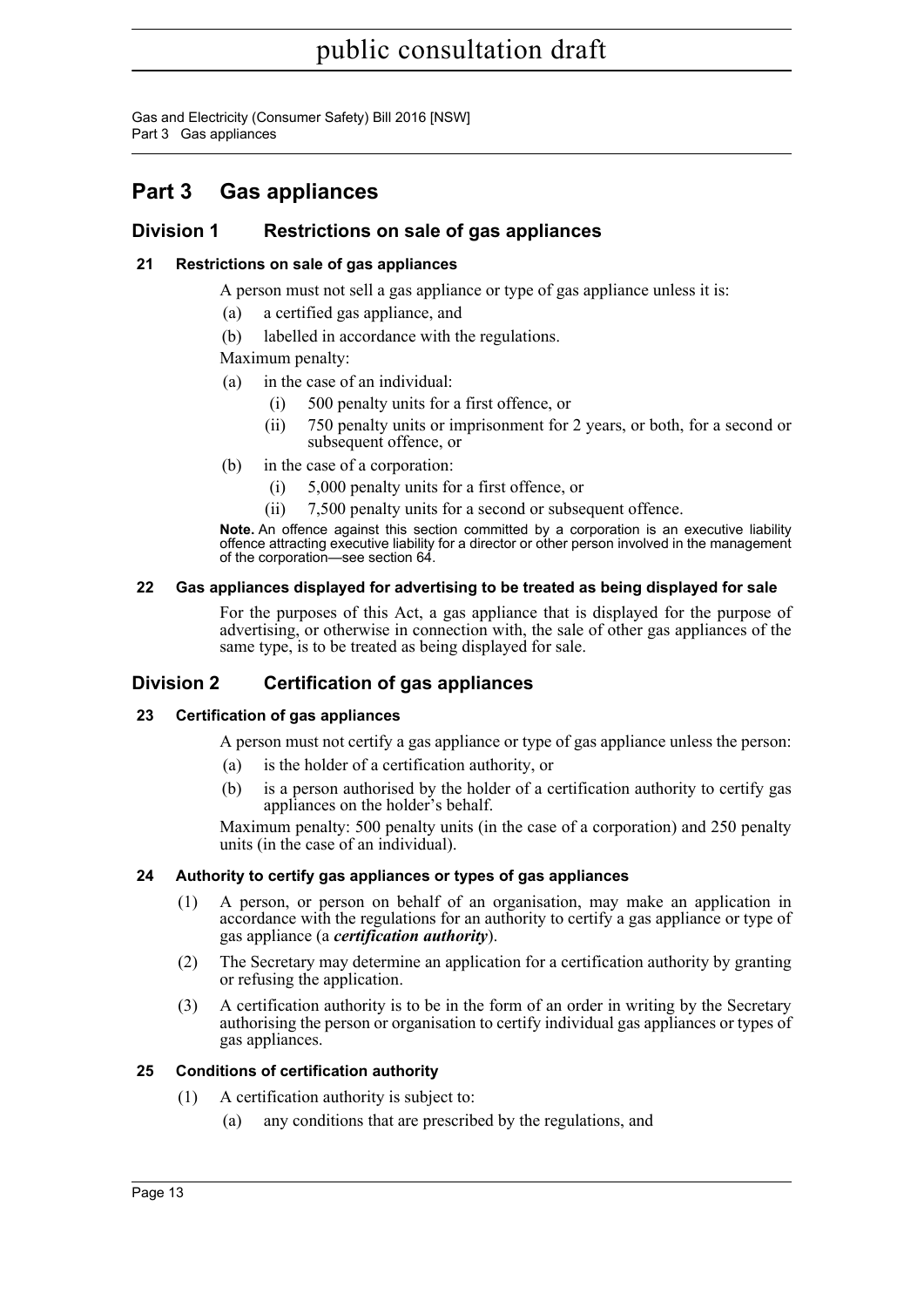Gas and Electricity (Consumer Safety) Bill 2016 [NSW] Part 3 Gas appliances

- (b) any other conditions that may be imposed by the Secretary in accordance with the regulations.
- (2) The holder of a certification authority must comply with any conditions to which the authority is subject. Maximum penalty: 2,500 penalty units (in the case of a corporation) and 500 penalty units (in the case of an individual).

#### <span id="page-28-0"></span>**26 Duration of certification authority**

A certification authority takes effect on the day on which it is granted or on a later day specified in the authority and remains in force for the period specified in the authority, subject to any cancellation or suspension of the authority.

#### <span id="page-28-1"></span>**27 Suspension or cancellation of certification authority**

- (1) The Secretary may:
	- (a) suspend a certification authority if of the opinion that there are grounds for cancelling the authority, by serving a show cause notice on the holder of the authority, or
	- (b) cancel a certification authority at any time and for any reason (including failure to comply with a show cause notice), by serving a written notice on the holder of the authority.
- (2) A *show cause notice* is a notice requiring the holder of the certification authority to show cause why the authority should not be cancelled on the grounds specified in the notice.
- (3) Without limiting the grounds that may be specified in a show cause notice, grounds include that the holder of the certification authority has failed to comply with a condition of the authority.
- (4) A show cause notice is to be in writing and is to specify a period of not less than 21 days after service of the notice as the period:
	- (a) during which the certification authority is suspended, and
	- (b) within which the holder must show cause as required by the notice.
- (5) The holder on whom a show cause notice is served may, within the period allowed by the notice, make written submissions to the Secretary in respect of the matters to which the notice relates.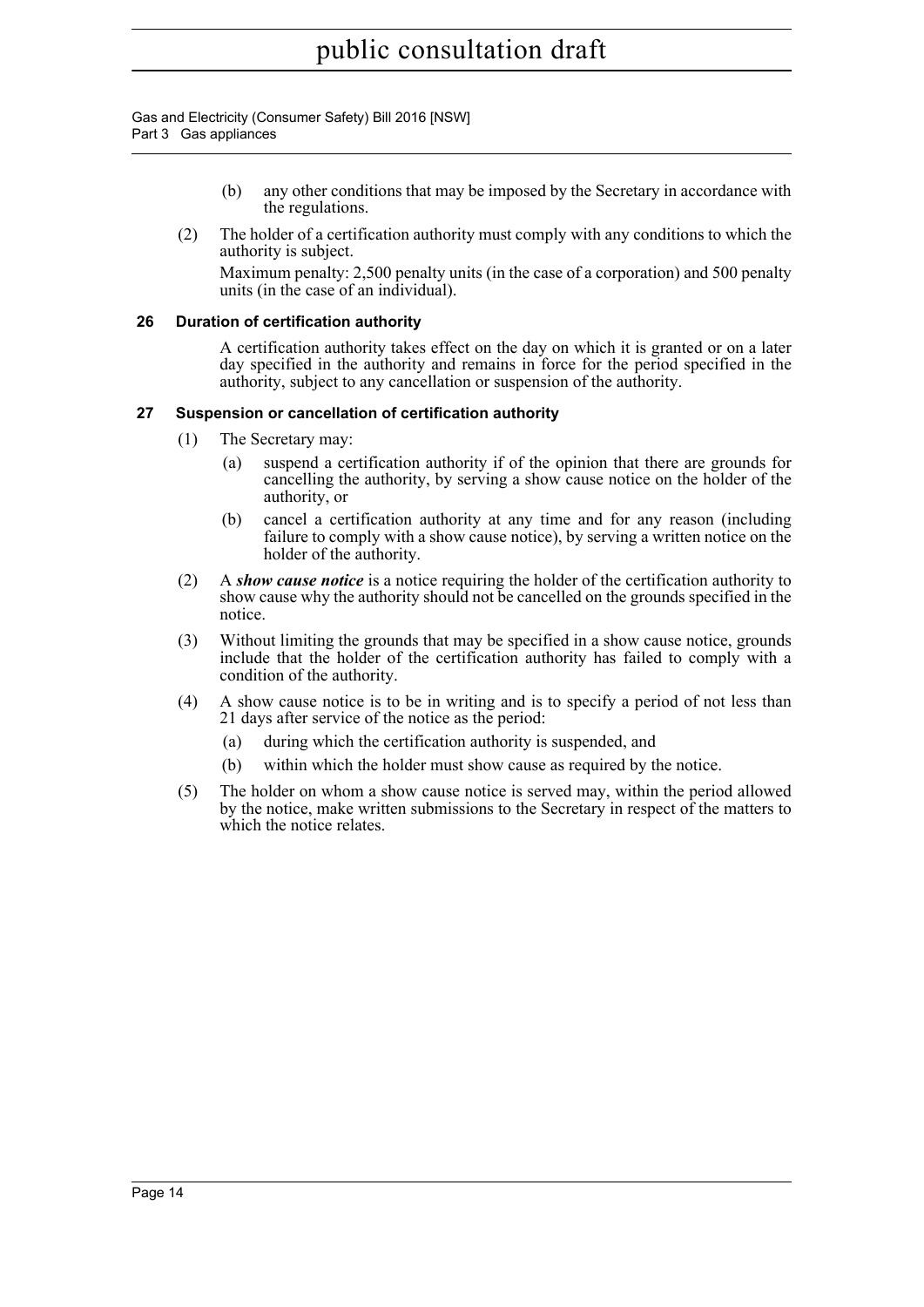Gas and Electricity (Consumer Safety) Bill 2016 [NSW] Part 4 Unsafe electrical articles and gas appliances

### <span id="page-29-0"></span>**Part 4 Unsafe electrical articles and gas appliances**

#### <span id="page-29-1"></span>**28 Interpretation**

In this Part:

- (a) a reference to an *electrical article* includes a reference to a model of electrical article, and
- (b) a reference to a *gas appliance* includes a reference to a type of gas appliance.

#### <span id="page-29-2"></span>**29 Prohibition of sale of unsafe electrical articles and gas appliances**

- (1) The Secretary may, by a notice published in the Gazette, prohibit the sale of an electrical article or a gas appliance from the day the notice is published in the Gazette or on a later day specified in the notice.
- (2) The Secretary may, by written notice served on any person, prohibit the person from selling an electrical article or a gas appliance from the day the notice is so served or any later day that may be specified in the notice.
- (3) The Secretary may issue a notice under this section only if the Secretary believes on reasonable grounds that:
	- (a) the electrical article or gas appliance is, or is likely to become, because of its design or construction, unsafe to use, and
	- (b) prohibiting the sale of the electrical article or gas appliance is warranted due to the risk of death or injury to any person or damage to any property arising out of the use of the electrical article or gas appliance.
- (4) A notice issued under this section may be revoked or amended by the Minister or Secretary:
	- (a) in the case of a notice issued under subsection (1)—by notice published in the Gazette, or
	- (b) in the case of a notice issued under subsection (2)—by notice served on the person or persons to whom the original notice was directed.
- (5) The Secretary must publish copies of any notice issued under subsection (1), or any notice of revocation or amendment issued under subsection (4) (a), in such newspapers as may be prescribed by the regulations.
- (6) A failure to comply with subsection (5) does not invalidate any notice or revocation or amendment of a notice under this section.

#### <span id="page-29-3"></span>**30 Requiring action to be taken by seller of unsafe electrical articles or gas appliances**

- (1) The Secretary may, by written notice served on any person who is a seller of electrical articles or gas appliances, require the seller to take the action specified in the notice within the time so specified, if the Secretary believes on reasonable grounds that:
	- (a) the electrical article or gas appliance is, or is likely to become, because of its design or construction, unsafe to use, and
	- (b) specific action is necessary to make the electrical article or gas appliance safe to use or to render safe the use of that electrical article or gas appliance.
- (2) Action that may be specified for the purposes of the notice may consist of or include:
	- (a) sending a written request to a person to whom the electrical article or gas appliance was sold by the seller to return the article or appliance to the place at which it was sold, and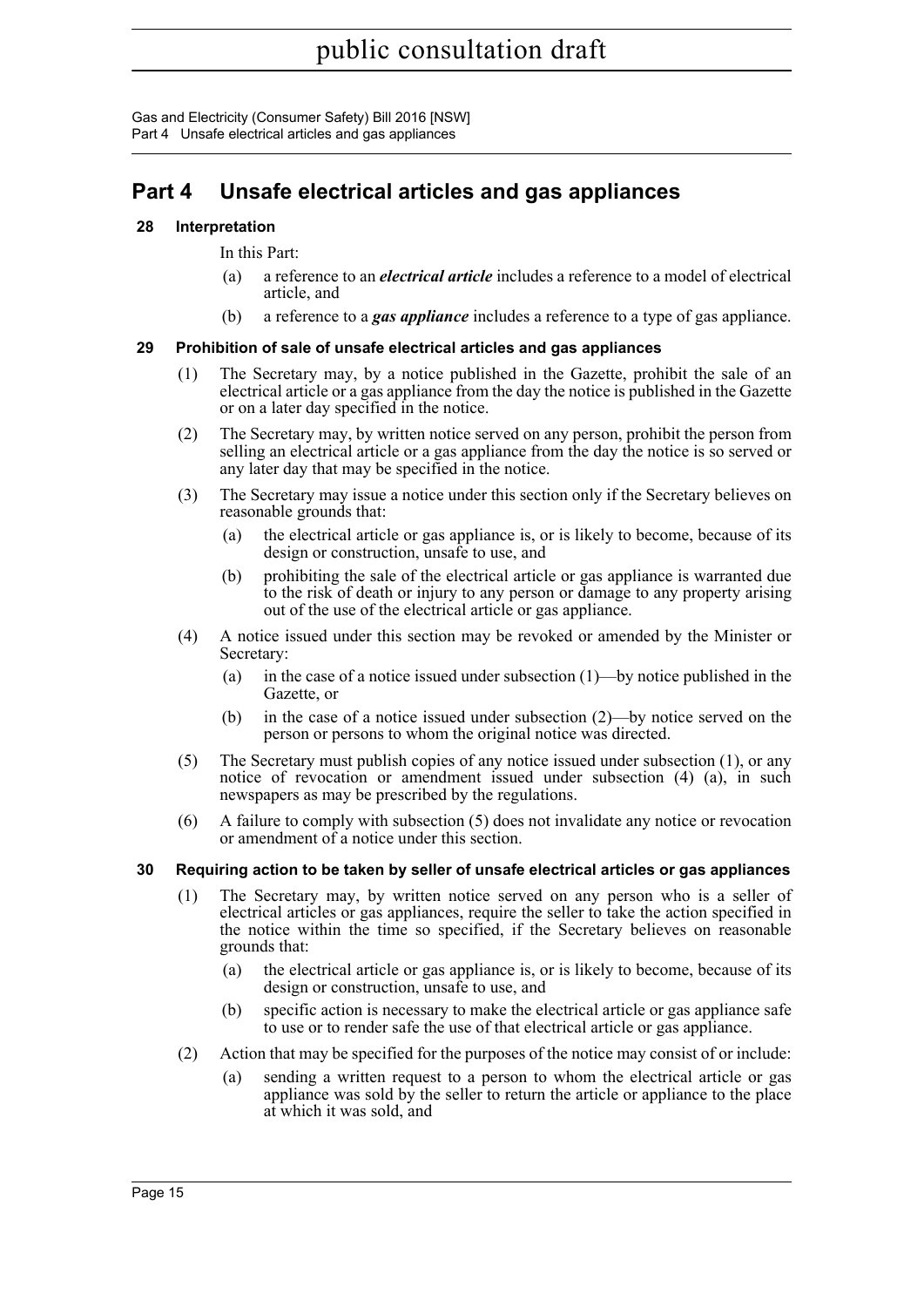Gas and Electricity (Consumer Safety) Bill 2016 [NSW] Part 4 Unsafe electrical articles and gas appliances

- (b) making the electrical article or gas appliance safe to use or rendering safe the use of the electrical article or gas appliance, in the manner specified in the notice.
- (3) If a seller is required to take action in a notice issued under this section, the Secretary or the Minister may (whether or not on application of the seller) alter the requirements of the notice or revoke the notice by further written notice served on the seller.
- (4) In this section:

*seller* of electrical articles or gas appliances means any person whose business is or includes the sale of electrical articles or gas appliances and who has sold an electrical article or a gas appliance.

#### <span id="page-30-0"></span>**31 Requiring evidence of safety of electrical articles and gas appliances**

If the Secretary believes on reasonable grounds that an electrical article or a gas appliance is, or is likely to become, because of its design or construction, unsafe to use, the Secretary may, by written notice served on any person who sells such electrical articles or gas appliances, require the person:

- (a) to carry out the testing of the safety of the electrical article or gas appliance specified in the notice, and
- (b) to provide any other evidence concerning the safety of the electrical article or gas appliance that may be specified in the notice.

#### <span id="page-30-1"></span>**32 Persons must comply with notices issued under this Part**

- (1) A person must not sell an electrical article or a gas appliance if the sale of that electrical article or gas appliance is prohibited by a notice in force under section 29. Maximum penalty:
	- (a) in the case of an individual:
		- (i) 500 penalty units for a first offence, or
		- (ii) 750 penalty units or imprisonment for 2 years, or both, for a second or subsequent offence, or
	- (b) in the case of a corporation:
		- (i) 5,000 penalty units for a first offence, or
		- (ii) 7,500 penalty units for a second or subsequent offence.
- (2) A person must comply with any requirement to take action in respect of an electrical article or a gas appliance made of the person under a notice in force under section 30. Maximum penalty:
	- (a) in the case of an individual:
		- (i) 500 penalty units for a first offence, or
		- (ii) 750 penalty units or imprisonment for 2 years, or both, for a second or subsequent offence, or
	- (b) in the case of a corporation:
		- (i) 5,000 penalty units for a first offence, or
		- (ii) 7,500 penalty units for a second or subsequent offence.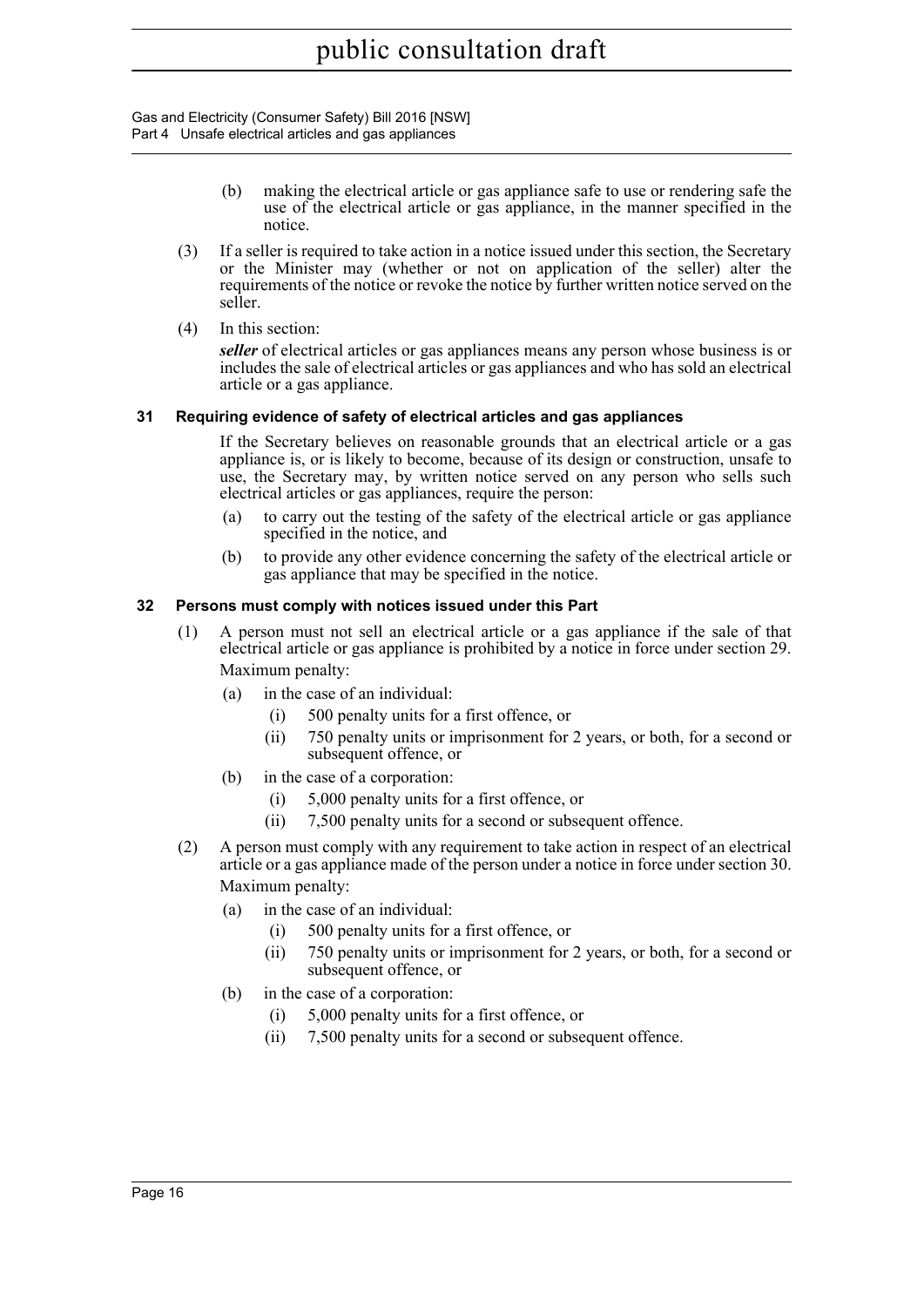Gas and Electricity (Consumer Safety) Bill 2016 [NSW] Part 4 Unsafe electrical articles and gas appliances

- (3) A person must comply with any requirement to test or provide evidence in respect of an electrical article or a gas appliance under a notice in force under section 31. Maximum penalty:
	- (a) in the case of an individual:
		- (i) 500 penalty units for a first offence, or
		- (ii) 750 penalty units or imprisonment for 2 years, or both, for a second or subsequent offence, or
	- (b) in the case of a corporation:
		- (i) 5,000 penalty units for a first offence, or
		- (ii) 7,500 penalty units for a second or subsequent offence.
- (4) A person is not guilty of an offence against this section if the person satisfies the court that the person had reasonable grounds for breaching or failing to comply with the prohibition or requirement to which the alleged offence relates.

**Note.** An offence against subsection (1), (2) or (3) committed by a corporation is an executive liability offence attracting executive liability for a director or other person involved in the management of the corporation—see section 64.

#### <span id="page-31-0"></span>**33 Effect of Part on Fair Trading Act 1987**

The provisions of this Part are in addition to, and not in derogation of, any provision of the *Fair Trading Act 1987* or any regulation made under that Act.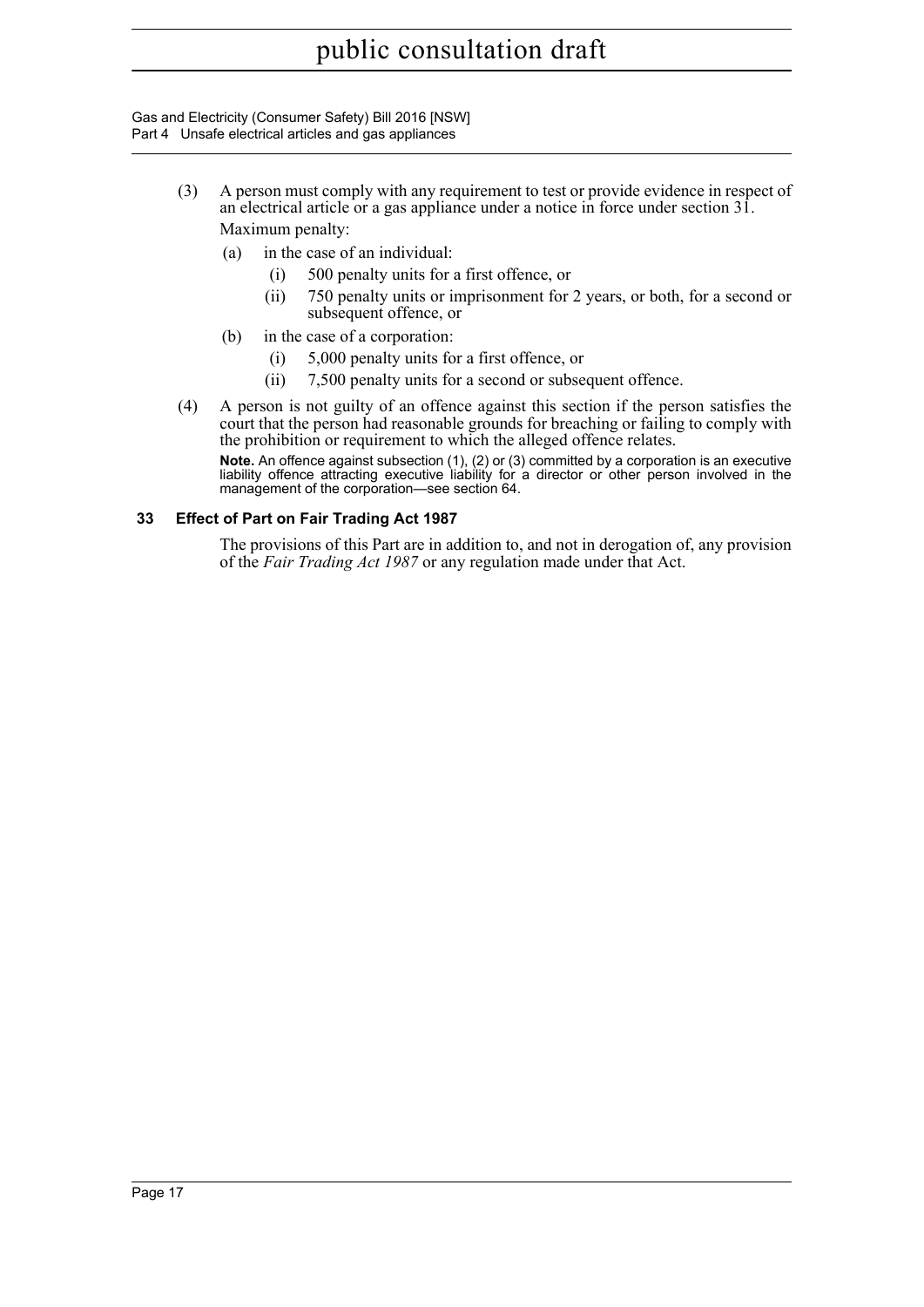Gas and Electricity (Consumer Safety) Bill 2016 [NSW] Part 5 Installations—electrical, gas and autogas

### <span id="page-32-0"></span>**Part 5 Installations—electrical, gas and autogas**

#### <span id="page-32-1"></span>**Division 1 Electrical installation work, gasfitting work and autogas work**

#### <span id="page-32-2"></span>**34 Work to be carried out by qualified persons**

- (1) A person must not carry out gasfitting work, or employ any other person to carry out gasfitting work, unless the person by whom the work is carried out does so:
	- (a) under the authority of an appropriate supervisor certificate, or
	- (b) under the authority of an appropriate tradesperson certificate and under the general supervision of the holder of an appropriate supervisor certificate, or
	- (c) under the immediate supervision of the holder of an appropriate supervisor certificate.

Maximum penalty: 1,000 penalty units (in the case of a corporation) or 200 penalty units (in the case of an individual).

- (2) A person must not carry out autogas work, or employ any other person to carry out autogas work, unless the person by whom the work is carried out does so:
	- (a) under the authority of an appropriate trade certificate, or
	- (b) in the course of an apprenticeship or traineeship and under the supervision of the holder of an appropriate tradesperson's certificate, or
	- (c) under the immediate supervision of the holder of an appropriate trade certificate.

Maximum penalty: 1,000 penalty units (in the case of a corporation) or 200 penalty units (in the case of an individual).

(3) In this section:

*supervisor certificate*, in relation to a particular kind of gasfitting work, means a supervisor certificate in force under the *Home Building Act 1989* authorising the holder to carry out, and to supervise, that kind of work, and includes a licence endorsed under that Act to show that it is the equivalent of such a certificate.

#### *trade certificate* means:

- (a) in relation to autogas work carried out on an autogas installation that is designed for use with liquefied petroleum gas (LP Gas), a tradesperson's certificate granted under the *Motor Dealers and Repairers Act 2013* in respect of a class of repair work that includes work of a liquefied petroleum gas mechanic, or
- (b) in relation to autogas work carried out on an installation that is designed for use with compressed natural gas (CN Gas), a tradesperson's certificate granted under the *Motor Dealers and Repairers Act 2013* in respect of a class of repair work that includes work of a compressed natural gas mechanic.

*tradesperson certificate*, in relation to a particular kind of gasfitting work, means a tradesperson certificate in force under the *Home Building Act 1989* authorising the holder to carry out that kind of work under general supervision.

#### <span id="page-32-3"></span>**35 Work to comply with regulations**

A person must not carry out:

- (a) electrical installation work, or
- (b) gasfitting work, or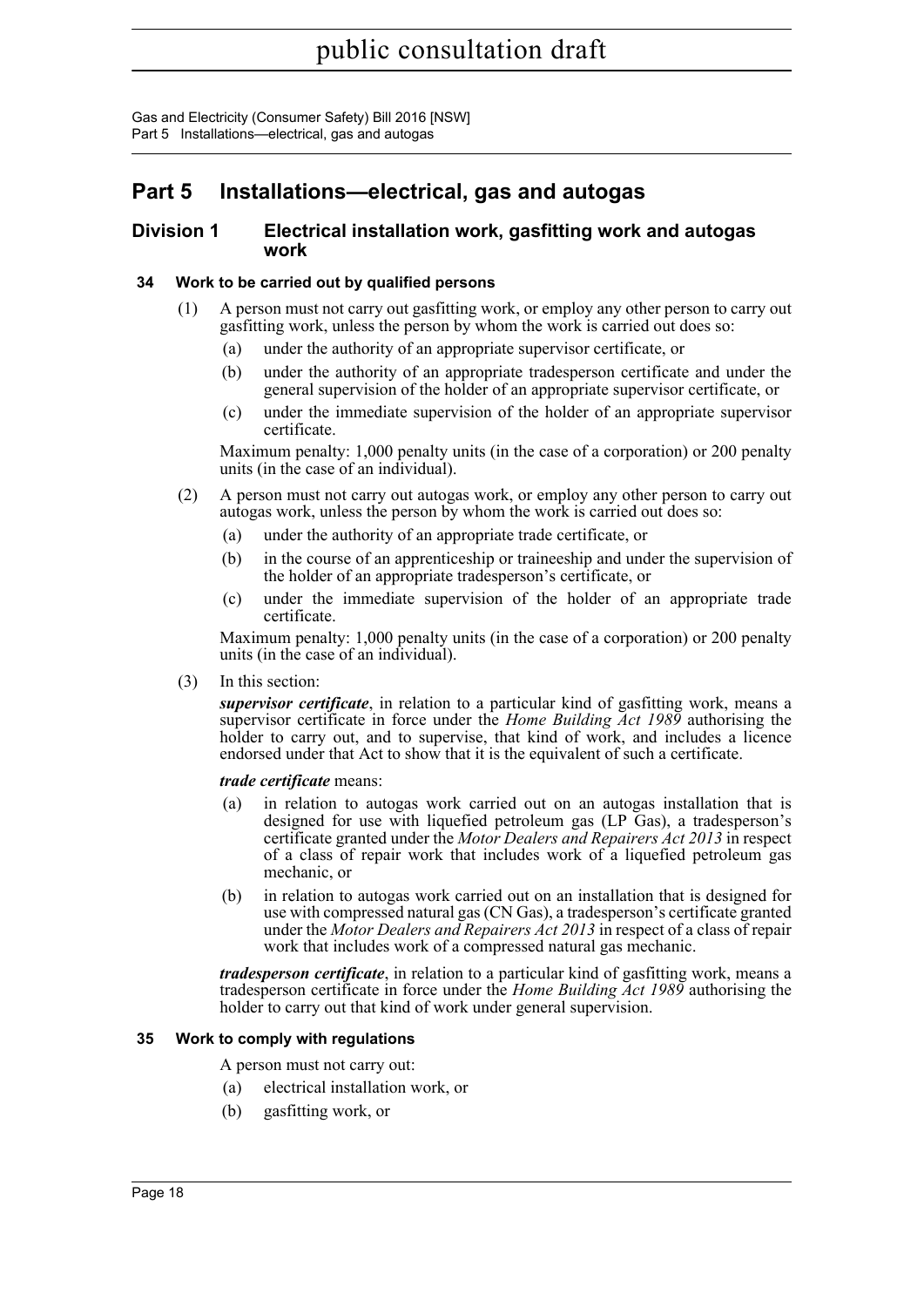Gas and Electricity (Consumer Safety) Bill 2016 [NSW] Part 5 Installations—electrical, gas and autogas

(c) autogas work on an autogas installation,

otherwise than in accordance with any standards or requirements that may be prescribed by the regulations.

Maximum penalty:

- (a) in the case of an individual:
	- (i) 500 penalty units for a first offence, or
	- (ii) 750 penalty units or imprisonment for 2 years, or both, for a second or subsequent offence, or
- (b) in the case of a corporation:
	- (i) 5,000 penalty units for a first offence, or
	- (ii) 7,500 penalty units for a second or subsequent offence.

**Note.** An offence against this section committed by a corporation is an executive liability offence attracting executive liability for a director or other person involved in the management of the corporation—see section 64.

#### <span id="page-33-0"></span>**Division 2 Electrical, gas and autogas installations**

#### <span id="page-33-1"></span>**36 Responsibilities of persons concerning the safety of electrical or gas installations**

(1) A person responsible for an electrical installation or a gas installation in a place must, to the best of the person's ability and knowledge, ensure that any parts of the installation that are prescribed by the regulations for the purposes of this section are maintained in accordance with the regulations while the installation remains connected to the source of the supply of electricity or gas.

Maximum penalty: 500 penalty units (in the case of a corporation) and 150 penalty units (in the case of an individual).

- (2) A person responsible for an electrical installation in a place must not, if the installation has been lawfully disconnected for reasons of safety:
	- (a) connect the electrical installation or any part of it, or
	- (b) cause the installation or any part of it to be connected,

to the source of supply of electricity until the installation has been made safe.

Maximum penalty: 500 penalty units (in the case of a corporation) and 150 penalty units (in the case of an individual).

(3) In this section:

*person responsible* for an electrical installation or a gas installation in a place means:

- (a) the occupier of the place, or
- (b) if there is no occupier, any owner of the place.

#### <span id="page-33-2"></span>**37 Offence of interfering with electrical, gas or autogas installations**

(1) A person who carries out any type of work for fee or reward at or near a place where an electrical installation, a gas installation or an autogas installation is located must ensure that the carrying out of the work, and the work, do not interfere with the installation in a way that adversely affects the safety of the installation.

Maximum penalty: 500 penalty units (in the case of a corporation) and 200 penalty units (in the case of an individual).

- (2) A person who:
	- (a) carries out any type of work without fee or reward at or near a place where an electrical installation, a gas installation or an autogas installation is located, and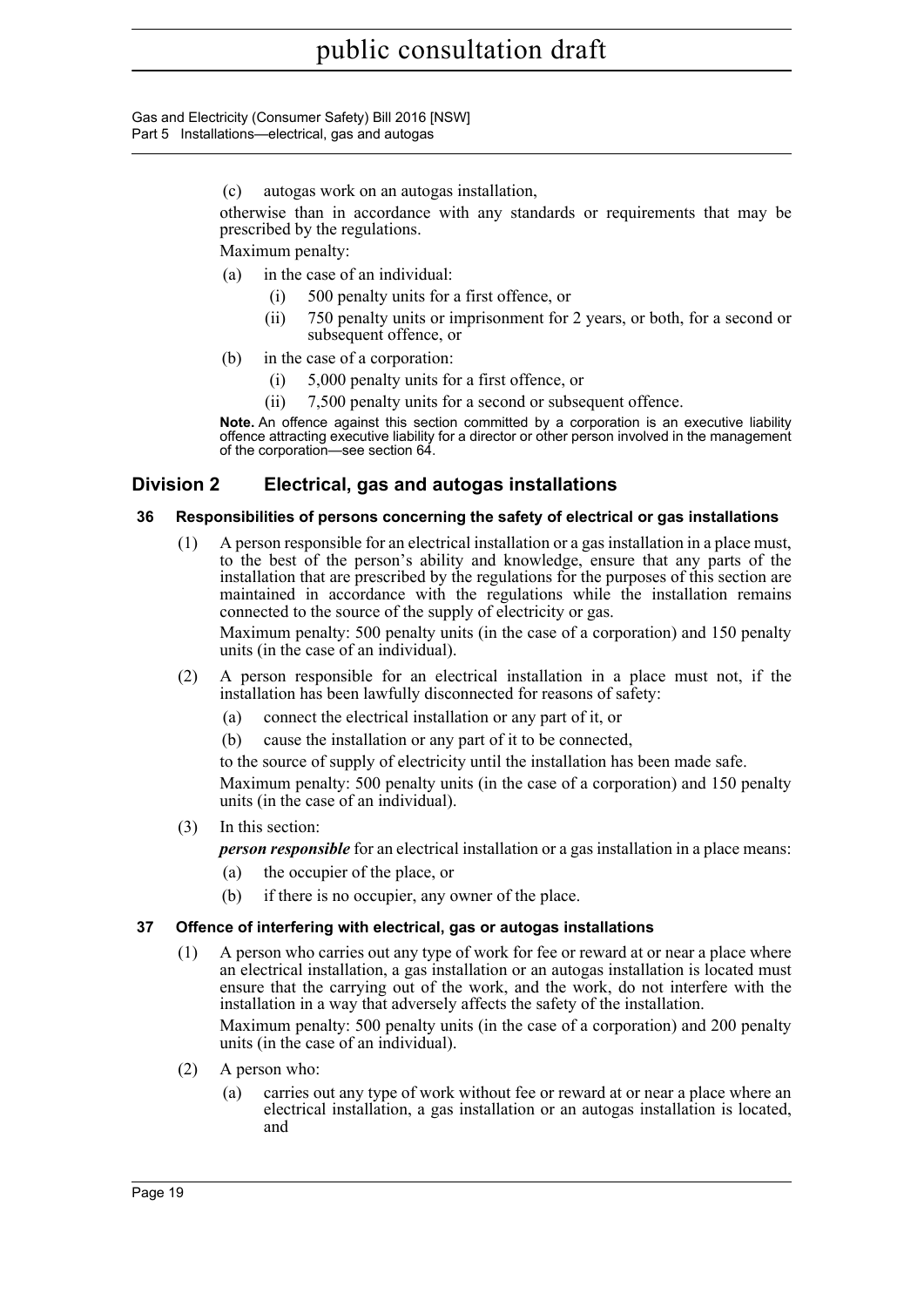Gas and Electricity (Consumer Safety) Bill 2016 [NSW] Part 5 Installations—electrical, gas and autogas

- (b) carries out the work in a way that adversely affects the safety of the installation, and
- (c) knows, or ought to have known, that the installation has been adversely affected,

must as soon as is reasonably practicable after becoming aware that the installation has been adversely affected take reasonable steps to make the installation safe.

Maximum penalty: 500 penalty units (in the case of a corporation) and 200 penalty units (in the case of an individual).

#### <span id="page-34-0"></span>**38 Restrictions on connection of gas appliances to certain gas installations**

(1) A person must not connect a gas appliance to, or modify a gas appliance connected to, a gas installation to which gas is supplied from a gas network unless the appliance, or appliance as modified, is a certified gas appliance.

Maximum penalty: 500 penalty units (in the case of a corporation) and 250 penalty units (in the case of an individual).

- (2) A person must not connect a gas appliance to any other gas installation unless the appliance:
	- (a) is a certified gas appliance that is labelled in accordance with the regulations, and

(b) is suitable and safe for use with the gas with which it is designed to be used. Maximum penalty: 500 penalty units (in the case of a corporation) and 250 penalty units (in the case of an individual).

- (3) Subsection (2) does not apply to:
	- (a) anything that is done in the course of the carrying out of gasfitting work, or
	- (b) anything that is done in the course of the testing of a gas installation by a person by whom gasfitting work is being carried out or by the holder of an appropriate supervisor certificate (within the meaning of section 34 (3)).

#### <span id="page-34-1"></span>**39 Regulation of installations**

The regulations may make provision for or with respect to the following matters:

- (a) testing, inspection and compliance requirements that must be carried out on completion of gasfitting work on a gas installation or autogas work on an autogas installation by the person responsible for carrying out the work,
- (b) the sale of electrical or gas installations, or gas cylinders for autogas installations,
- (c) the use of electrical, gas or autogas installations,
- (d) the supply of gas for use in gas or autogas installations,
- (e) the connection of electrical articles to electrical installations, of gas containers, gas regulators or gas appliances to gas installations, or of gas cylinders to autogas installations.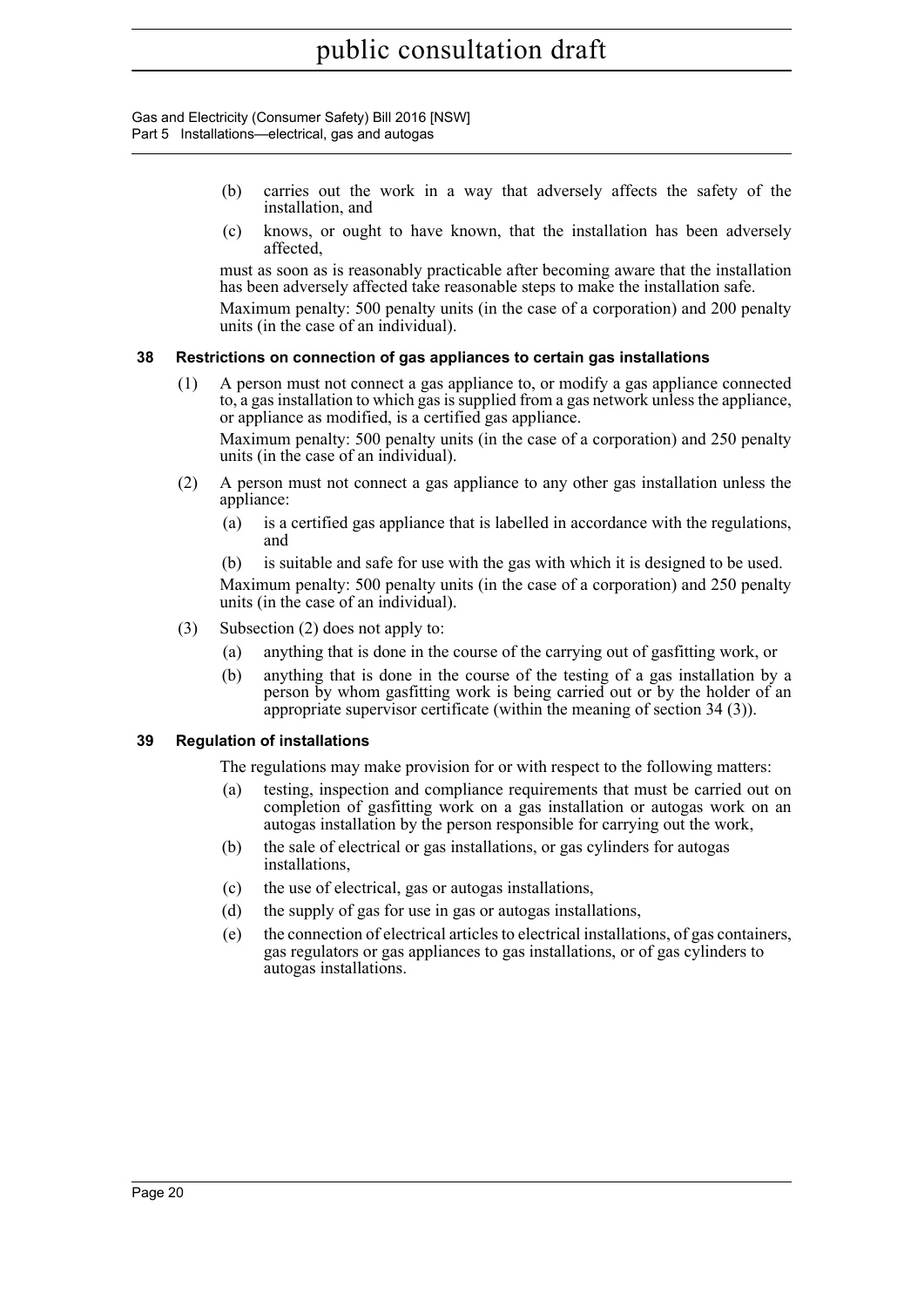Gas and Electricity (Consumer Safety) Bill 2016 [NSW] Part 6 Accident reporting and investigations

### <span id="page-35-0"></span>**Part 6 Accident reporting and investigations**

#### <span id="page-35-1"></span>**40 Notification of serious electrical and gas accidents**

- (1) The occupier of the place at which a serious electrical accident or a serious gas accident occurs (or any other person that the regulations may prescribe) must notify the Secretary of the accident:
	- (a) within 7 days after the accident, and
	- (b) in the manner (if any) prescribed by the regulations.

Maximum penalty: 5 penalty units (if the place at which the accident occurred is residential premises) and 100 penalty units (in any other case).

(2) The regulations may exclude a person, or a person belonging to a class of persons, prescribed by the regulations from any requirement under this section to notify the Secretary of a serious electrical accident or a serious gas accident.

#### <span id="page-35-2"></span>**41 Secretary may arrange investigation of serious electrical or gas accident**

The Secretary may arrange for an authorised officer to investigate and report to the Secretary concerning a serious electrical accident or a serious gas accident, whether or not notice of the accident is given to the Secretary.

#### <span id="page-35-3"></span>**42 Interference with site of serious electrical or gas accident**

A person must not disturb or interfere with the site of a serious electrical accident or a serious gas accident before it has been inspected by an authorised officer except:

- (a) to make it safe, or
- (b) with the permission of an authorised officer, or
- (c) as provided by the regulations.

Maximum penalty: 500 penalty units (in the case of a corporation) and 250 penalty units (in the case of an individual).

#### <span id="page-35-4"></span>**43 Secretary may publish details of serious electrical or gas accident**

The Secretary may publish any details of a serious electrical accident or a serious gas accident that the Secretary considers necessary in the interests of public information and safety.

#### <span id="page-35-5"></span>**44 Arrangements with other public authorities regarding investigable electrical or gas incidents**

- (1) The Secretary, SafeWork NSW and the Energy Secretary may enter into arrangements regarding any one or more of the following:
	- (a) the referral of investigable electrical or gas incidents:
		- (i) by the Secretary or the Energy Secretary to SafeWork NSW for investigation or other action under the *Work Health and Safety Act 2011*, or
		- (ii) by the Energy Secretary or SafeWork NSW to the Secretary for investigation or other action under this Act, or
		- (iii) by SafeWork NSW or the Secretary to the Energy Secretary for investigation or other action under the *Electricity Supply Act 1995* or the *Gas Supply Act 1996*,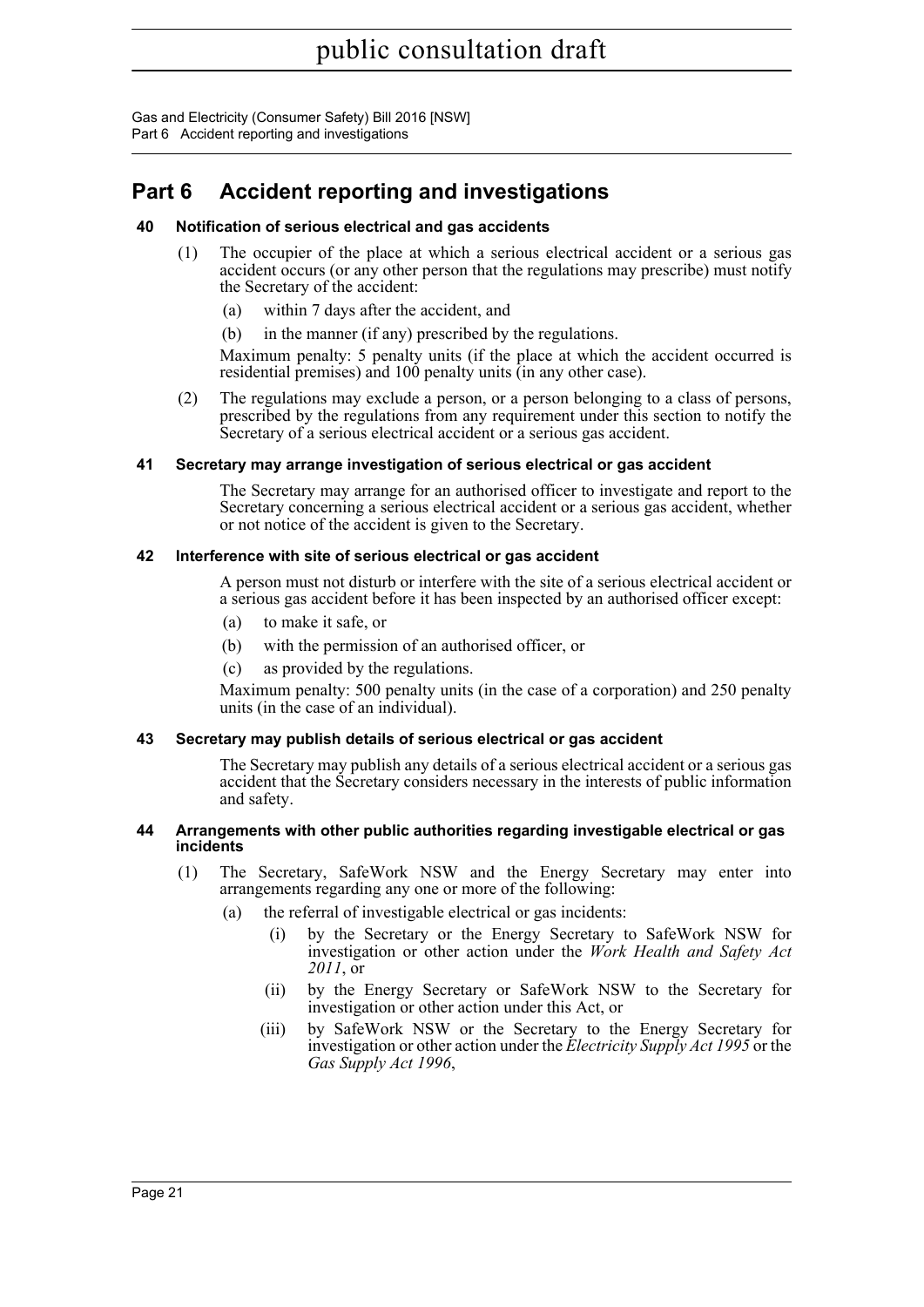Gas and Electricity (Consumer Safety) Bill 2016 [NSW] Part 6 Accident reporting and investigations

- (b) matters concerning an investigable electrical or gas incident that is the subject of investigation or other action by more than one of the following at the same time:
	- (i) the Secretary,
	- (ii) SafeWork NSW,
	- (iii) the Energy Secretary,
- (c) the co-operative exercise of the respective functions of the Secretary, SafeWork NSW and the Energy Secretary in respect of investigable electrical or gas incidents.
- (2) The Secretary, SafeWork NSW and the Energy Secretary are jointly to cause notice of any arrangements entered into under this section to be published in the Gazette as soon as is practicable after they are entered into. However, a failure to publish any such arrangements does not affect their validity.
- (3) A party to an arrangement entered into under this section:
	- (a) may decline, discontinue or defer an investigation or other action in relation to an investigable electrical or gas incident to give effect to the arrangement, and
	- (b) may disclose any information concerning a matter involving an investigable electrical or gas incident that was duly obtained by that party to another party to the arrangement to which the matter is referred so as to give effect to the arrangement.
- (4) A party to which a matter is referred under an arrangement entered into under this section may investigate or deal with information obtained in respect of the matter referred in order to give effect to the arrangement.
- (5) In this section:

*Energy Secretary* means the Secretary of the Department of Industry, Skills and Regional Development.

*investigable electrical or gas incident* means an accident or other incident:

- (a) in which electricity or gas is involved, and
- (b) as a consequence of which a person dies or suffers permanent disability, is hospitalised, receives treatment from a health care professional or is unable to attend work for any period of time.

*SafeWork NSW* means SafeWork NSW as referred to in clause 1 of Schedule 2 to the *Work Health and Safety Act 2011*.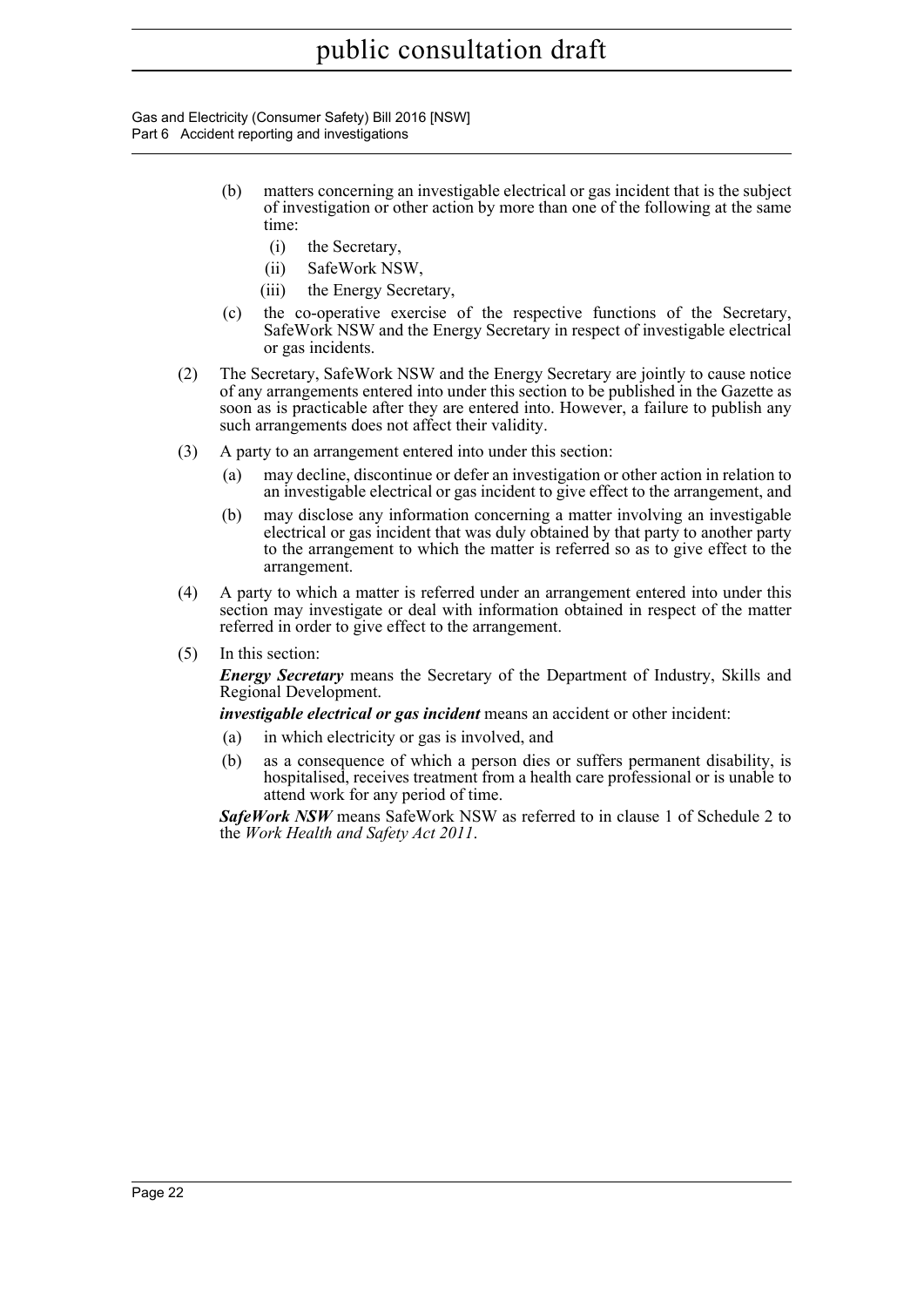Gas and Electricity (Consumer Safety) Bill 2016 [NSW] Part 7 Enforcement

### <span id="page-37-0"></span>**Part 7 Enforcement**

#### <span id="page-37-1"></span>**Division 1 Authorised officers**

#### <span id="page-37-2"></span>**45 Appointment and identification of authorised officers**

- (1) The Secretary may appoint any person (other than an investigator) as an authorised officer for the purposes of any or all of the provisions of this Act or the regulations. **Note.** Any investigator under the *Fair Trading Act 1987* is an authorised officer for the purposes of this Act without further need for appointment under this section because of paragraph (a) of the definition of *authorised officer* in section 3 (1).
- (2) The Secretary may at any time and for any reason revoke a person's appointment under subsection (1).
- (3) An authorised officer is to be provided by the Secretary with a certificate of identification.
- (4) An authorised officer must, when exercising in any place any function of the authorised officer under this Act or the regulations, produce the officer's certificate of identification to any person apparently in charge of the place who requests its production.

#### <span id="page-37-3"></span>**46 Powers of authorised officers who are investigators under Fair Trading Act 1987 not limited**

The powers conferred by this Act or the regulations on persons who are authorised officers because they are investigators are in addition to, and not in derogation of, the powers conferred on investigators by Division 1 of Part 2A of the *Fair Trading Act 1987*.

#### <span id="page-37-4"></span>**Division 2 Offences and associated provisions relating to investigations and inspections**

#### <span id="page-37-5"></span>**47 Offences relating to investigations and inspections**

- (1) A person must not:
	- (a) without reasonable excuse, refuse or fail to comply with any requirement made, or to answer any question asked, by an authorised officer under this Act or the regulations, or
	- (b) provide information or give evidence in purported compliance with a requirement made or question asked by an authorised officer under this Act or the regulations knowing the information or evidence to be false or misleading in a material particular, or
	- (c) wilfully delay, hinder or obstruct an authorised officer in the exercise of the officer's functions under this Act or the regulations, or
	- (d) falsely represent himself or herself to be an authorised officer.

Maximum penalty: 500 penalty units (in the case of a corporation) and 150 penalty units (in the case of an individual).

**Note.** Sections 53 and 55 contain specific offences relating to notices issued and labels affixed by authorised officers under those sections.

(2) If an authorised officer makes a requirement under section 57 (2) (b), of a person who appears to the officer to be doing electrical wiring work or gasfitting work, that person is not guilty of the offence of failing to comply with that requirement if it is proved that the person was not actually doing the electrical wiring work or gasfitting work.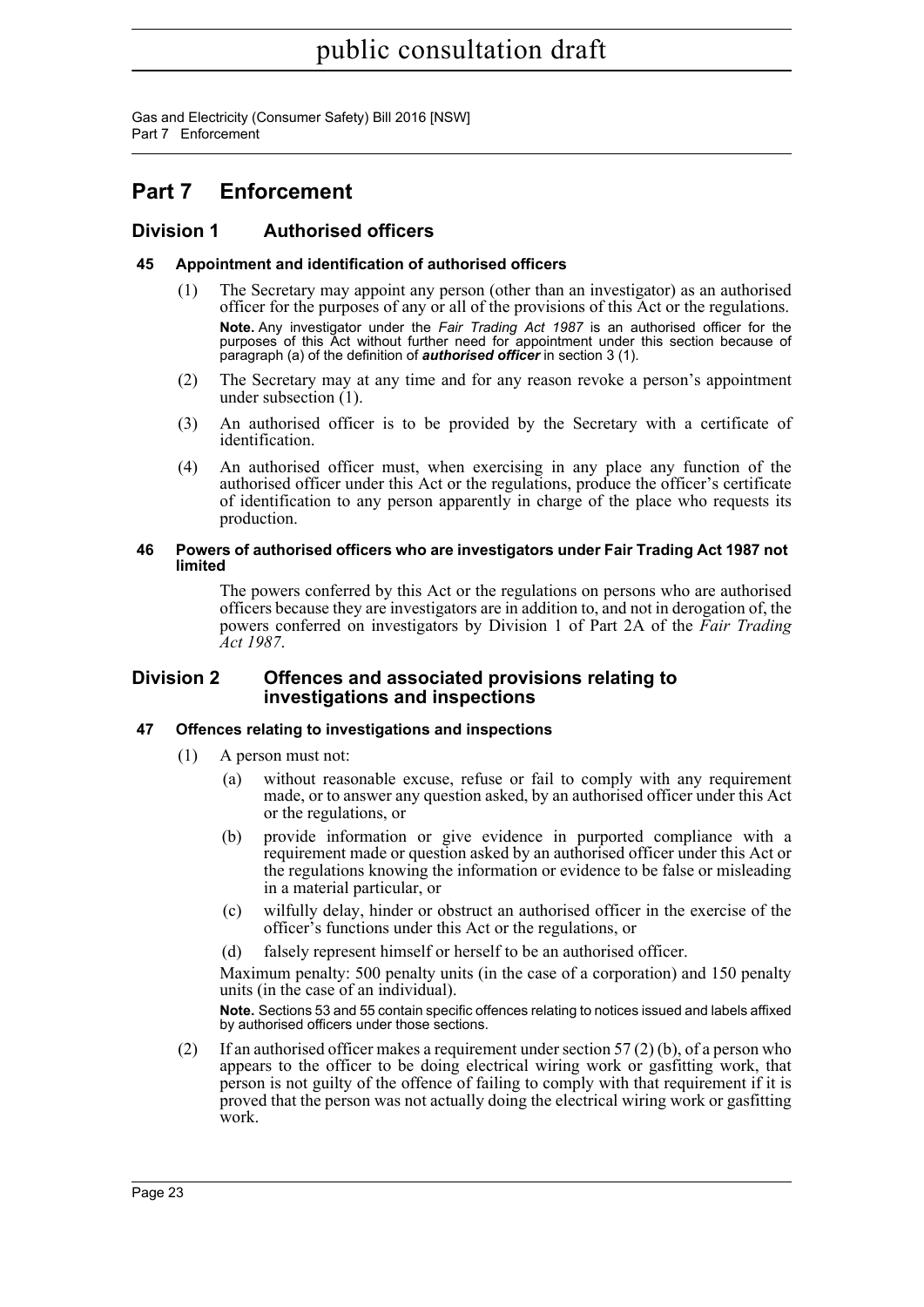Gas and Electricity (Consumer Safety) Bill 2016 [NSW] Part 7 Enforcement

- (3) It is a sufficient defence to a prosecution for an offence arising under subsection (1) (a) because of the failure of a defendant to answer a question asked by an authorised officer under a power conferred by this Act or the regulations if the defendant satisfies the court that the defendant did not know, and could not with reasonable diligence ascertain, the answer to the question.
- (4) A person cannot be prosecuted for both an offence against this section and an offence against section 23 (Obstruction etc of employees) of the *Fair Trading Act 1987* in relation to the same act or omission.

#### <span id="page-38-0"></span>**48 Provisions relating to requirements to provide documents or information or answer questions**

#### (1) **Warning to be given on each occasion**

A person is not guilty of an offence of failing to comply with a requirement under this Act to provide documents or information or to answer a question unless the person was warned on that occasion that a failure to comply is an offence.

#### (2) **Self-incrimination not an excuse**

A person is not excused from a requirement under this Act to provide documents or information or to answer a question on the ground that the document, information or answer might incriminate the person or make the person liable to a penalty.

#### (3) **Information or answer not admissible if objection made**

However, any information provided or answer given by a natural person in compliance with a requirement under this Act is not admissible in evidence against the person in criminal proceedings (except proceedings for an offence against section 47 (1), 53 (4) or  $55(4)$  if:

- (a) the person objected at the time to doing so on the ground that it might incriminate the person, or
- (b) the person was not warned on that occasion that the person may object to providing the information or giving the answer on the ground that it might incriminate the person.

#### (4) **Documents admissible**

Any document provided by a person in compliance with a requirement under this Act is not inadmissible in evidence against the person in criminal proceedings on the ground that the document might incriminate the person.

#### (5) **Further information**

Further information obtained as a result of a document or information provided or of an answer given in compliance with a requirement under this Act is not inadmissible on the ground:

- (a) that the document or information had to be provided or the answer had to be given, or
- (b) that the document or information provided or answer given might incriminate the person.

#### <span id="page-38-1"></span>**Division 3 Investigation and inspection powers**

#### <span id="page-38-2"></span>**49 Meaning of "possession"**

In this Division:

*possession* includes custody or control.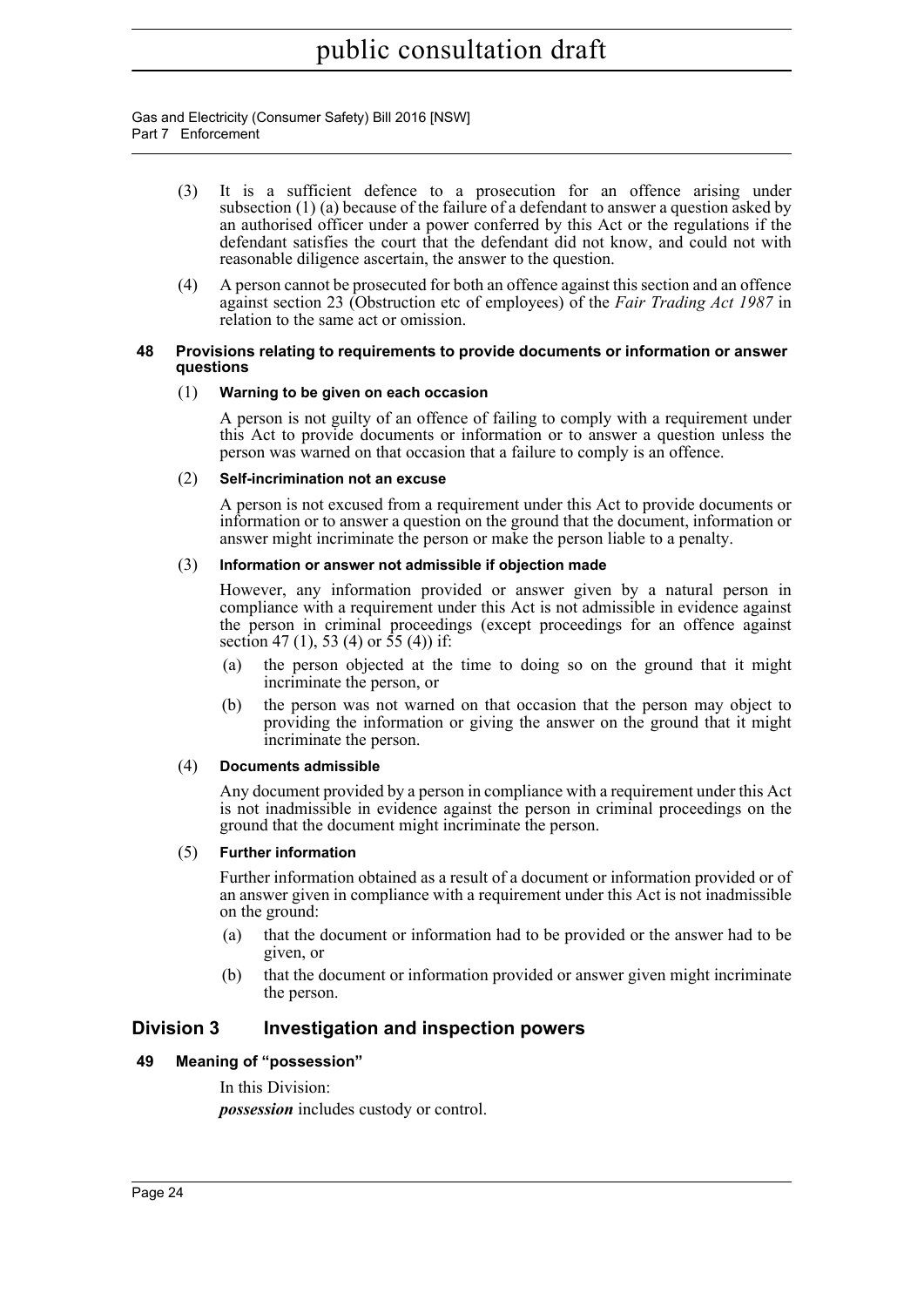#### <span id="page-39-0"></span>**50 Restrictions on power of entry to residential premises**

The powers of entry and inspection conferred by this Act are not exercisable in relation to any premises or part of premises that are being used for residential purposes except:

- (a) with the permission of the occupier of the premises or that part of the premises, or
- (b) under the authority conferred by a search warrant.

**Note.** Section 62 enables authorised officers to obtain search warrants to search residential premises in certain circumstances.

#### <span id="page-39-1"></span>**51 Inspection of documents evidencing prohibited conduct**

If the Secretary believes on reasonable grounds that there are in any place documents evidencing conduct in connection with:

- (a) an electrical article or a gas appliance, or
- (b) an electrical installation or a gas installation, or
- (c) a serious electrical accident or a serious gas accident,

in contravention of this Act or the regulations, an authorised officer may, with the written authority of the Secretary, enter the place, inspect any documents and make copies of them or take extracts from them.

#### <span id="page-39-2"></span>**52 Investigations relating to manufacture or sale of electrical articles or gas appliances**

An authorised officer may, at any reasonable time, enter any place that the officer suspects on reasonable grounds to be a place in which the manufacture or sale of electrical articles or gas appliances, is being, or may be, carried on and may do any one or more of the following:

- (a) inspect and test any electrical article or gas appliance or prototype of an electrical article or a gas appliance,
- (b) inspect any manufacturing assembly or testing plant or equipment used in respect of any electrical article or gas appliance,
- (c) open any container or package which the authorised officer has reasonable grounds to believe contains any electrical article or gas appliance or require the person having possession of the container or package to open it,
- (d) seize, detain or remove, for the purpose of examination or testing, any electrical article or gas appliance or any container or package in which an electrical article or a gas appliance is contained or has been contained, if the authorised officer has reasonable cause to believe that:
	- (i) an offence has been committed against this Act or the regulations in respect of the electrical article or gas appliance, or
	- (ii) the electrical article or gas appliance is or is likely to become unsafe,
- (e) require any person in the place to produce any accounts, records, books or other documents in the possession of that person relating to the manufacture or sale of any electrical article or gas appliance in the place,
- (f) take copies of, or extracts or notes from, any such accounts, records, books or other documents,
- (g) require any person in the place to answer questions or otherwise furnish information relating to the manufacture or sale of electrical articles or gas appliances in the place where the articles or appliances are in the possession of that person,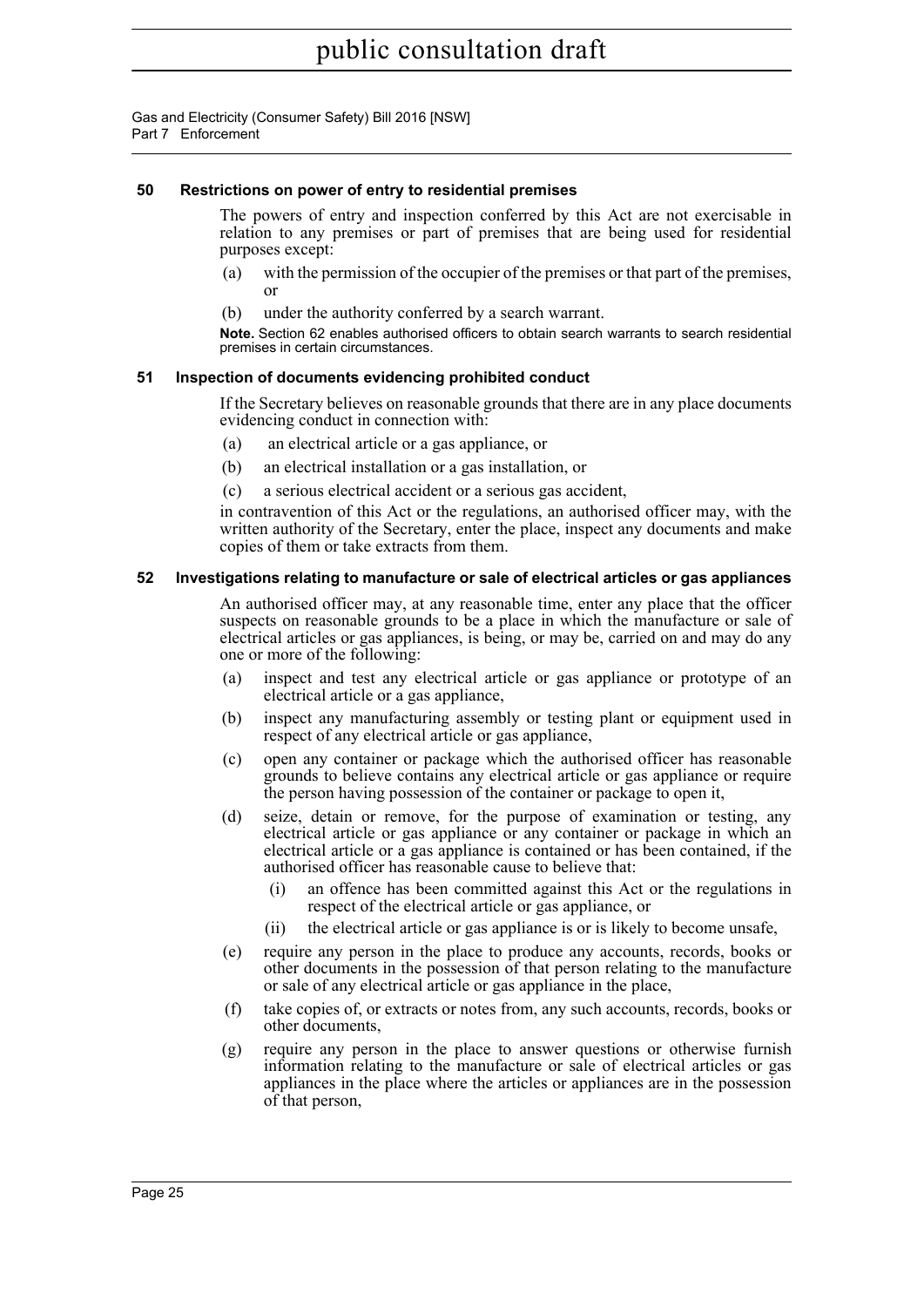> (h) require the owner or occupier of the place to provide the authorised officer with any assistance and facilities that are reasonably necessary to enable the authorised officer to exercise the functions of the authorised officer.

#### <span id="page-40-0"></span>**53 Prohibition of sale of certain electrical articles and gas appliances and labelling of such articles and appliances**

- (1) An authorised officer who believes on reasonable grounds that an electrical article or more than one electrical article of a particular model, or a gas appliance or more than one gas appliance of a particular type, is, or is likely to become, unsafe, may:
	- (a) by written notice served on the person:
		- (i) having possession of the electrical article or electrical articles of that model, prohibit the sale by that person of the electrical article or of all electrical articles of that model, or
		- (ii) having possession of the gas appliance or gas appliances of that type, prohibit the sale by that person of the gas appliance or of all gas appliances of that type, and
	- (b) affix in some conspicuous position:
		- on the electrical article or each of the electrical articles or the gas appliance or each of the gas appliances, or
		- (ii) on any container or package that contains an electrical article or gas appliance,

a label indicating that the electrical article or gas appliance is to be considered dangerous and must not be sold or used until specified repairs necessary to make it safe to use have been effected by the person having possession of the article or appliance.

- (2) A notice issued under this section ceases to have effect 2 weeks after the day on which it is served unless within that period the Secretary has:
	- (a) confirmed or varied the terms of the notice, or
	- (b) revoked the notice,

in accordance with subsection (3).

- (3) The Secretary may, by a further written notice served on the person to whom a notice under subsection (1) was originally issued, confirm or vary the terms of, or revoke, the original notice.
- (4) A person must not:
	- (a) sell an electrical article or a gas appliance in contravention of a notice in force under this section, or
	- (b) remove or alter a label affixed to an electrical article or a gas appliance or a container or package under this section unless directed to do so by an authorised officer.

Maximum penalty (subsection (4)):

- (a) in the case of an individual:
	- (i) 500 penalty units for a first offence, or
	- (ii) 750 penalty units or imprisonment for 2 years, or both, for a second or subsequent offence, or
- (b) in the case of a corporation:
	- (i) 5,000 penalty units for a first offence, or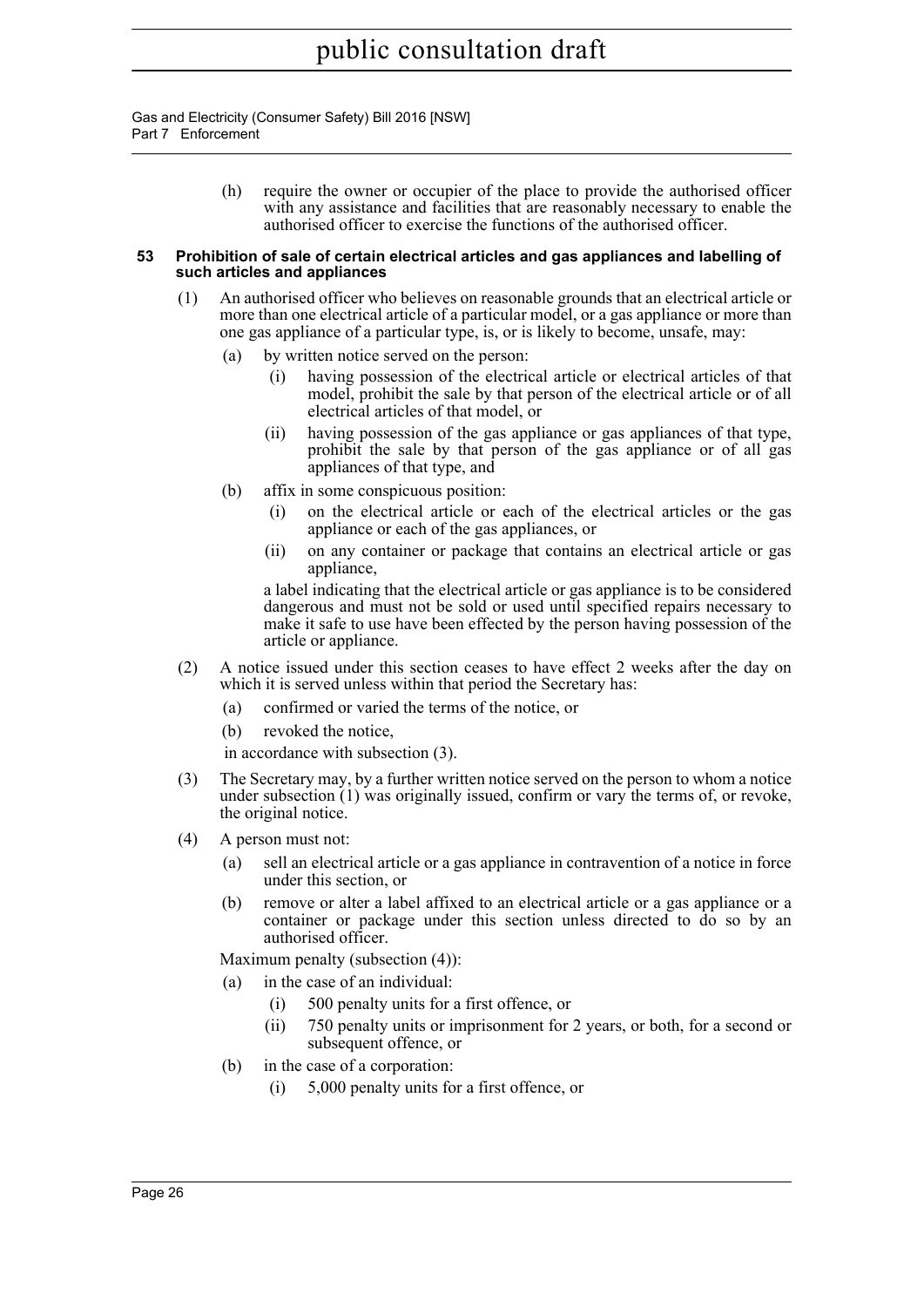(ii) 7,500 penalty units for a second or subsequent offence.

**Note.** An offence against subsection (4) committed by a corporation is an executive liability offence attracting executive liability for a director or other person involved in the management of the corporation—see section 64.

#### <span id="page-41-0"></span>**54 Investigation of unsafe use of electrical articles, gas appliances or electrical or gas installations**

An authorised officer may, at any reasonable time, enter any place that the officer suspects on reasonable grounds to be a place in which an electrical article or a gas appliance, or an electrical installation or a gas installation, is being, or is likely to be, used in a manner that presents a significant risk of the death of, or injury to, any person, or significant damage to any property, and may do any one or more of the following:

- (a) inspect any electrical article or gas appliance, or electrical or gas installation, or equipment used in respect of any such article, appliance or installation,
- (b) if the authorised officer has reasonable cause to believe that the electrical article or gas appliance, or electrical or gas installation, is being, or is likely to be, used in a manner that presents a significant risk of the death of, or injury to, any person, or significant damage to any property:
	- (i) disconnect the article or appliance concerned from an installation, or
	- (ii) take appropriate measures to have the installation concerned disconnected from its supply of electricity or gas,
- (c) require any person in the place who has possession of the electrical article or gas appliance, or the electrical or gas installation, to answer questions or otherwise furnish information relating to the use of the electrical article or gas appliance, or the electrical or gas installation,
- (d) require the owner or occupier of the place to provide the authorised officer with any assistance and facilities that are reasonably necessary to enable the authorised officer to exercise the functions of the authorised officer.

#### <span id="page-41-1"></span>**55 Prohibition of unsafe use of electrical articles, gas appliances or electrical or gas installations**

- (1) An authorised officer who believes on reasonable grounds that an electrical article or a gas appliance, or an electrical installation or a gas installation, is being used in a manner that presents a significant risk of:
	- (a) the death of, or injury to, any person, or
	- (b) significant damage to any property,

may, by written notice served on the person having possession of the electrical article or gas appliance, or the electrical or gas installation, prohibit its use in such a manner.

- (2) A notice issued under this section ceases to have effect 2 weeks after the day on which it is issued unless within that period the Secretary has:
	- (a) confirmed or varied the terms of the notice, or
	- (b) revoked the notice,

in accordance with subsection (3).

(3) The Secretary may, by a further written notice served on the person to whom a notice under subsection (1) was originally issued, confirm or vary the terms of, or revoke, the original notice.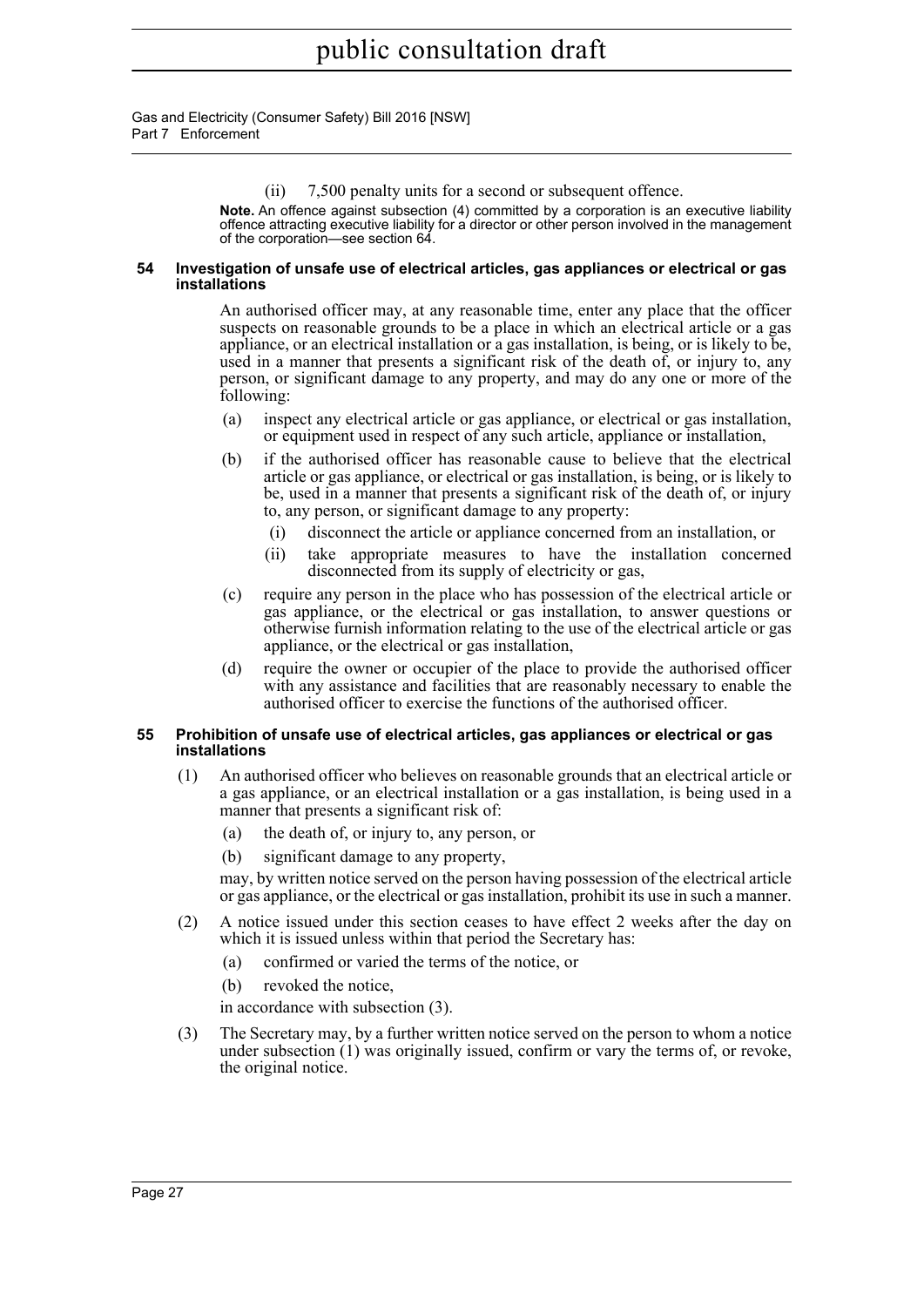Gas and Electricity (Consumer Safety) Bill 2016 [NSW] Part 7 Enforcement

> (4) A person must not use an electrical article or a gas appliance, or an electrical installation or a gas installation, in contravention of a notice in force under this section.

Maximum penalty (subsection (4)):

- (a) in the case of an individual:
	- (i) 100 penalty units for a first offence, or
	- (ii) 150 penalty units for a second or subsequent offence, or
- (b) in the case of a corporation:
	- (i) 1,000 penalty units for a first offence, or
	- (ii) 1,500 penalty units for a second or subsequent offence.

**Note.** An offence against subsection (4) committed by a corporation is an executive liability offence attracting executive liability for a director or other person involved in the management of the corporation—see section 64.

#### <span id="page-42-0"></span>**56 Investigation of serious electrical or gas accidents**

An authorised officer who is investigating an accident under Part 6 may, in any place where a serious electrical accident or a serious gas accident has or may reasonably be expected to have occurred, do any one or more of the following:

- (a) enter and inspect the place,
- (b) examine and test (in the case of an electrical accident) any electrical article, electrical installation or other electrical equipment or (in the case of a gas accident) any gas appliance, gas installation or autogas installation,
- (c) take photographs,
- (d) take for analysis a sample of any substance or thing that in the authorised officer's opinion may relate to the accident,
- (e) require any person in the place to produce any record that may be of relevance to the occurrence of the accident,
- (f) take copies of, or extracts or notes from, any such record,
- (g) require any person in the place to answer questions or otherwise furnish information relating to the accident,
- (h) require the owner or occupier of the place to provide the authorised officer with any assistance and facilities that are reasonably necessary to enable the authorised officer to exercise the authorised officer's functions under this section.

#### <span id="page-42-1"></span>**57 Inspection of electrical and gas installations**

- (1) An authorised officer may enter any place at any reasonable time for the purpose of inspecting any electrical installation or gas installation in the place.
- (2) The authorised officer may require:
	- (a) any person who claims to be an authorised electrician or authorised gasfitter to produce for inspection by the authorised officer, within such time as the authorised officer specifies, the person's licence or other authority to do electrical wiring work or gasfitting work, or
	- (b) any person who appears to the authorised officer to be doing electrical wiring work or gasfitting work to satisfy the authorised officer, within such time as the authorised officer specifies, that the person is not prohibited under the *Home Building Act 1989* from doing that electrical wiring work, or under this Act from doing that gasfitting work (as the case may be).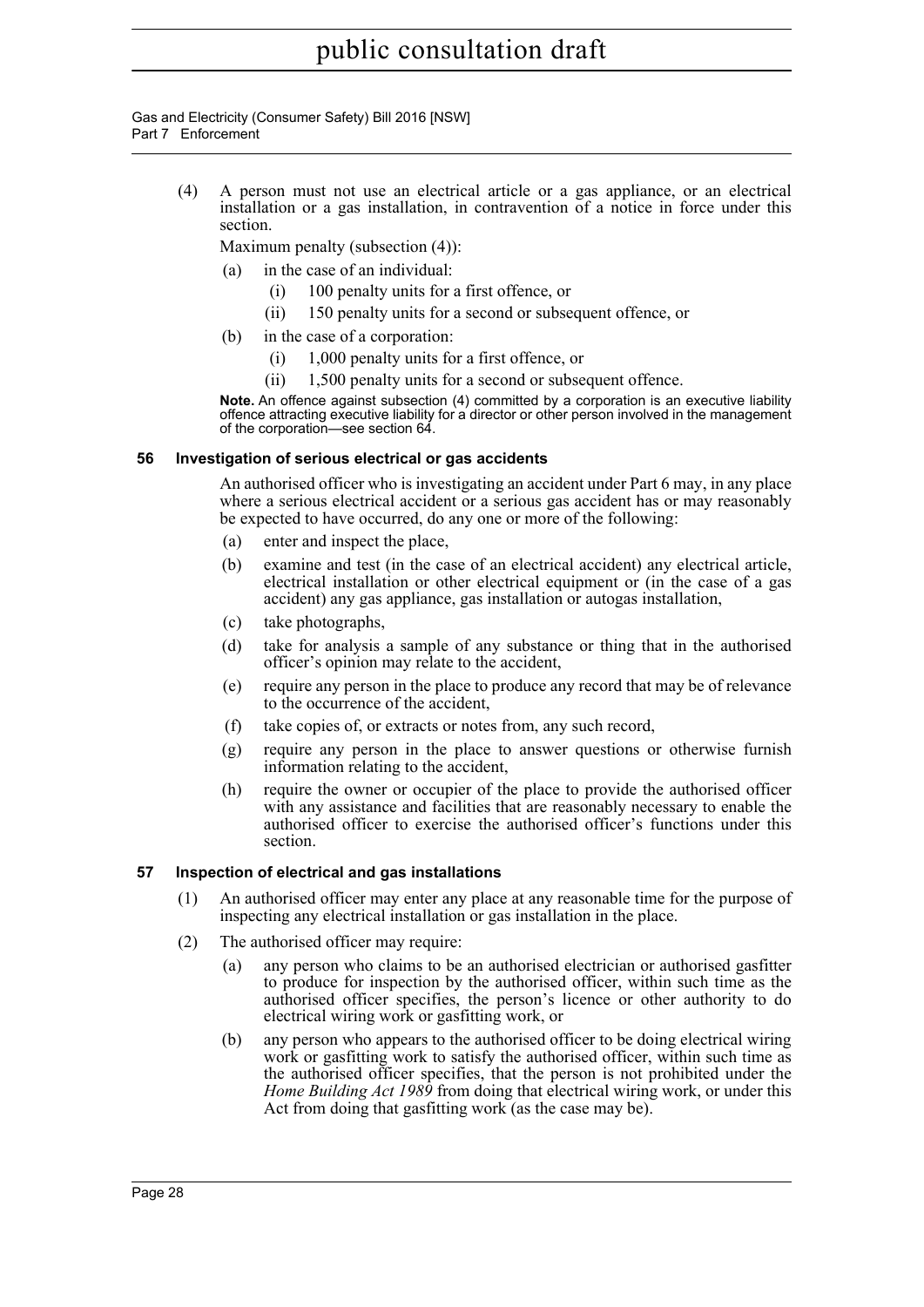#### <span id="page-43-0"></span>**58 Inspection of electricity meters**

- (1) Without limiting section 57, an authorised officer may inspect an electrical installation that includes the installation of an electricity meter to ensure that the installation complies with this Act and any standards or requirements imposed by the regulations.
- (2) The regulations may prescribe a fee for or in connection with the inspection by an authorised officer of an electrical installation that includes the installation of an electricity meter.

#### <span id="page-43-1"></span>**Division 4 Seizure and forfeiture of electrical articles and gas appliances**

#### <span id="page-43-2"></span>**59 Meaning of "seized article or appliance"**

In this Division:

*seized article or appliance* means an electrical article or a gas appliance that is seized under section 52  $(d)$ .

#### <span id="page-43-3"></span>**60 Return of seized electrical articles and gas appliances**

- (1) The Secretary must, within the prescribed period, return a seized article or appliance to the person from whom it was seized.
- (2) Subsection (1) does not apply if, within the prescribed period:
	- (a) the Secretary has determined that the article or appliance is unsafe and applied under section 61 for the forfeiture of the article or appliance, or
	- (b) proceedings are brought against the person or any other person in connection with the article or appliance for an offence against this Act or the regulations.
- (3) The Secretary must provide compensation for the seized article or appliance if, within the prescribed period:
	- (a) the Secretary does not find the article or appliance to be unsafe or apply for the forfeiture of the article or appliance, or
	- (b) proceedings for an offence against this Act or the regulations are not brought against a person in connection with the article or appliance.
- (4) If proceedings are brought within the prescribed period against a person in connection with a seized article or appliance for an offence against this Act or the regulations:
	- (a) the Secretary may retain the article or appliance until the proceedings are finally determined, and
	- (b) the Secretary must immediately return the article or appliance to the person from whom it was seized if the defendant in the proceedings is acquitted of the offence.
- (5) Compensation provided under this section is to be determined in accordance with the regulations.
- (6) In this section:

*prescribed period* means no later than 12 months after the seizure or, if the regulations prescribe a different period, the period so prescribed.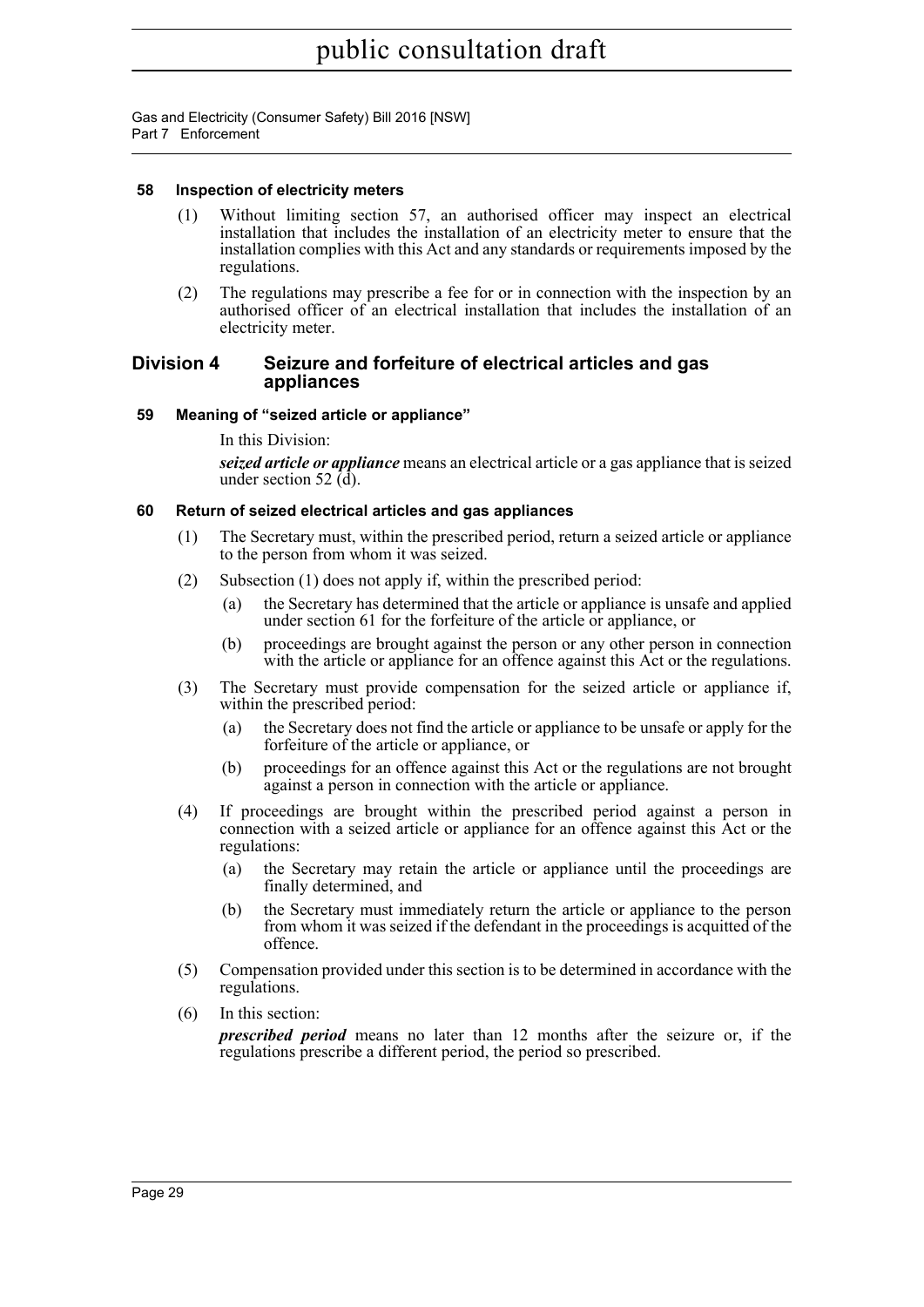#### <span id="page-44-0"></span>**61 Forfeiture of certain electrical articles and gas appliances**

- (1) The Secretary may apply to the Local Court for the forfeiture of an electrical article or a gas appliance to the Crown if:
	- (a) a court has found a person guilty of an offence against this Act or the regulations in connection with the electrical article or gas appliance, or
	- (b) the Secretary determines that a seized article or appliance is unsafe.
- (2) The Secretary is to make the application in the manner prescribed by the regulations.
- (3) On the making of an order by the Local Court for the forfeiture of an electrical article or a gas appliance, the electrical article or gas appliance is forfeited to the Crown.
- (4) Any electrical article or gas appliance forfeited to the Crown may be disposed of as the Secretary directs.

#### <span id="page-44-1"></span>**Division 5 Search warrants**

#### <span id="page-44-2"></span>**62 Search warrants**

- (1) An authorised officer may apply to an authorised warrants officer for a search warrant in respect of a place if the authorised officer has reasonable grounds for believing that:
	- (a) an unsafe electrical installation or gas installation is in the place, or
	- (b) a serious electrical accident or a serious gas accident has occurred in the place, or
	- (c) a provision of this Act or the regulations has been or is being contravened in the place.
- (2) An authorised warrants officer to whom an application is made under this section may, if satisfied that there are reasonable grounds for doing so, issue a search warrant authorising the authorised officer named in the warrant:
	- (a) to enter the place concerned, and
	- (b) to search the place for evidence of a contravention of this Act or the regulations.
- (3) Division 4 of Part 5 of the *Law Enforcement (Powers and Responsibilities) Act 2002* applies to a search warrant issued under this section.
- (4) In this section:

*authorised warrants officer* means an authorised officer within the meaning of the *Law Enforcement (Powers and Responsibilities) Act 2002*.

#### <span id="page-44-3"></span>**Division 6 Undertakings**

#### <span id="page-44-4"></span>**63 Application of section 218 of the Australian Consumer Law (NSW) to undertakings given for purposes of this Act**

(1) Section 218 (Regulator may accept undertakings) of the *Australian Consumer Law (NSW)* applies in connection with a matter in relation to which the Secretary has a function under this Act as if the function were a function under that Law.

**Note.** Section 218 of the *Australian Consumer Law (NSW)* enables the Secretary to accept a written undertaking given by a person in connection with a matter in relation to which the Secretary has a function under that Law. Any such undertaking is enforceable by the Supreme Court.

(2) The costs incurred by the Secretary in taking action under section 218 of the *Australian Consumer Law (NSW)* to enforce an undertaking are recoverable from the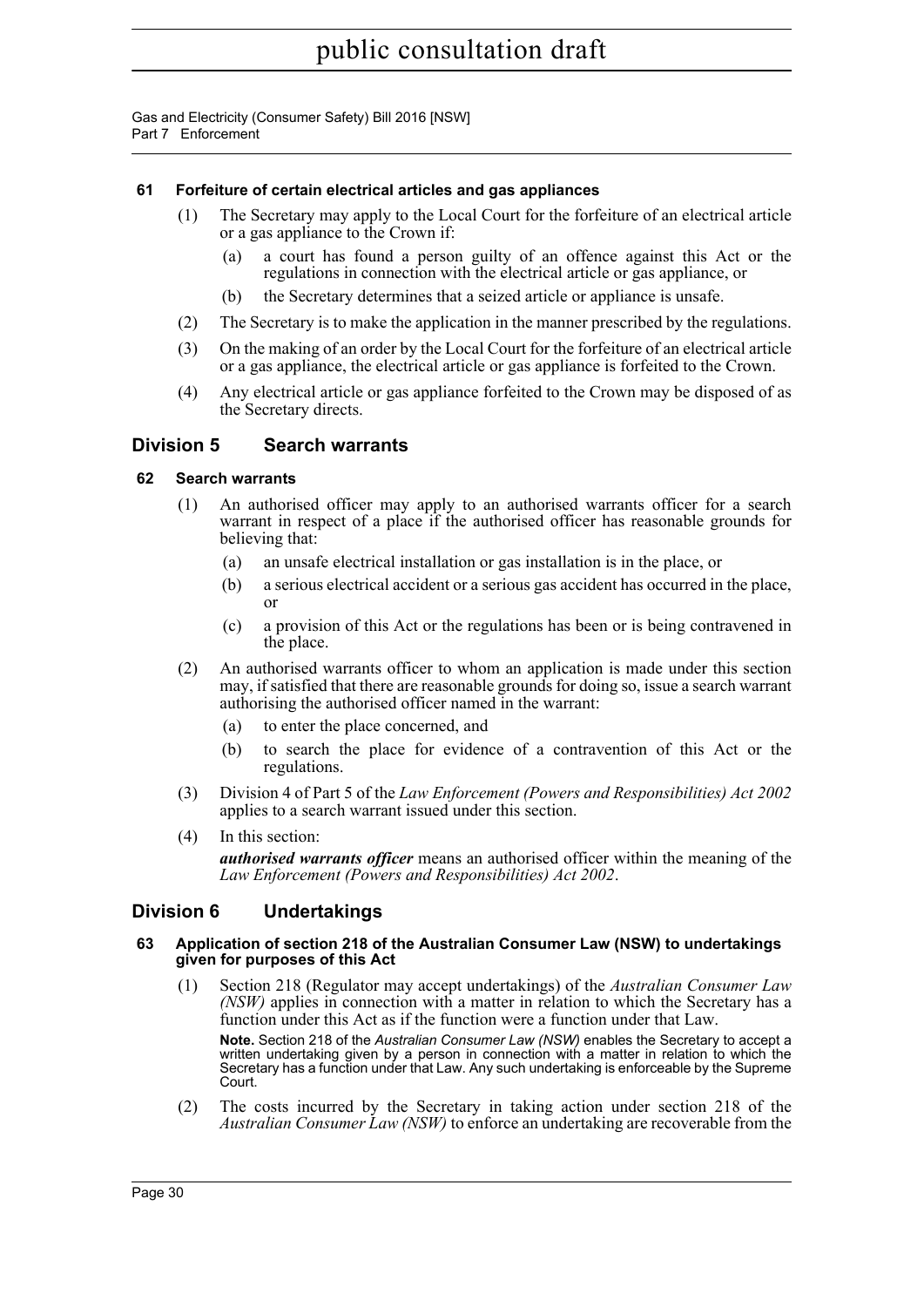Gas and Electricity (Consumer Safety) Bill 2016 [NSW] Part 7 Enforcement

> person who gave the undertaking, as a debt due to the Crown, in a court of competent jurisdiction.

#### <span id="page-45-0"></span>**Division 7 Proceedings for offences**

- <span id="page-45-1"></span>**64 Liability of directors etc for offences by corporation—offences attracting executive liability**
	- (1) For the purposes of this section, an *executive liability offence* is an offence against any of the following provisions of this Act that is committed by a corporation:
		- (a) section 7 (1) or 21,
		- (b) section 11 (1),
		- (c) section  $32(1)–(3)$ ,
		- (d) section 35,
		- (e) section 53 (4),
		- (f) section 55 (4).
	- (2) A person commits an offence against this section if:
		- (a) a corporation commits an executive liability offence, and
		- (b) the person is:
			- (i) a director of the corporation, or
			- (ii) an individual who is involved in the management of the corporation and who is in a position to influence the conduct of the corporation in relation to the commission of the executive liability offence, and
		- (c) the person:
			- (i) knows or ought reasonably to know that the executive liability offence (or an offence of the same type) would be or is being committed, and
			- (ii) fails to take all reasonable steps to prevent or stop the commission of that offence.

Maximum penalty: The maximum penalty for the executive liability offence if committed by an individual.

- (3) The prosecution bears the legal burden of proving the elements of the offence against this section.
- (4) The offence against this section can only be prosecuted by a person who can bring a prosecution for the executive liability offence.
- (5) This section does not affect the liability of the corporation for the executive liability offence, and applies whether or not the corporation is prosecuted for, or convicted of, the executive liability offence.
- (6) This section does not affect the application of any other law relating to the criminal liability of any persons (whether or not directors or other managers of the corporation) who are accessories to the commission of the executive liability offence or are otherwise concerned in, or party to, the commission of the executive liability offence.
- (7) In this section:

*director* has the same meaning it has in the *Corporations Act 2001* of the Commonwealth.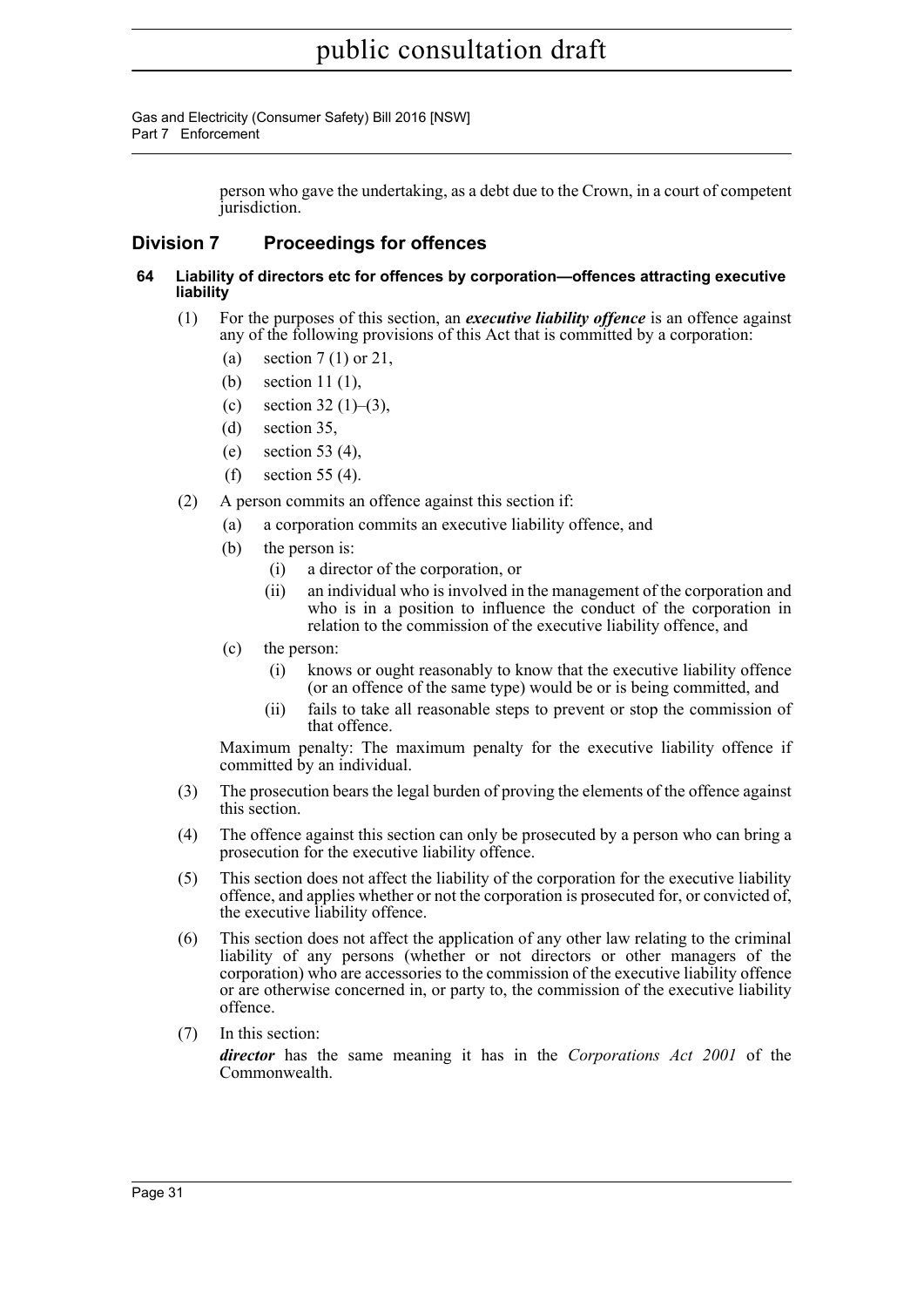Gas and Electricity (Consumer Safety) Bill 2016 [NSW] Part 7 Enforcement

> *reasonable steps*, in relation to the commission of an executive liability offence, includes, but is not limited to, such action (if any) of the following kinds as is reasonable in all the circumstances:

- (a) action towards:
	- (i) assessing the corporation's compliance with the provision creating the executive liability offence, and
	- (ii) ensuring that the corporation arranged regular professional assessments of its compliance with the provision,
- (b) action towards ensuring that the corporation's employees, agents and contractors are provided with information, training, instruction and supervision appropriate to them to enable them to comply with the provision creating the executive liability offence so far as the provision is relevant to them,
- (c) action towards ensuring that:
	- (i) the plant, equipment and other resources, and
	- (ii) the structures, work systems and other processes,

relevant to compliance with the provision creating the executive liability offence are appropriate in all the circumstances,

(d) action towards creating and maintaining a corporate culture that does not direct, encourage, tolerate or lead to non-compliance with the provision creating the executive liability offence.

#### <span id="page-46-0"></span>**65 Liability of directors etc for offences by corporation—accessory to the commission of the offences**

- (1) For the purposes of this section, a *corporate offence* is an offence against this Act or the regulations that is capable of being committed by a corporation, whether or not it is an executive liability offence referred to in section 64.
- (2) A person commits an offence against this section if:
	- (a) a corporation commits a corporate offence, and
	- (b) the person is:
		- (i) a director of the corporation, or
		- (ii) an individual who is involved in the management of the corporation and who is in a position to influence the conduct of the corporation in relation to the commission of the corporate offence, and
	- (c) the person:
		- (i) aids, abets, counsels or procures the commission of the corporate offence, or
		- (ii) induces, whether by threats or promises or otherwise, the commission of the corporate offence, or
		- (iii) conspires with others to effect the commission of the corporate offence, or
		- (iv) is in any other way, whether by act or omission, knowingly concerned in, or party to, the commission of the corporate offence.

Maximum penalty: The maximum penalty for the corporate offence if committed by an individual.

(3) The prosecution bears the legal burden of proving the elements of the offence against this section.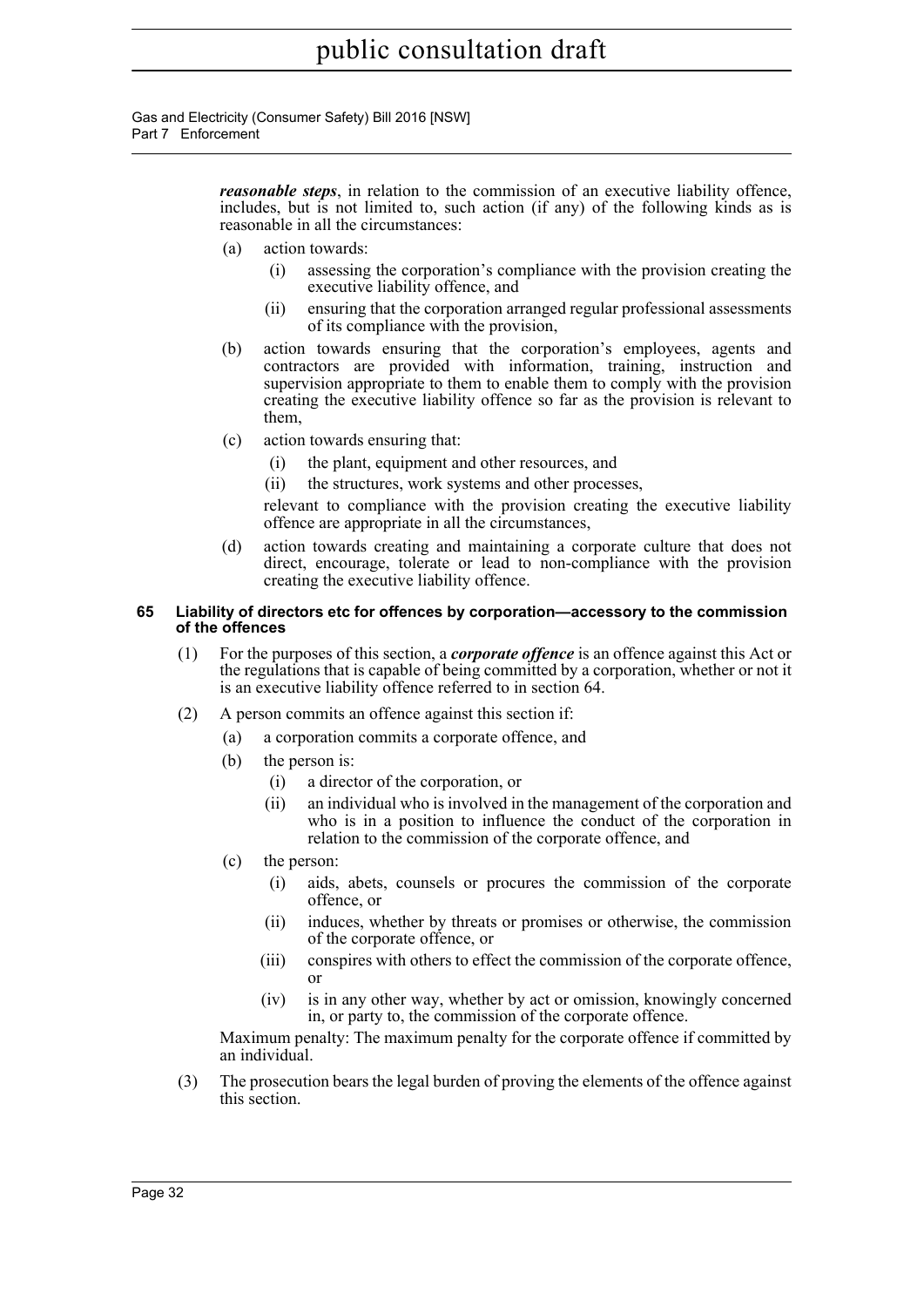- (4) The offence against this section can only be prosecuted by a person who can bring a prosecution for the corporate offence.
- (5) This section does not affect the liability of the corporation for the corporate offence, and applies whether or not the corporation is prosecuted for, or convicted of, the corporate offence.
- (6) This section does not affect the application of any other law relating to the criminal liability of any persons (whether or not directors or other managers of the corporation) who are concerned in, or party to, the commission of the corporate offence.

#### <span id="page-47-0"></span>**66 Evidentiary provisions relating to electrical articles**

A certificate purporting to be signed by the Secretary (or any person employed in the Department authorised in writing by the Secretary) to the effect that at any time, or during any period, specified in the certificate:

- (a) an electrical article was a declared electrical article, or
- (b) a standard, code, rule, testing requirement or other specification specified or described in the certificate (whether with or without modifications so specified or described) was a class specification or a model specification for a specified model of electrical article, or
- (c) an electrical article described in the certificate was or was not of a particular model that had a model approval or of a class, description or model approved or registered by a relevant authority for another State or a Territory, or
- (d) a scheme for the approval or certification of models of electrical articles was a recognised external approval scheme,

is admissible in any proceedings and is evidence of the matters certified.

#### <span id="page-47-1"></span>**67 Penalty notices**

- (1) An authorised officer may serve a penalty notice on a person if it appears to the officer that the person has committed an offence against this Act or the regulations, being an offence prescribed by the regulations as a penalty notice offence.
- (2) A penalty notice is a notice to the effect that, if the person served does not wish to have the matter determined by a court, the person can pay, within the time and to the person specified in the notice, the amount of the penalty prescribed by the regulations for the offence if dealt with under this section.
- (3) A penalty notice under this section is declared to be a penalty notice for the purposes of the *Fines Act 1996*.
- (4) A penalty notice may be served personally or by post.
- (5) If the amount of penalty prescribed for an alleged offence is paid under this section, no person is liable to any further proceedings for the alleged offence.
- (6) Payment under this section is not to be regarded as an admission of liability for the purpose of, and does not in any way affect or prejudice, any civil claim, action or proceeding arising out of the same occurrence.
- (7) The regulations may:
	- (a) prescribe an offence for the purposes of this section by specifying the offence or by referring to the provision creating the offence, and
	- (b) prescribe the amount of penalty payable for the offence if dealt with under this section, and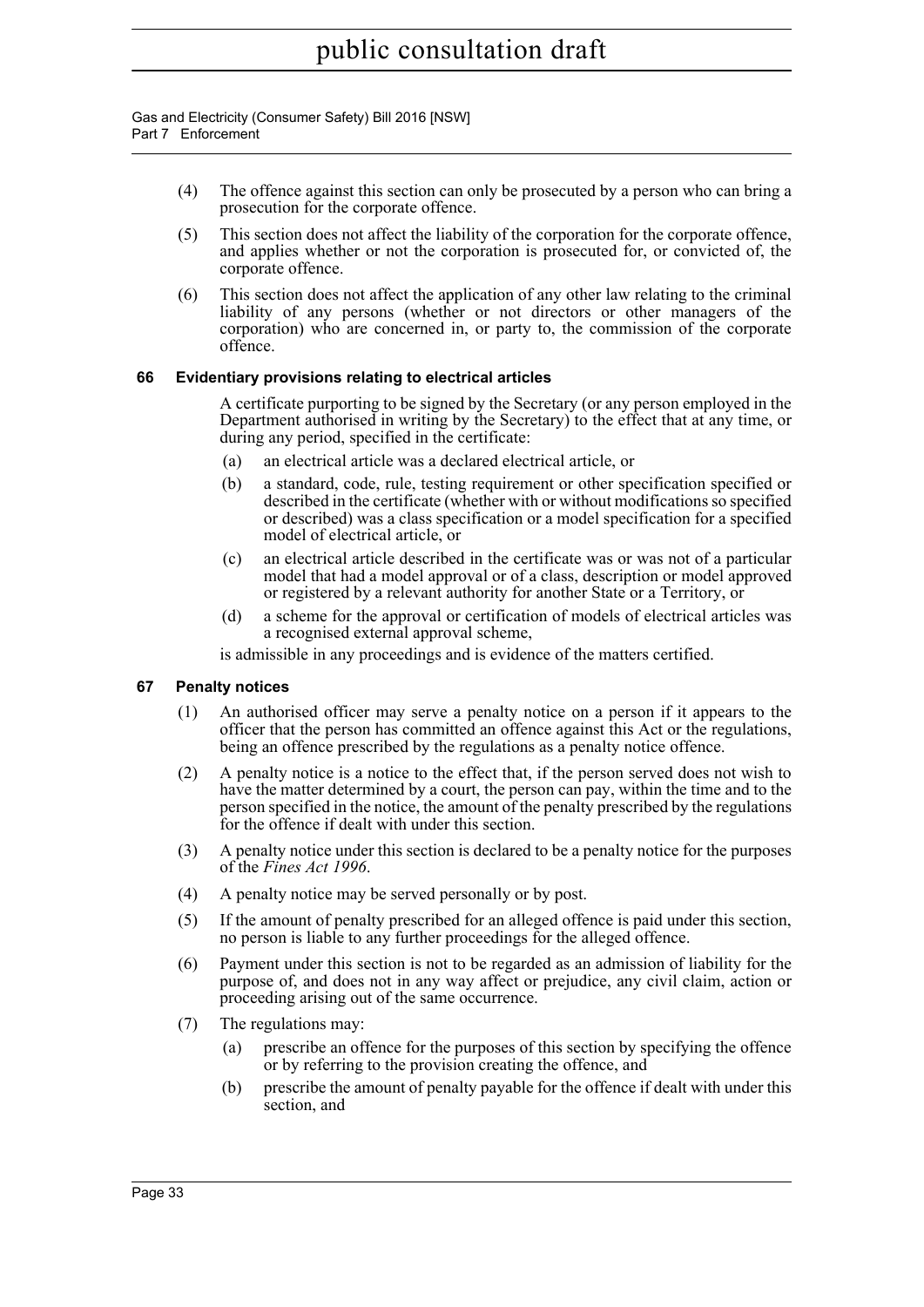Gas and Electricity (Consumer Safety) Bill 2016 [NSW] Part 7 Enforcement

- (c) prescribe different amounts of penalties for different offences or classes of offences.
- (8) The amount of penalty prescribed under this section for an offence may not exceed:
	- an amount equivalent in value to  $$10,000$ , or
	- (b) the maximum amount of penalty that could be imposed for the offence by a court,

whichever is the lesser.

(9) This section does not limit the operation of any other provision of, or made under, this or any other Act relating to proceedings that may be taken in respect of offences.

#### <span id="page-48-0"></span>**68 Nature of proceedings for offences**

- (1) Proceedings for an offence against this Act or the regulations may be dealt with:
	- (a) summarily before the Local Court, or
	- (b) summarily before the Supreme Court in its summary jurisdiction.
- (2) If proceedings are brought in the Local Court, the maximum monetary penalty that the Local Court may impose for the offence is 200 penalty units, despite any higher maximum monetary penalty provided in respect of the offence.

#### <span id="page-48-1"></span>**69 Commencement of proceedings**

- (1) Proceedings for an offence against this Act or the regulations may be commenced at any time within the period of 2 years after the date on which the offence is alleged to have been committed.
- (2) Proceedings for an offence against this Act or the regulations may also be commenced within the period of  $\tilde{2}$  years after the date evidence of the offence that is alleged to have been committed first came to the attention of an authorised officer.
- (3) However, nothing in subsection (2) permits the commencement of proceedings if a period of 5 years or more has elapsed after the date on which the offence is alleged to have been committed.
- (4) If subsection (2) is relied on for the purpose of commencing proceedings for an offence, the process commencing proceedings for the offence must contain particulars of the date on which evidence of the offence first came to the attention of an authorised officer and need not contain particulars of the date on which the offence was committed. The date on which evidence first came to the attention of an authorised officer is the date specified in the process commencing proceedings for the offence, unless the contrary is established.
- (5) This section applies despite anything in the *Criminal Procedure Act 1986* or any other Act.
- (6) In this section:

*authorised officer* means any person who is an authorised officer for the purposes of this Act, whether or not the person has the functions of an authorised officer in connection with the offence concerned.

*evidence* of an offence means evidence of any act or omission constituting the offence.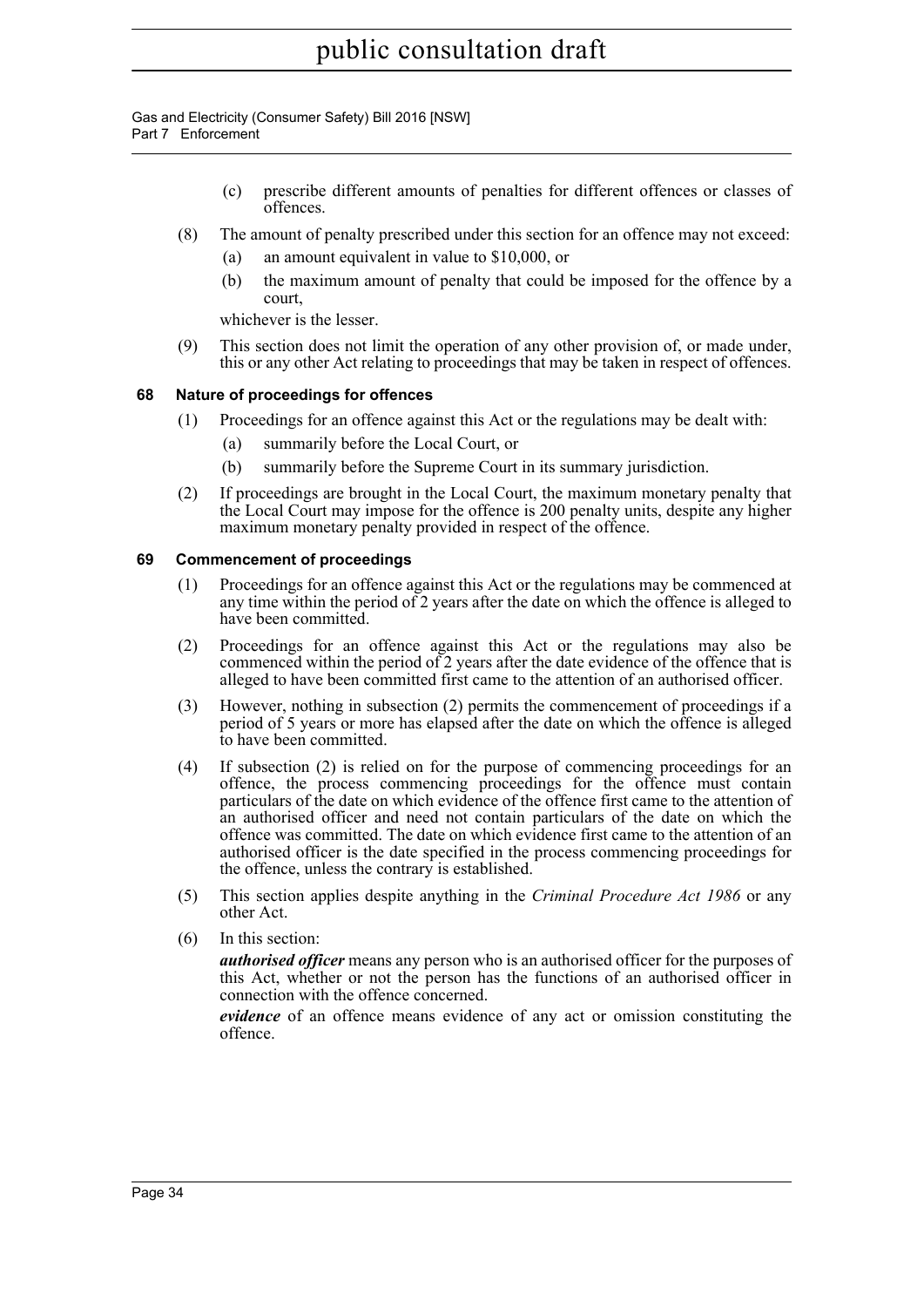Gas and Electricity (Consumer Safety) Bill 2016 [NSW] Part 8 Miscellaneous

### <span id="page-49-0"></span>**Part 8 Miscellaneous**

#### <span id="page-49-1"></span>**70 Registers**

- (1) The Secretary is to cause the following registers to be maintained:
	- (a) a register of model approvals granted under Part 2,
	- (b) a register of persons or organisations granted a certification authority under Part 3.
- (2) The regulations may make provision for or with respect to the form in which a register is to be kept and the particulars that are to be recorded in a register.

#### <span id="page-49-2"></span>**71 Disclosure of information**

- (1) A person must not disclose any information relating to any manufacturing or commercial secrets or working processes obtained by the person in connection with the administration or execution of this Act, unless the disclosure of information is:
	- (a) made in connection with the administration or execution of this Act, or
	- (b) made with the prior permission of the Minister, or
	- (c) ordered by a court, or by any other body or person authorised by law to examine witnesses, in the course of, and for the purpose of, the hearing and determination by that court, body or person of any matter or thing.

Maximum penalty: 100 penalty units.

- (2) The Minister may grant the permission referred to in subsection (1) (b) only if the Minister is satisfied that to do so would be in the public interest.
- (3) Despite subsection (1), a person employed in the Department may, with the consent of the Secretary, communicate any matter that comes to the knowledge of the employee in the exercise of the functions of the employee under this Act to an officer or body engaged in administering or executing a law of the Commonwealth or of another State or a Territory relating to electrical articles or electrical installations or gas appliances, gas installations or autogas installations.

#### <span id="page-49-3"></span>**72 Exclusion of personal liability**

- (1) Anything done or omitted to be done by:
	- (a) the Minister, or a person acting under the direction of the Minister, or
	- (b) the Secretary, or a person acting under the direction of the Secretary, or
	- (c) an authorised officer,

does not subject the Minister, Secretary, person or authorised officer personally to any action, liability, claim or demand if the thing was done, or omitted to be done, in good faith for the purpose of executing this Act.

(2) However, any such liability attaches instead to the Crown.

#### <span id="page-49-4"></span>**73 Service or giving of documents**

- (1) A document that is authorised or required by this Act or the regulations to be served on, or given to, any person may be served or given by:
	- (a) in the case of a natural person:
		- (i) delivering it to the person personally, or
		- (ii) sending it by post to the address specified by the person for the giving or service of documents or, if no such address is specified, the residential or business address of the person last known to the person giving or serving the document, or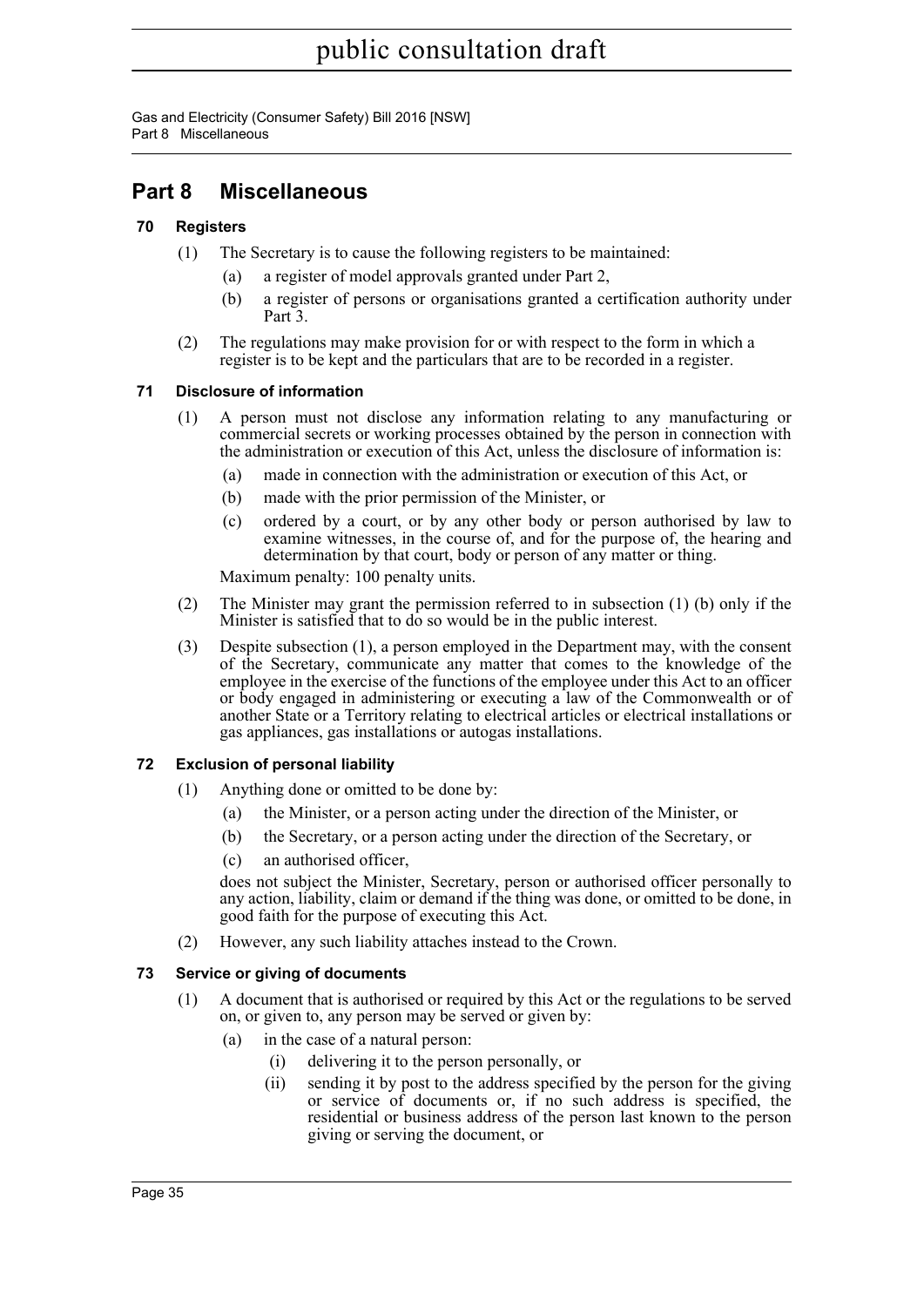Gas and Electricity (Consumer Safety) Bill 2016 [NSW] Part 8 Miscellaneous

- (iii) sending it by facsimile transmission to the facsimile number of the person, or
- (b) in the case of a body corporate:
	- (i) leaving it with a person apparently of or above the age of 16 years at, or by sending it by post to, the head office, a registered office or a principal office of the body corporate or to an address specified by the body corporate for the giving or service of documents, or
	- (ii) sending it by facsimile transmission to the facsimile number of the body corporate.
- (2) Nothing in this section affects the operation of any provision of a law or of the rules of a court authorising a document to be served on a person in any other manner.

#### <span id="page-50-0"></span>**74 Provision of documents to Secretary**

- (1) A document may be served on, or given to, or lodged with, the Secretary by leaving it at, or by sending it by post to:
	- (a) the office of the Secretary, or
	- (b) if the Secretary has more than one office, any one of the Secretary's offices.
- (2) Nothing in subsection (1) affects the operation of any provision of a law or of the rules of a court authorising a document to be served on the Secretary in a manner not provided for by subsection (1).

#### <span id="page-50-1"></span>**75 Delegation of functions**

- (1) The Minister may delegate to an authorised person any of the functions of the Minister under this Act or the regulations, other than this power of delegation.
- (2) The Secretary may delegate to any other authorised person any of the functions of the Secretary under this Act or the regulations, other than this power of delegation.
- (3) A delegate may sub-delegate to an authorised person any function delegated by the Minister or the Secretary if the delegate is authorised in writing to do so by the Minister or Secretary (as the case may be).
- (4) In this section:

#### *authorised person* means:

- (a) a public authority or local authority or a member of staff of a public authority or local authority, or
- (b) a person employed in the Public Service, or
- (c) a person of a class prescribed by the regulations.

#### <span id="page-50-2"></span>**76 Regulations**

- (1) The Governor may make regulations, not inconsistent with this Act, for or with respect to any matter that by this Act is required or permitted to be prescribed or that is necessary or convenient to be prescribed for carrying out or giving effect to this Act.
- (2) Without limiting subsection (1), the regulations may make provision for or with respect to any of the following matters:
	- (a) the provision of reports, information, particulars, returns and statistics for the purposes of this Act and the time and mode of furnishing and the manner of verification,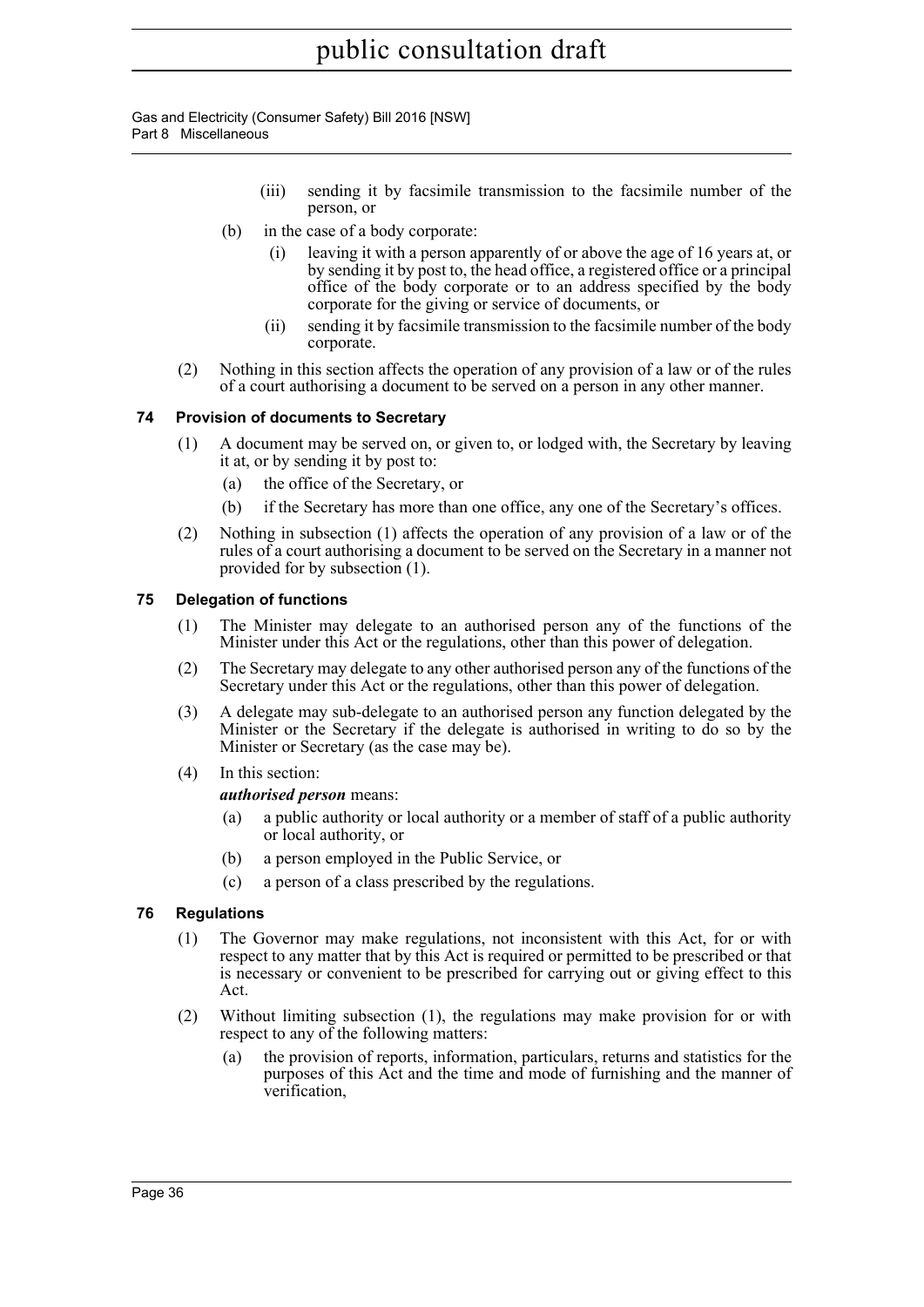Gas and Electricity (Consumer Safety) Bill 2016 [NSW] Part 8 Miscellaneous

- (b) the constitution, functions and procedures of a committee to advise the Secretary in relation to any matters relating to the approval or sale of electrical articles or gas appliances that may be referred to it by the Secretary,
- (c) the making of applications for the purposes of this Act,
- (d) fees or charges for the purposes of this Act (including the waiver, reduction, postponement or refund of fees or charges),
- (e) the exemption, unconditionally or subject to conditions, of persons or things or classes of persons or things from any or all of the provisions of this Act,
- (f) standards for electrical articles or gas appliances and for the materials used in their manufacture,
- (g) the design and construction of electrical articles or gas appliances,
- (h) the testing and inspection of electrical articles or gas appliances,
- (i) the approval, and the withholding and withdrawal of approval, of electrical articles or gas appliances (including of models or types) and the renewal of an approval,
- (j) the marking or labelling of electrical articles or gas appliances and the improper use of marks or labels,
- (k) guarantees to be given with respect to electrical articles or gas appliances,
- (l) the connection, alteration, maintenance, repair, replacement and operation of electrical articles or gas appliances,
- (m) the disposal, whether by way of sale or otherwise, of electrical articles or gas appliances (including the imposition of conditions on their sale to ensure their safe use) and the display of electrical articles or gas appliances in connection with their disposal,
- (n) electrical installations, gas installations or autogas installations, or associated fittings or equipment,
- (o) the carrying out of electrical installation work, gasfitting work or autogas work.
- (3) The regulations may create offences punishable by a penalty not exceeding 500 penalty units (in the case of corporations) and 250 penalty units (in the case of an individual).
- (4) The regulations may apply, adopt or incorporate (with or without modification) any publication as in force at a particular time or from time to time.
- (5) The regulations prevail over regulations made under the *Local Government Act 1993*, to the extent of any inconsistency.

#### <span id="page-51-0"></span>**77 Repeals**

The following are repealed:

- (a) *Electricity (Consumer Safety) Act 2004*,
- (b) *Electricity (Consumer Safety) Regulation 2015*,
- (c) *Gas Supply (Consumer Safety) Regulation 2012*.

#### <span id="page-51-1"></span>**78 Review of Act**

(1) The Minister is to review this Act to determine whether the policy objectives of the Act remain valid and whether the terms of the Act remain appropriate for securing those objectives.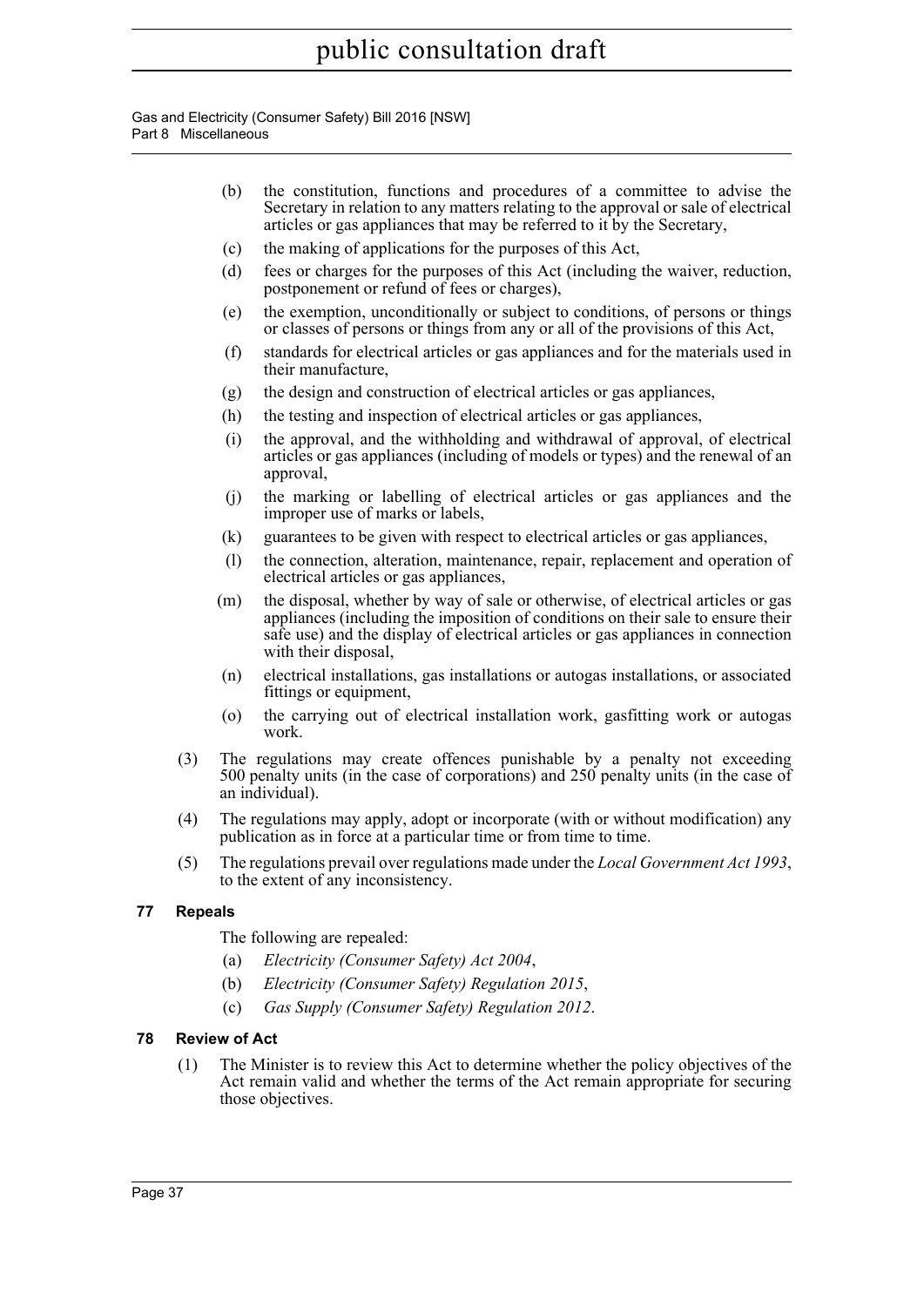Gas and Electricity (Consumer Safety) Bill 2016 [NSW] Part 8 Miscellaneous

- (2) The review is to be undertaken as soon as possible after the period of 5 years from the date of assent to this Act.
- (3) A report on the outcome of the review is to be tabled in each House of Parliament within 12 months after the end of the period of 5 years.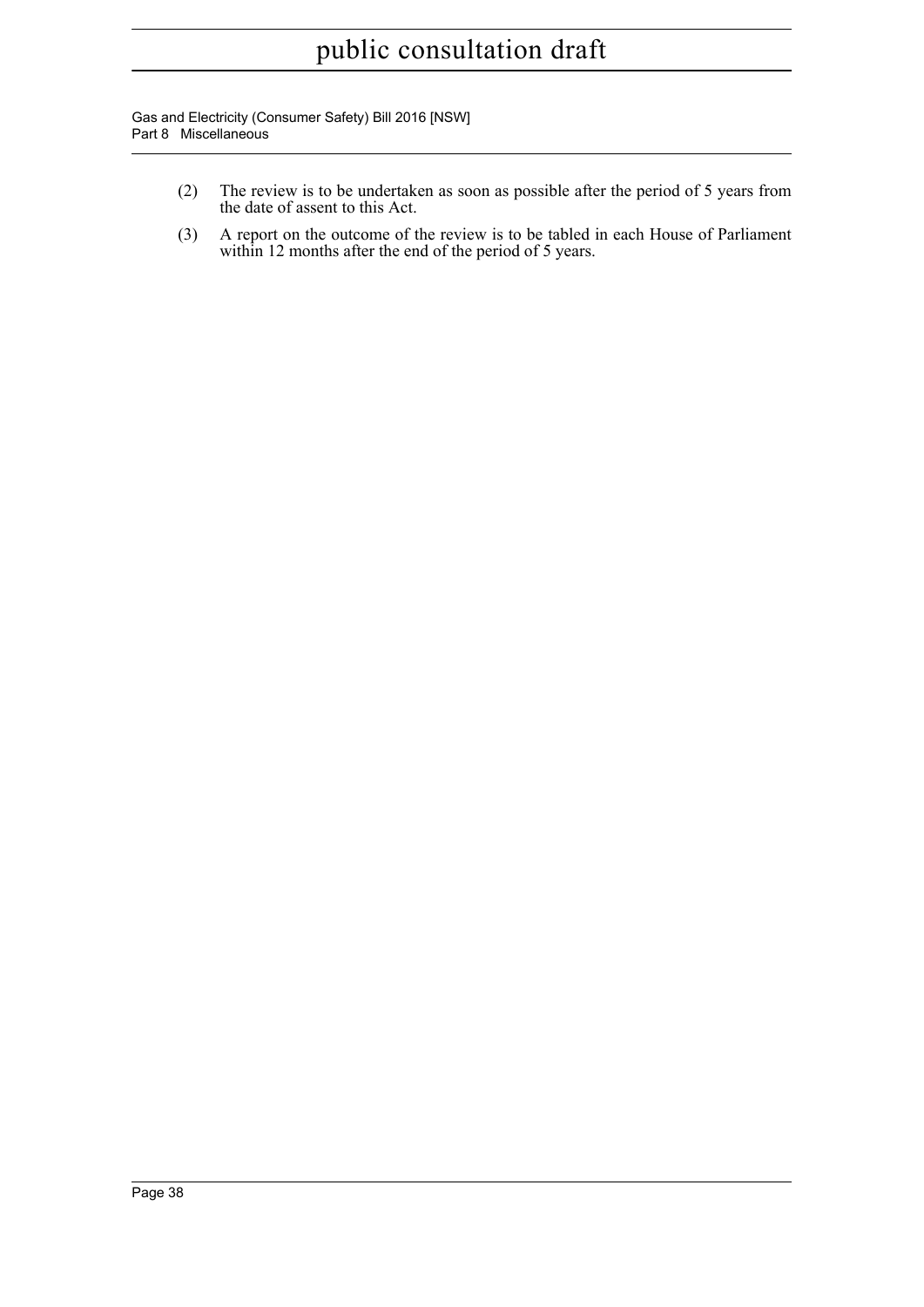### <span id="page-53-0"></span>**Schedule 1 Savings, transitional and other provisions**

### **Part 1 General**

#### **1 Regulations**

- (1) The regulations may contain provisions of a savings or transitional nature consequent on the enactment of this Act or any Act that amends this Act.
- (2) Any such provision may, if the regulations so provide, take effect from the date of assent to the Act concerned or a later date.
- (3) To the extent to which any such provision takes effect from a date that is earlier than the date of its publication on the NSW legislation website, the provision does not operate so as:
	- (a) to affect, in a manner prejudicial to any person (other than the State or an authority of the State), the rights of that person existing before the date of its publication, or
	- (b) to impose liabilities on any person (other than the State or an authority of the State) in respect of anything done or omitted to be done before the date of its publication.
- (4) Regulations made as referred to in subclause (1) may have effect despite the terms of any savings or transitional provisions contained in this Schedule, if the regulations so provide.

### **Part 2 Provisions arising from enactment of this Act**

#### **Division 1 General provisions**

#### **2 Definition**

In this Part:

*former legislation* means:

- (a) in Division 2, the *Electricity (Consumer Safety) Act 2004*, and
- (b) in Division 3, the *Gas Supply (Consumer Safety) Regulation 2012*, and
- (c) in this Division, both of the above.

#### **3 General savings provision**

- (1) Anything done or omitted to be done or commenced to be done under or in relation to a provision of the former legislation is taken to have been done or omitted or commenced to be done under or in relation to the corresponding provision of this Act.
- (2) This clause does not apply:
	- (a) to the extent that its application is inconsistent with any other provision of this Schedule or a provision of a regulation made under this Schedule, or
	- (b) to the extent that its application would be inappropriate in a particular case.

#### **4 Construction of references**

- (1) Subject to the regulations, in any Act or instrument:
	- (a) a reference to the former legislation extends to this Act, and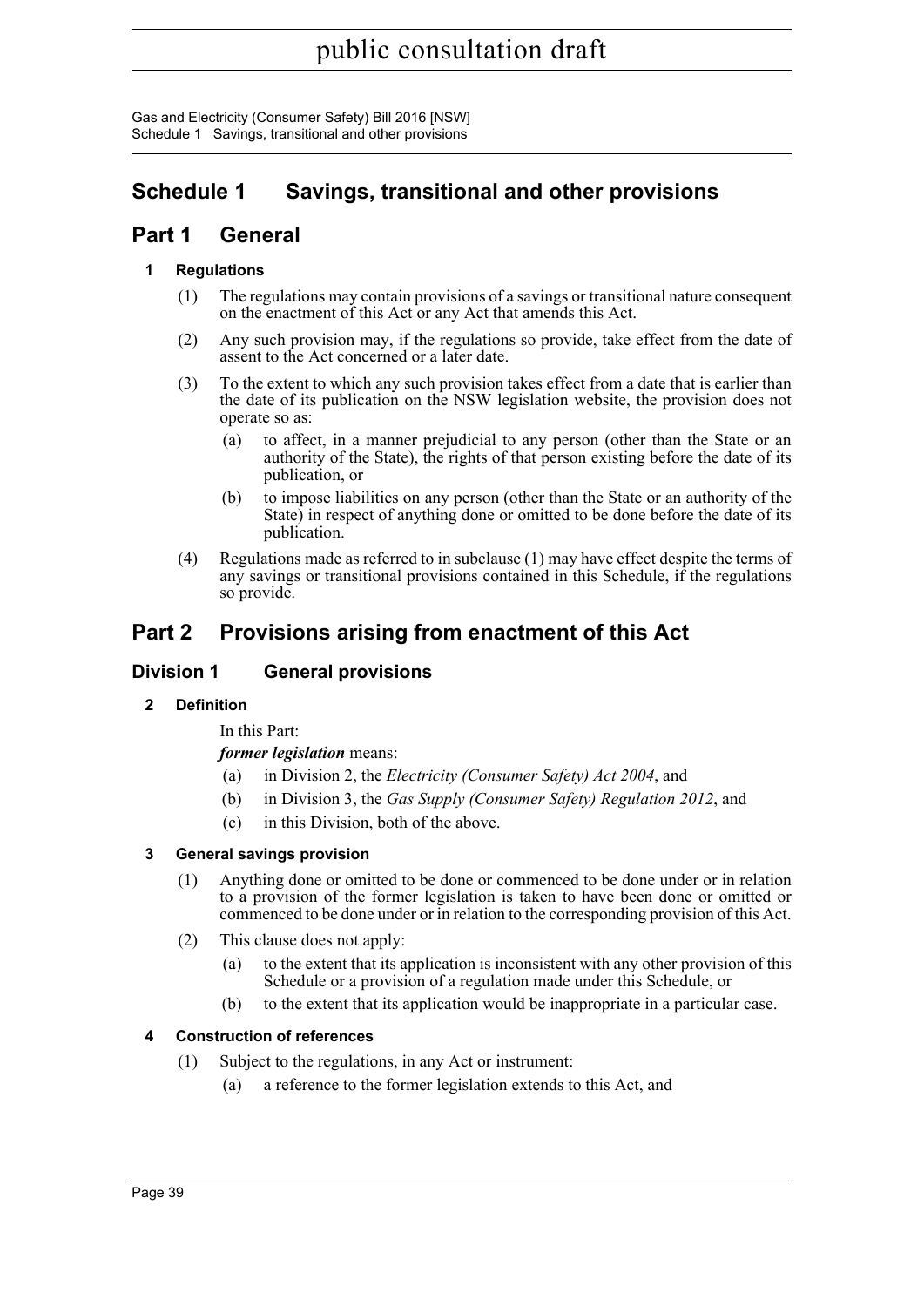- (b) a reference to a provision of the former legislation for which there is a corresponding provision in this Act extends to the corresponding provision of this Act, and
- (c) a reference to any act, matter or thing referred to in a provision of the former legislation for which there is a corresponding provision in this Act extends to the corresponding act, matter or thing referred to in the corresponding provision of this Act.
- (2) Subclause (1) does not apply to section 135 (b) of the *Home Building Act 1989*.

#### **5 Commencement and nature of proceedings for offences**

- (1) Sections 68 and 69 of this Act extend to offences or alleged offences against the former legislation for which no proceedings had been commenced before the commencement of those sections.
- (2) Despite subclause (1), section 69 (2) of this Act does not extend to offences or alleged offences under the *Gas Supply (Consumer Safety) Regulation 2012* for which no proceedings had been commenced before that commencement.

#### **6 Registers**

A register kept under the former legislation immediately before the commencement of section 70 of this Act is taken to be the corresponding register required to be kept under that section.

#### **Division 2 Further provisions consequent on repeal of Electricity (Consumer Safety) Act 2004**

#### **7 Declared electrical articles**

An order in force under section 5 of the former legislation immediately before the commencement of section 12 of this Act is taken to be an order under section 12 of this Act.

#### **8 Model approvals for electrical articles**

- (1) An application for a model approval made under section 11 of the former legislation but not finally determined immediately before the commencement of section 16 of this Act is taken to be made, and may be determined, under section 16 of this Act.
- (2) A model approval in force under section 11 of the former legislation immediately before the commencement of section 16 of this Act is taken to be a model approval in force on the same terms under section 16 of this Act.
- (3) A suspension of a model approval under section 13 of the former legislation that had effect immediately before the commencement of section 18 of this Act is taken to be a suspension for the same period in force under section 18 of this Act.
- (4) An application to the Civil and Administrative Tribunal under section 14 of the former legislation but not finally determined immediately before the commencement of section 19 of this Act is taken to be made under section 19 of this Act.
- (5) For the purposes of section 19 (3) of this Act, the date on which an application for a model approval to which subclause (2) applies was lodged is the date on which it was actually lodged.

#### **9 Recognised external approval schemes**

A scheme for the approval or certification of models of electrical articles that was a declared recognised external approval scheme under section 15 of the former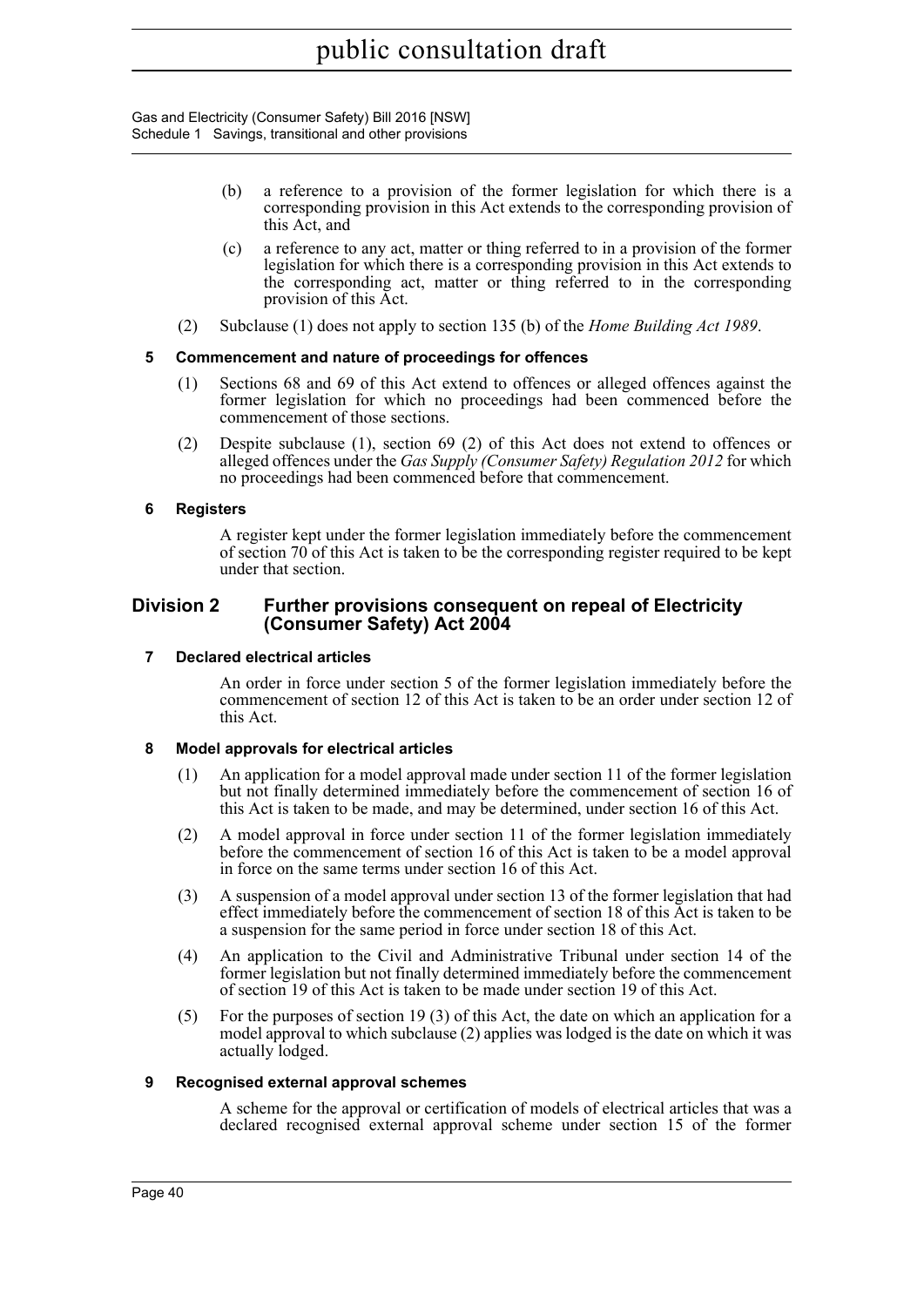> legislation immediately before the commencement of section 20 of this Act is taken to be a recognised external approval scheme declared under section 20 of this Act.

#### **10 Exemptions from restrictions on sale of electrical articles**

An order in force under section 16 (2) of the former legislation immediately before the commencement of section 7 (2) of this Act is taken to be an order made under section 7 (2) of this Act on the same terms and subject to the same conditions.

#### **11 Notices issued by Secretary relating to unsafe electrical articles**

A notice issued by the Secretary under section 21, 22 or 23 of the former legislation that had effect immediately before the commencement of section 29, 30 and 31 of this Act, is taken to be a notice issued under section 29, 30 or 31, respectively, of this Act.

#### **12 Notices issued by authorised officers relating to unsafe electrical articles**

- (1) A notice issued, or a label affixed, by an authorised officer under section 27 of the former legislation that had effect immediately before the commencement of section 53 of this Act is taken to be a notice issued or a label affixed under section 53 of this Act.
- (2) For the purposes of section 53 (2) of this Act, the date on which a notice to which subclause (1) applies was issued is the date on which it was actually issued.

#### **13 Arrangements with public authorities regarding investigable electrical incidents**

An arrangement entered into under section 38 of the former legislation that had effect immediately before the commencement of section 44 of this Act is taken to be an arrangement under section 44 of this Act.

#### **14 Authorised officers**

A person whose appointment as an authorised officer under section 39 of the former legislation was in force immediately before the commencement date is taken to be appointed under section 45 of this Act.

#### **15 Search warrants**

A search warrant under section 42 of the former legislation that was in force immediately before the commencement of section 62 of this Act is taken to be a search warrant under section 62 of this Act.

#### **16 Evidentiary certificates**

Any evidentiary certificate under section 46 of the former legislation is taken to be an evidentiary certificate under section 66 of this Act.

#### **17 Disclosure of information**

Any information obtained by a person in connection with the administration or execution of the former legislation is taken to have been obtained by the person in connection with the administration or execution of this Act.

#### **18 Delegations**

Any delegation of a function made under section 54 of the former legislation and in force immediately before the commencement of section 75 of this Act is taken to be a delegation under section 75 of this Act.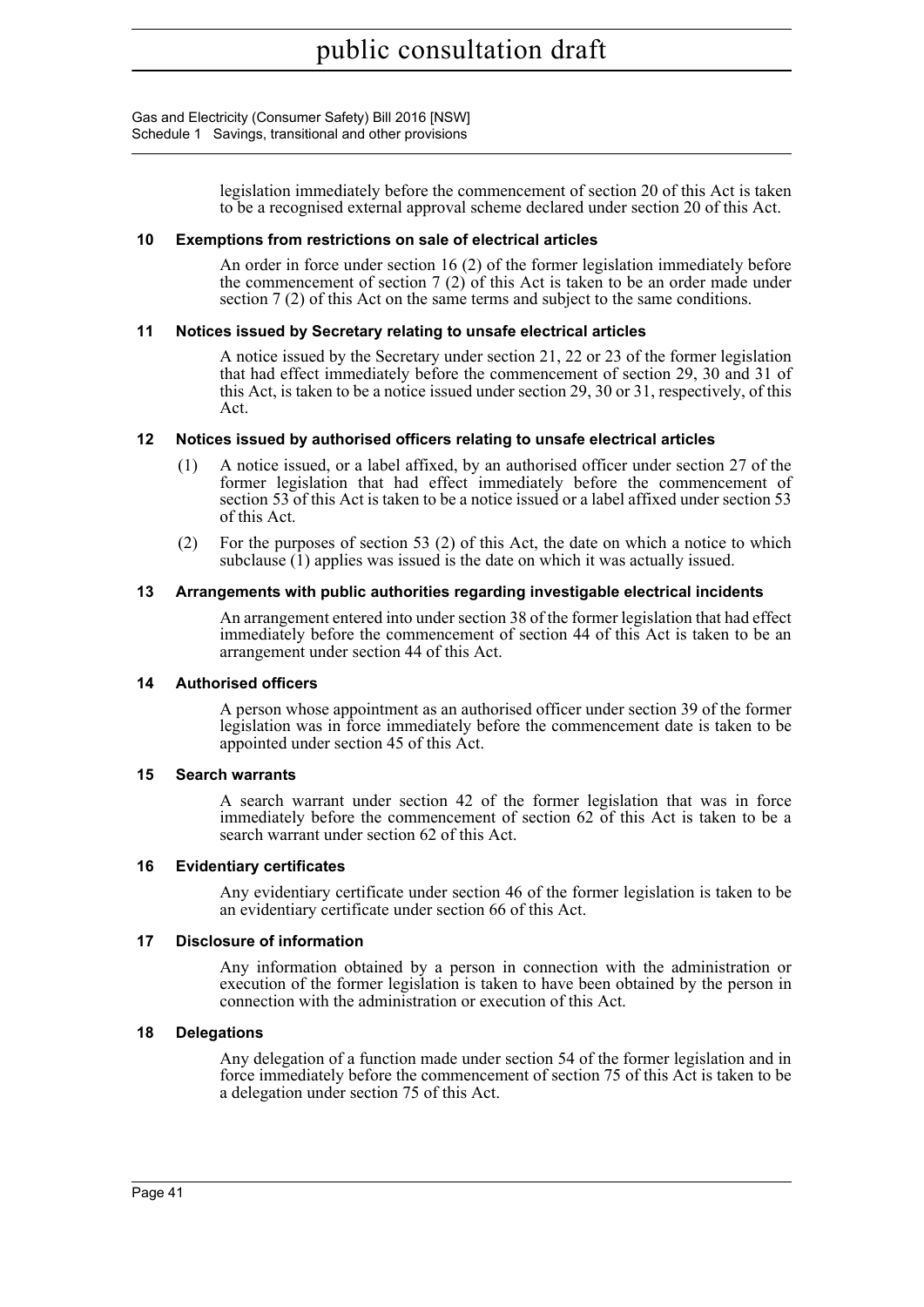#### **Division 3 Further provisions consequent on repeal of Gas (Consumer Safety) Regulation 2012**

#### **19 Certified gas appliances**

A gas appliance that was a certified gas appliance immediately before the commencement of section 24 of this Act is taken to be a certified gas appliance under this Act.

#### **20 Certification authority**

- (1) An application for a certification authority made under clause 8 of the former legislation but not finally determined immediately before the commencement of section 24 of this Act is taken to be made, and may be determined, under section 24 of this Act.
- (2) A certification authority in force under clause 8 of the former legislation immediately before the commencement of section 24 of this Act is taken to be a certification authority under section 24 of this Act on the same terms.
- (3) Any condition to which a certification authority referred to in subclause (1) was subject immediately before the commencement of section 25 of this Act is taken to be imposed on the certification authority under section 25 of this Act.
- (4) A show cause notice given under clause 12 of the former legislation that had effect immediately before the commencement of section 27 of this Act, is taken to be a show cause notice on the same terms under section 27 of this Act.
- (5) A suspension of a certification authority under clause 12 the former legislation that had effect immediately before the commencement of section 27 of this Act is taken to be a suspension for the same period in force under section 27 of this Act.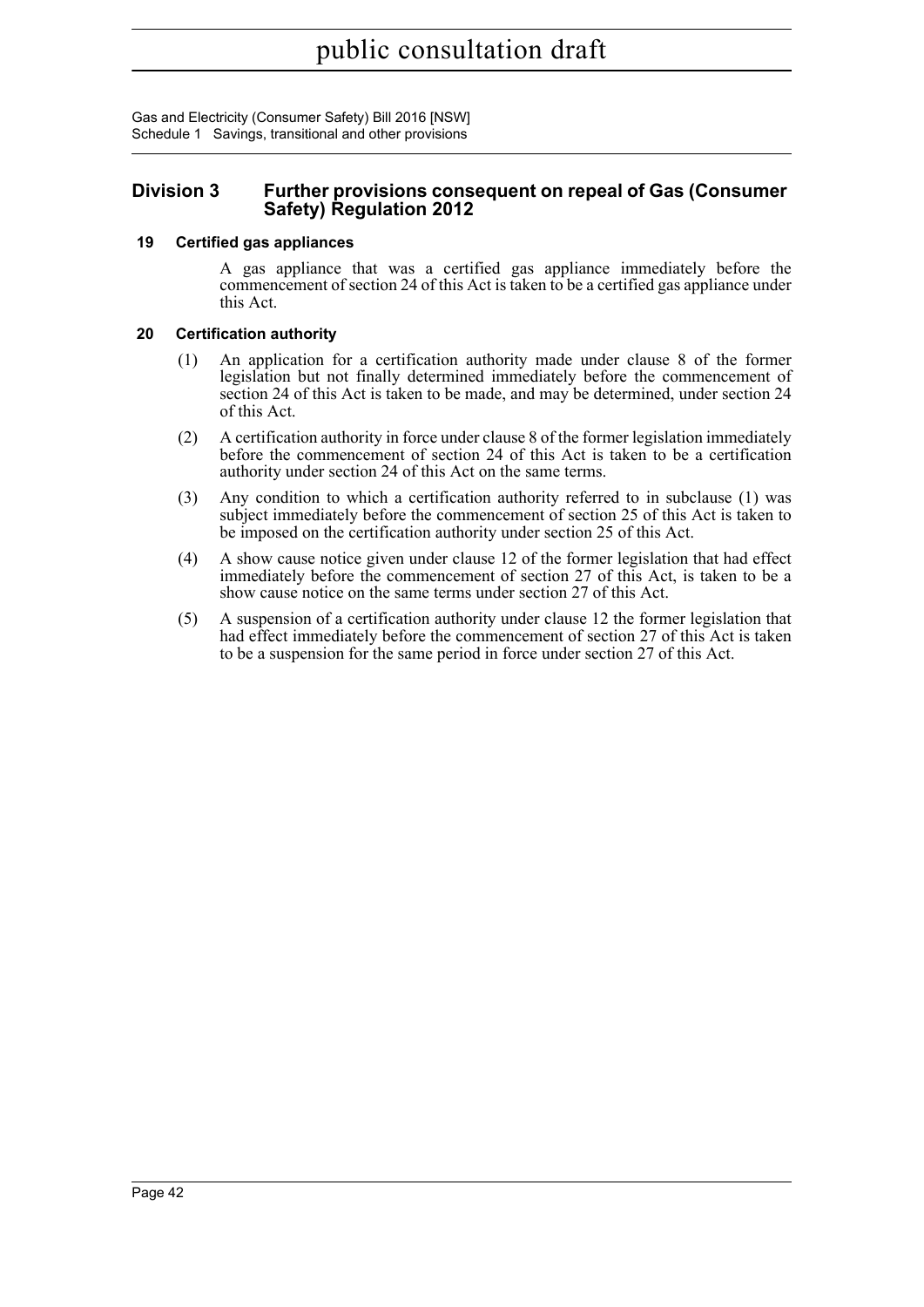Gas and Electricity (Consumer Safety) Bill 2016 [NSW] Schedule 2 Amendment of Acts and Regulations

### <span id="page-57-0"></span>**Schedule 2 Amendment of Acts and Regulations**

#### **2.1 Criminal Procedure Regulation 2010**

**[1] Schedule 2A NSW Government agencies and statutory bodies required to pay court fees**

Omit paragraph (l).

#### **[2] Schedule 2A**

Omit paragraph (p). Insert instead:

(p) *Gas and Electricity (Consumer Safety) Act 2016*,

#### **2.2 Electricity Supply Act 1995 No 94**

#### **Dictionary**

Omit "*Electricity (Consumer Safety) Act 2004*" wherever occurring in the definitions of *authorised electrician* and *electrical wiring work*.

Insert instead "*Gas and Electricity (Consumer Safety) Act 2016*".

#### **2.3 Electricity Supply (General) Regulation 2014**

**Clause 19 Conditions on exemptions for certain residential premises relating to disconnection from distribution system**

Omit "*Electricity (Consumer Safety) Act 2004*" from clause 19 (8).

Insert instead "*Gas and Electricity (Consumer Safety) Act 2016*".

#### **2.4 Electricity Supply (Safety and Network Management) Regulation 2014**

#### **Clause 22 Suspension or cancellation of accreditation**

Omit "or the *Electricity (Consumer Safety) Act 2004*" from clause 22 (1) (h).

Insert "or the *Gas and Electricity (Consumer Safety) Act 2016* or any regulations under the Act (to the extent the Act or the regulations relate to electricity)," after "Acts,".

#### **2.5 Energy and Utilities Administration Act 1987 No 103**

#### **Section 3 Definitions**

Omit "*Electricity (Consumer Safety) Act 2004*" from the definition of *electricity supply authority* in section 3 (1).

Insert instead "*Gas and Electricity (Consumer Safety) Act 2016*".

#### **2.6 Eraring Power Station Act 1981 No 107**

#### **Section 13 Certain electricity legislation not to apply**

Omit "*Electricity (Consumer Safety) Act 2004*" from paragraph (a) of the definition of *relevant electricity legislation* in section 13 (2).

Insert instead "*Gas and Electricity (Consumer Safety) Act 2016* (to the extent it relates to electricity)".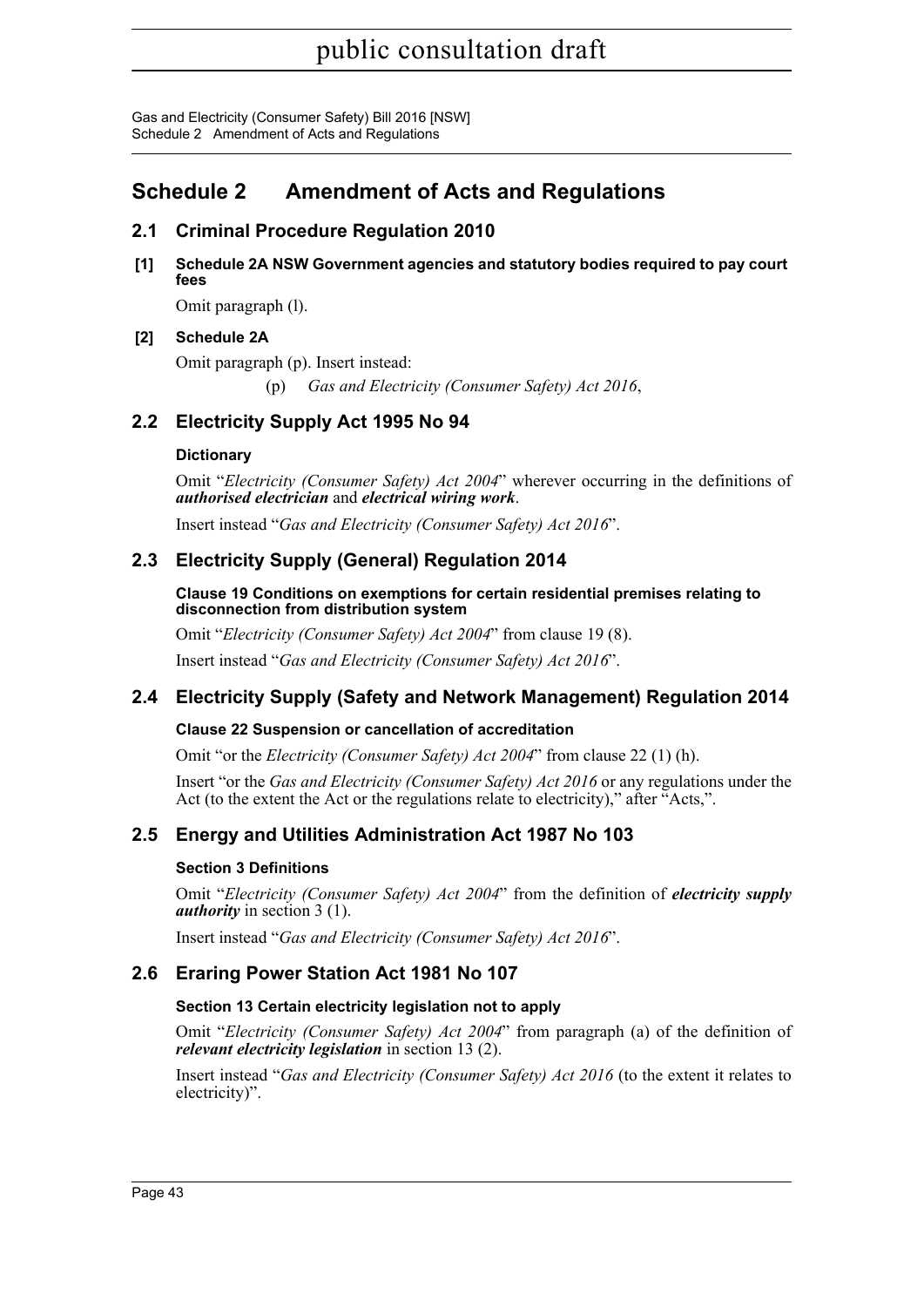Gas and Electricity (Consumer Safety) Bill 2016 [NSW] Schedule 2 Amendment of Acts and Regulations

### **2.7 Fair Trading Act 1987 No 68**

#### **Schedule 1 Paramount legislation**

Omit "*Electricity (Consumer Safety) Act 2004*". Insert in alphabetical order "*Gas and Electricity (Consumer Safety) Act 2016*".

#### **2.8 Fines Act 1996 No 99**

#### **Schedule 1 Statutory provisions under which penalty notices issued**

Omit "*Electricity (Consumer Safety) Act 2004*, section 47".

#### **2.9 Gas Supply Act 1996 No 38**

#### **[1] Section 55 Powers of entry**

Omit section 55 (2A).

#### **[2] Section 77 Inspectors**

Omit the note to the section.

#### **[3] Section 83A Regulations as to gas appliances, gas and autogas installations, gasfitting and autogas work and gas meters**

Omit the section.

#### **2.10 Home Building Act 1989 No 147**

#### **[1] Section 135 Proceedings for certain offences under other Acts**

Insert after section 135 (b):

(b1) the *Gas and Electricity (Consumer Safety) Act 2016*, or

#### **[2] Schedule 1 Definitions and other interpretative provisions**

Omit "*Electricity (Consumer Safety) Act 2004*" from the definition of *electrical wiring work* in clause  $1(1)$ .

Insert instead "*Gas and Electricity (Consumer Safety) Act 2016*".

#### **2.11 Home Building Regulation 2014**

#### **Clause 3 (1) definition of "electricity supply authority" and clause 4 (3) definition of "electrical installation"**

Omit "*Electricity (Consumer Safety) Act 2004*" wherever occurring. Insert instead "*Gas and Electricity (Consumer Safety) Act 2016*".

#### **2.12 Law Enforcement (Powers and Responsibilities) Act 2002 No103**

#### **Schedule 2 Search warrants under other Acts**

Omit "*Electricity (Consumer Safety) Act 2004*, section 42". Insert in alphabetical order:

*Gas and Electricity (Consumer Safety) Act 2016*, section 62